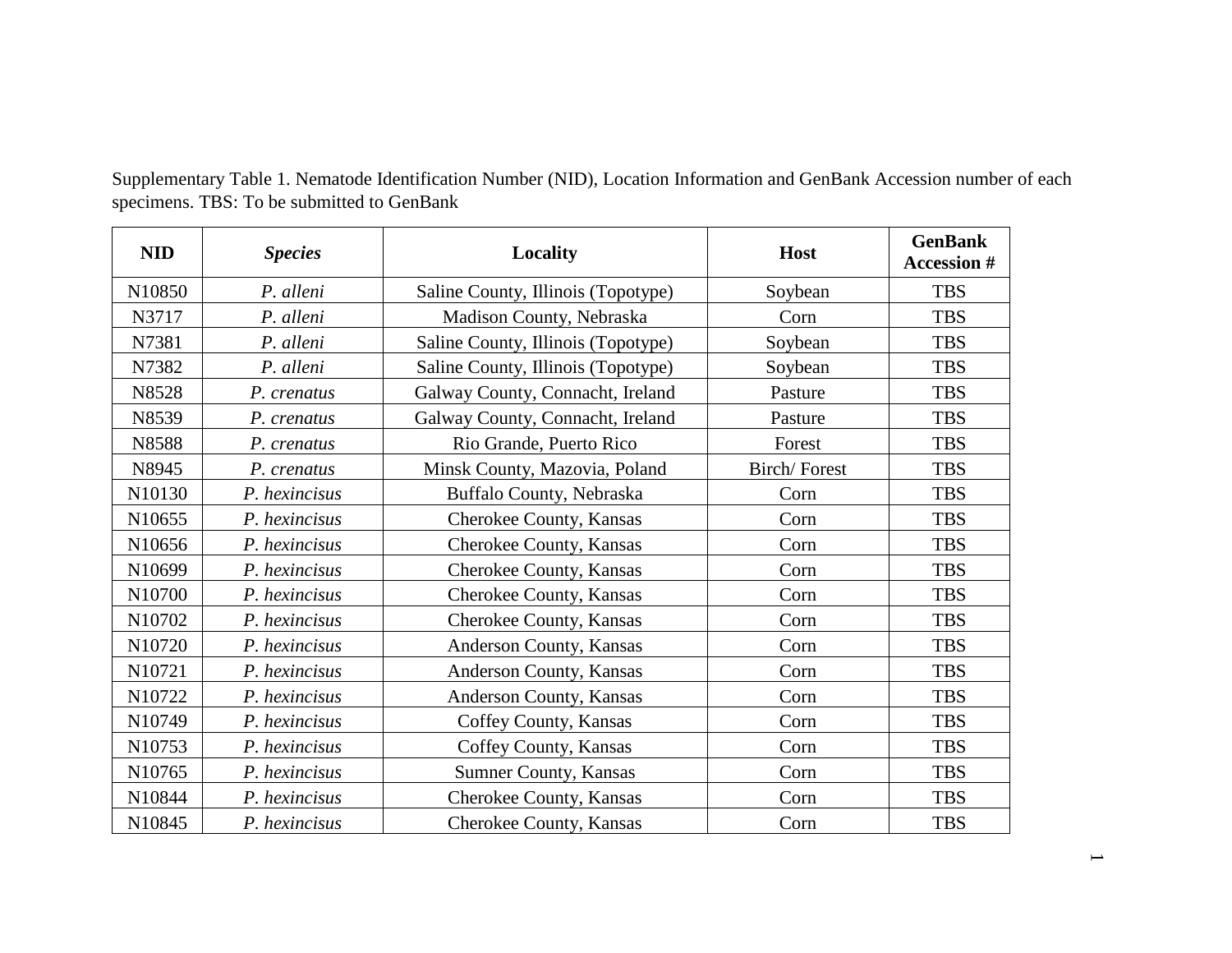| N10898 | P. hexincisus | Seward County, Kansas       | Corn           | <b>TBS</b> |
|--------|---------------|-----------------------------|----------------|------------|
| N10904 | P. hexincisus | Anderson County, Kansas     | Corn           | <b>TBS</b> |
| N4364  | P. hexincisus | Neosho County, Kansas       | Culture (Corn) | <b>TBS</b> |
| N4365  | P. hexincisus | Neosho County, Kansas       | Culture (Corn) | <b>TBS</b> |
| N4366  | P. hexincisus | Neosho County, Kansas       | Culture (Corn) | <b>TBS</b> |
| N6390  | P. hexincisus | Republic County, Kansas     | Corn           | <b>TBS</b> |
| N6438  | P. hexincisus | Graham County, Kansas       | Corn           | <b>TBS</b> |
| N7531  | P. hexincisus | Emmons County, North Dakota | Wheat          | <b>TBS</b> |
| N7532  | P. hexincisus | Emmons County, North Dakota | Wheat          | <b>TBS</b> |
| N7534  | P. hexincisus | Emmons County, North Dakota | Wheat          | <b>TBS</b> |
| N7549  | P. hexincisus | Bon Homme, South Dakota     | Corn           | <b>TBS</b> |
| N7561  | P. hexincisus | Prairie County, Montana     | Corn           | <b>TBS</b> |
| N7726  | P. hexincisus | Big Horn County, Wyoming    | Dry Beans      | <b>TBS</b> |
| N7727  | P. hexincisus | Big Horn County, Wyoming    | Dry Beans      | <b>TBS</b> |
| N7730  | P. hexincisus | Big Horn County, Wyoming    | Dry Beans      | <b>TBS</b> |
| N10003 | P. neglectus  | Kearney County, Nebraska    | Corn           | <b>TBS</b> |
| N10030 | P. neglectus  | Buffalo County, Nebraska    | Corn           | <b>TBS</b> |
| N10041 | P. neglectus  | Buffalo County, Nebraska    | Corn           | <b>TBS</b> |
| N10051 | P. neglectus  | Buffalo County, Nebraska    | Corn           | <b>TBS</b> |
| N10055 | P. neglectus  | Buffalo County, Nebraska    | Corn           | <b>TBS</b> |
| N10059 | P. neglectus  | Buffalo County, Nebraska    | Corn           | <b>TBS</b> |
| N10062 | P. neglectus  | Buffalo County, Nebraska    | Corn           | <b>TBS</b> |
| N10067 | P. neglectus  | Buffalo County, Nebraska    | Corn           | <b>TBS</b> |
| N10068 | P. neglectus  | Buffalo County, Nebraska    | Corn           | <b>TBS</b> |
| N10069 | P. neglectus  | Buffalo County, Nebraska    | Corn           | <b>TBS</b> |
| N10071 | P. neglectus  | Buffalo County, Nebraska    | Corn           | <b>TBS</b> |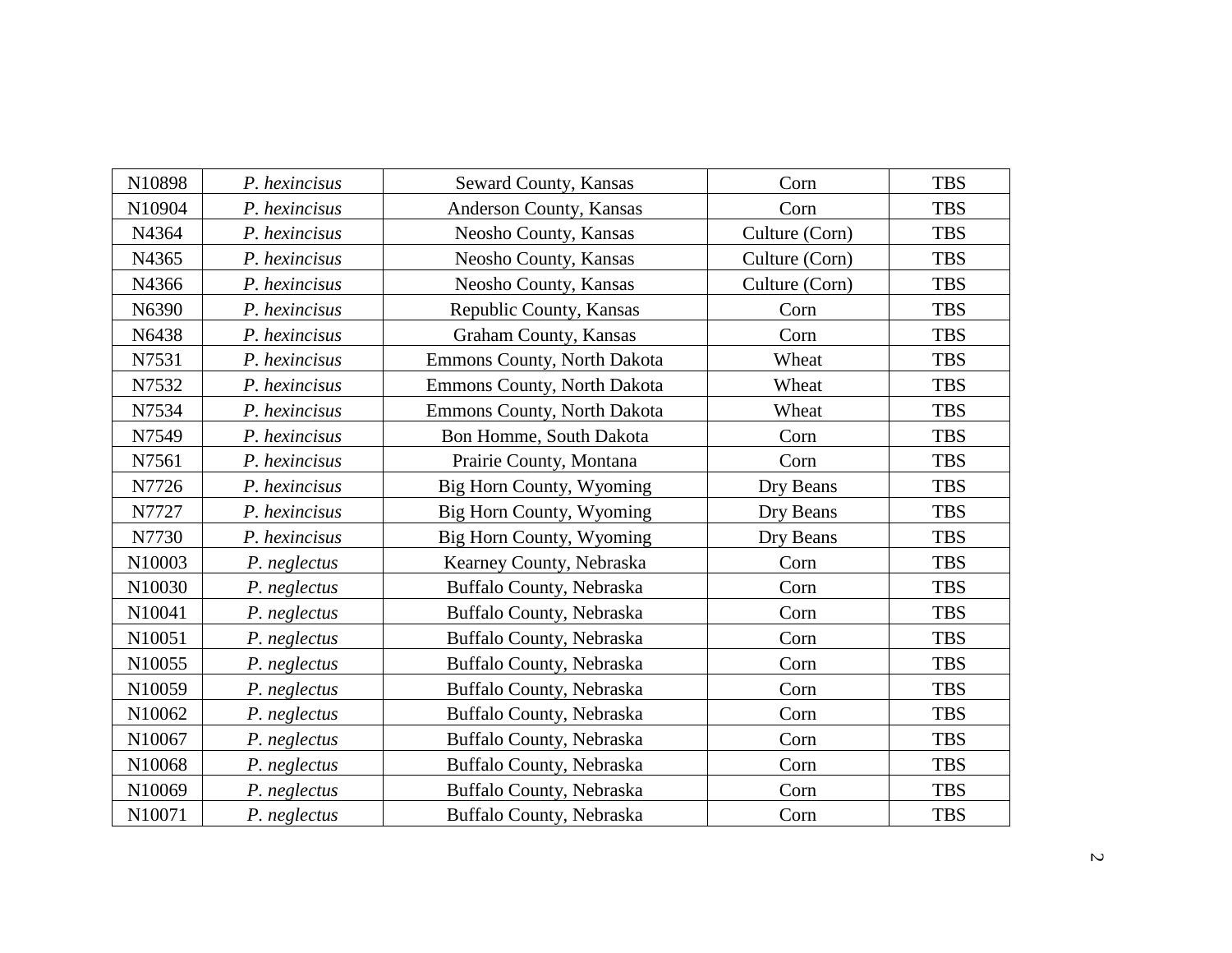| N10107 | P. neglectus | Kearney County, Nebraska  | Corn | <b>TBS</b> |
|--------|--------------|---------------------------|------|------------|
| N10109 | P. neglectus | Kearney County, Nebraska  | Corn | <b>TBS</b> |
| N10113 | P. neglectus | Kearney County, Nebraska  | Corn | <b>TBS</b> |
| N10117 | P. neglectus | Kearney County, Nebraska  | Corn | <b>TBS</b> |
| N10133 | P. neglectus | Buffalo County, Nebraska  | Corn | <b>TBS</b> |
| N10158 | P. neglectus | Kearney County, Nebraska  | Corn | <b>TBS</b> |
| N10159 | P. neglectus | Kearney County, Nebraska  | Corn | <b>TBS</b> |
| N10178 | P. neglectus | Kearney County, Nebraska  | Corn | <b>TBS</b> |
| N10209 | P. neglectus | Keith County, Nebraska    | Corn | <b>TBS</b> |
| N10210 | P. neglectus | Keith County, Nebraska    | Corn | <b>TBS</b> |
| N10211 | P. neglectus | Keith County, Nebraska    | Corn | <b>TBS</b> |
| N10249 | P. neglectus | Kearney County, Nebraska  | Corn | <b>TBS</b> |
| N10255 | P. neglectus | Kearney County, Nebraska  | Corn | <b>TBS</b> |
| N10257 | P. neglectus | Kearney County, Nebraska  | Corn | <b>TBS</b> |
| N10258 | P. neglectus | Kearney County, Nebraska  | Corn | <b>TBS</b> |
| N10260 | P. neglectus | Kearney County, Nebraska  | Corn | <b>TBS</b> |
| N10262 | P. neglectus | Kearney County, Nebraska  | Corn | <b>TBS</b> |
| N10269 | P. neglectus | Phelps County, Nebraska   | Corn | <b>TBS</b> |
| N10271 | P. neglectus | Phelps County, Nebraska   | Corn | <b>TBS</b> |
| N10272 | P. neglectus | Phelps County, Nebraska   | Corn | <b>TBS</b> |
| N10273 | P. neglectus | Phelps County, Nebraska   | Corn | <b>TBS</b> |
| N10285 | P. neglectus | Kearney County, Nebraska  | Corn | <b>TBS</b> |
| N10287 | P. neglectus | Kearney County, Nebraska  | Corn | <b>TBS</b> |
| N10288 | P. neglectus | Kearney County, Nebraska  | Corn | <b>TBS</b> |
| N10291 | P. neglectus | Franklin County, Nebraska | Corn | <b>TBS</b> |
| N10292 | P. neglectus | Kearney County, Nebraska  | Corn | <b>TBS</b> |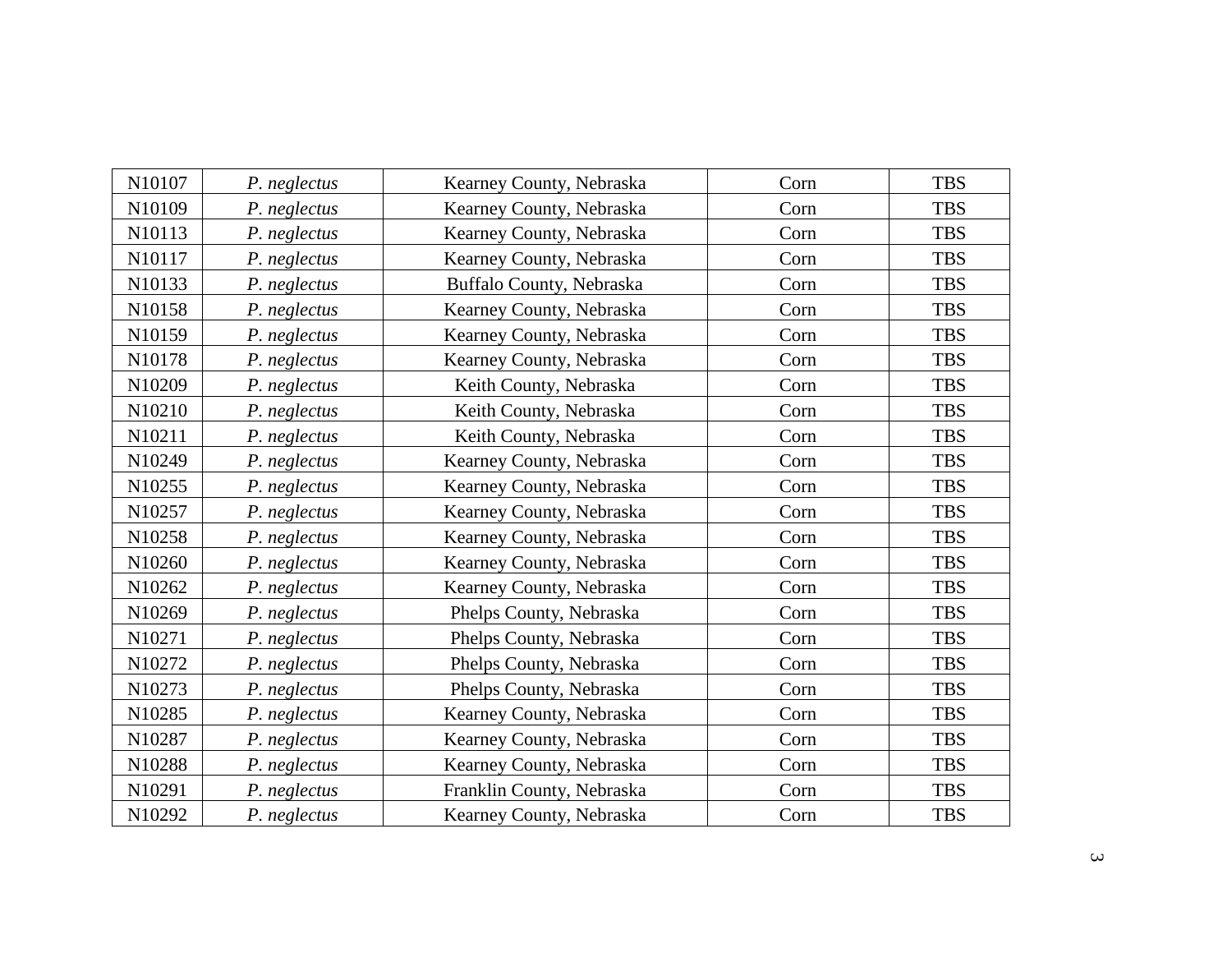| N10293 | P. neglectus | Kearney County, Nebraska      | Corn | <b>TBS</b> |
|--------|--------------|-------------------------------|------|------------|
| N10294 | P. neglectus | Kearney County, Nebraska      | Corn | <b>TBS</b> |
| N10295 | P. neglectus | Kearney County, Nebraska      | Corn | <b>TBS</b> |
| N10296 | P. neglectus | Kearney County, Nebraska      | Corn | <b>TBS</b> |
| N10370 | P. neglectus | Keith County, Nebraska        | Corn | <b>TBS</b> |
| N10373 | P. neglectus | Keith County, Nebraska        | Corn | <b>TBS</b> |
| N10374 | P. neglectus | Keith County, Nebraska        | Corn | <b>TBS</b> |
| N10640 | P. neglectus | Finney County, Kansas         | Corn | <b>TBS</b> |
| N10641 | P. neglectus | Finney County, Kansas         | Corn | <b>TBS</b> |
| N10642 | P. neglectus | Finney County, Kansas         | Corn | <b>TBS</b> |
| N10644 | P. neglectus | Grant County, Kansas          | Corn | <b>TBS</b> |
| N10646 | P. neglectus | Grant County, Kansas          | Corn | <b>TBS</b> |
| N10647 | P. neglectus | Grant County, Kansas          | Corn | <b>TBS</b> |
| N10648 | P. neglectus | Grant County, Kansas          | Corn | <b>TBS</b> |
| N10659 | P. neglectus | Gray County, Kansas           | Corn | <b>TBS</b> |
| N10661 | P. neglectus | Gray County, Kansas           | Corn | <b>TBS</b> |
| N10662 | P. neglectus | Gray County, Kansas           | Corn | <b>TBS</b> |
| N10664 | P. neglectus | <b>Stevens County, Kansas</b> | Corn | <b>TBS</b> |
| N10666 | P. neglectus | <b>Stevens County, Kansas</b> | Corn | <b>TBS</b> |
| N10668 | P. neglectus | <b>Stevens County, Kansas</b> | Corn | <b>TBS</b> |
| N10669 | P. neglectus | <b>Stevens County, Kansas</b> | Corn | <b>TBS</b> |
| N10670 | P. neglectus | <b>Stevens County, Kansas</b> | Corn | <b>TBS</b> |
| N10671 | P. neglectus | Stevens County, Kansas        | Corn | <b>TBS</b> |
| N10674 | P. neglectus | Gray County, Kansas           | Corn | <b>TBS</b> |
| N10676 | P. neglectus | Gray County, Kansas           | Corn | <b>TBS</b> |
| N10677 | P. neglectus | Gray County, Kansas           | Corn | <b>TBS</b> |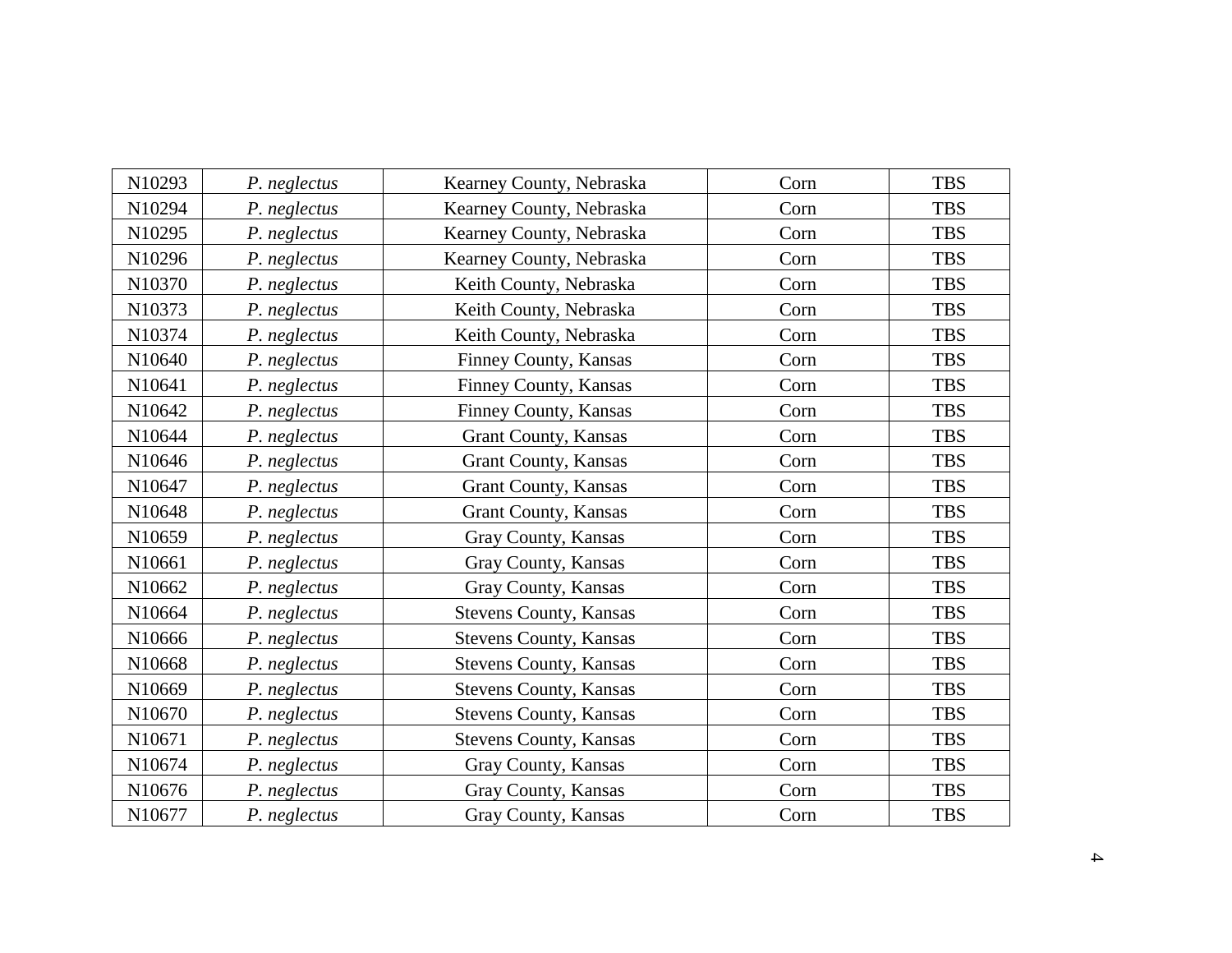| N10678 | P. neglectus | Gray County, Kansas          | Corn | <b>TBS</b> |
|--------|--------------|------------------------------|------|------------|
| N10679 | P. neglectus | Hodgeman County, Kansas      | Corn | <b>TBS</b> |
| N10680 | P. neglectus | Hodgeman County, Kansas      | Corn | <b>TBS</b> |
| N10681 | P. neglectus | Hodgeman County, Kansas      | Corn | <b>TBS</b> |
| N10682 | P. neglectus | Hodgeman County, Kansas      | Corn | <b>TBS</b> |
| N10683 | P. neglectus | Hodgeman County, Kansas      | Corn | <b>TBS</b> |
| N10729 | P. neglectus | Hamilton County, Kansas      | Corn | <b>TBS</b> |
| N10730 | P. neglectus | Hamilton County, Kansas      | Corn | <b>TBS</b> |
| N10731 | P. neglectus | Hamilton County, Kansas      | Corn | <b>TBS</b> |
| N10732 | P. neglectus | Hamilton County, Kansas      | Corn | <b>TBS</b> |
| N10733 | P. neglectus | Hamilton County, Kansas      | Corn | <b>TBS</b> |
| N10734 | P. neglectus | Finney County, Kansas        | Corn | <b>TBS</b> |
| N10735 | P. neglectus | Finney County, Kansas        | Corn | <b>TBS</b> |
| N10736 | P. neglectus | Finney County, Kansas        | Corn | <b>TBS</b> |
| N10737 | P. neglectus | Finney County, Kansas        | Corn | <b>TBS</b> |
| N10738 | P. neglectus | Finney County, Kansas        | Corn | <b>TBS</b> |
| N10739 | P. neglectus | <b>Butler County, Kansas</b> | Corn | <b>TBS</b> |
| N10740 | P. neglectus | <b>Butler County, Kansas</b> | Corn | <b>TBS</b> |
| N10741 | P. neglectus | <b>Butler County, Kansas</b> | Corn | <b>TBS</b> |
| N10742 | P. neglectus | <b>Butler County, Kansas</b> | Corn | <b>TBS</b> |
| N10743 | P. neglectus | <b>Butler County, Kansas</b> | Corn | <b>TBS</b> |
| N10746 | P. neglectus | Meade County, Kansas         | Corn | <b>TBS</b> |
| N10747 | P. neglectus | Meade County, Kansas         | Corn | <b>TBS</b> |
| N10754 | P. neglectus | Seward County, Kansas        | Corn | <b>TBS</b> |
| N10755 | P. neglectus | Seward County, Kansas        | Corn | <b>TBS</b> |
| N10756 | P. neglectus | Seward County, Kansas        | Corn | <b>TBS</b> |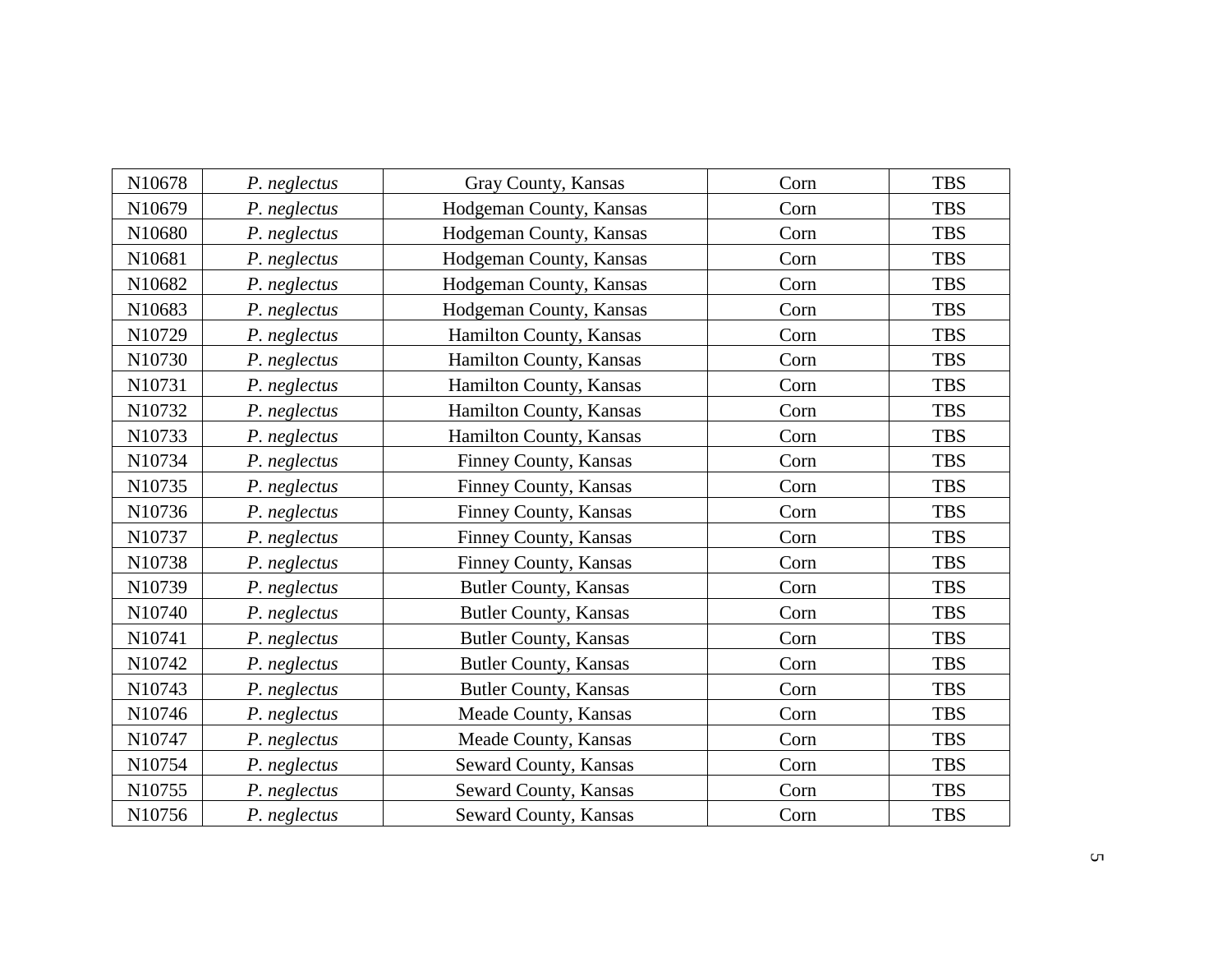| N10757 | P. neglectus | Seward County, Kansas            | Corn  | <b>TBS</b> |
|--------|--------------|----------------------------------|-------|------------|
| N10758 | P. neglectus | Seward County, Kansas            | Corn  | <b>TBS</b> |
| N10774 | P. neglectus | Pratt County, Kansas             | Corn  | <b>TBS</b> |
| N10775 | P. neglectus | Pratt County, Kansas             | Corn  | <b>TBS</b> |
| N10776 | P. neglectus | Pratt County, Kansas             | Corn  | <b>TBS</b> |
| N10778 | P. neglectus | Pratt County, Kansas             | Corn  | <b>TBS</b> |
| N10784 | P. neglectus | Hamilton County, Kansas          | Wheat | <b>TBS</b> |
| N10785 | P. neglectus | Hamilton County, Kansas          | Wheat | <b>TBS</b> |
| N10788 | P. neglectus | Hamilton County, Kansas          | Wheat | <b>TBS</b> |
| N10789 | P. neglectus | <b>Grant County, Kansas</b>      | Wheat | <b>TBS</b> |
| N10790 | P. neglectus | Grant County, Kansas             | Wheat | <b>TBS</b> |
| N10791 | P. neglectus | Grant County, Kansas             | Wheat | <b>TBS</b> |
| N10792 | P. neglectus | Grant County, Kansas             | Wheat | <b>TBS</b> |
| N10793 | P. neglectus | <b>Grant County, Kansas</b>      | Wheat | <b>TBS</b> |
| N10794 | P. neglectus | Graham County, Kansas            | Wheat | <b>TBS</b> |
| N10797 | P. neglectus | Graham County, Kansas            | Wheat | <b>TBS</b> |
| N10798 | P. neglectus | Graham County, Kansas            | Wheat | <b>TBS</b> |
| N10799 | P. neglectus | Kingman County, Kansas           | Wheat | <b>TBS</b> |
| N10800 | P. neglectus | Kingman County, Kansas           | Wheat | <b>TBS</b> |
| N10801 | P. neglectus | Kingman County, Kansas           | Wheat | <b>TBS</b> |
| N10803 | P. neglectus | Kingman County, Kansas           | Wheat | <b>TBS</b> |
| N10804 | P. neglectus | Kearny County, Kansas            | Wheat | <b>TBS</b> |
| N10805 | P. neglectus | Kearny County, Kansas            | Wheat | <b>TBS</b> |
| N10806 | P. neglectus | Kearny County, Kansas            | Wheat | <b>TBS</b> |
| N10807 | P. neglectus | Kearny County, Kansas            | Wheat | <b>TBS</b> |
| N10810 | P. neglectus | <b>Washington County, Kansas</b> | Wheat | <b>TBS</b> |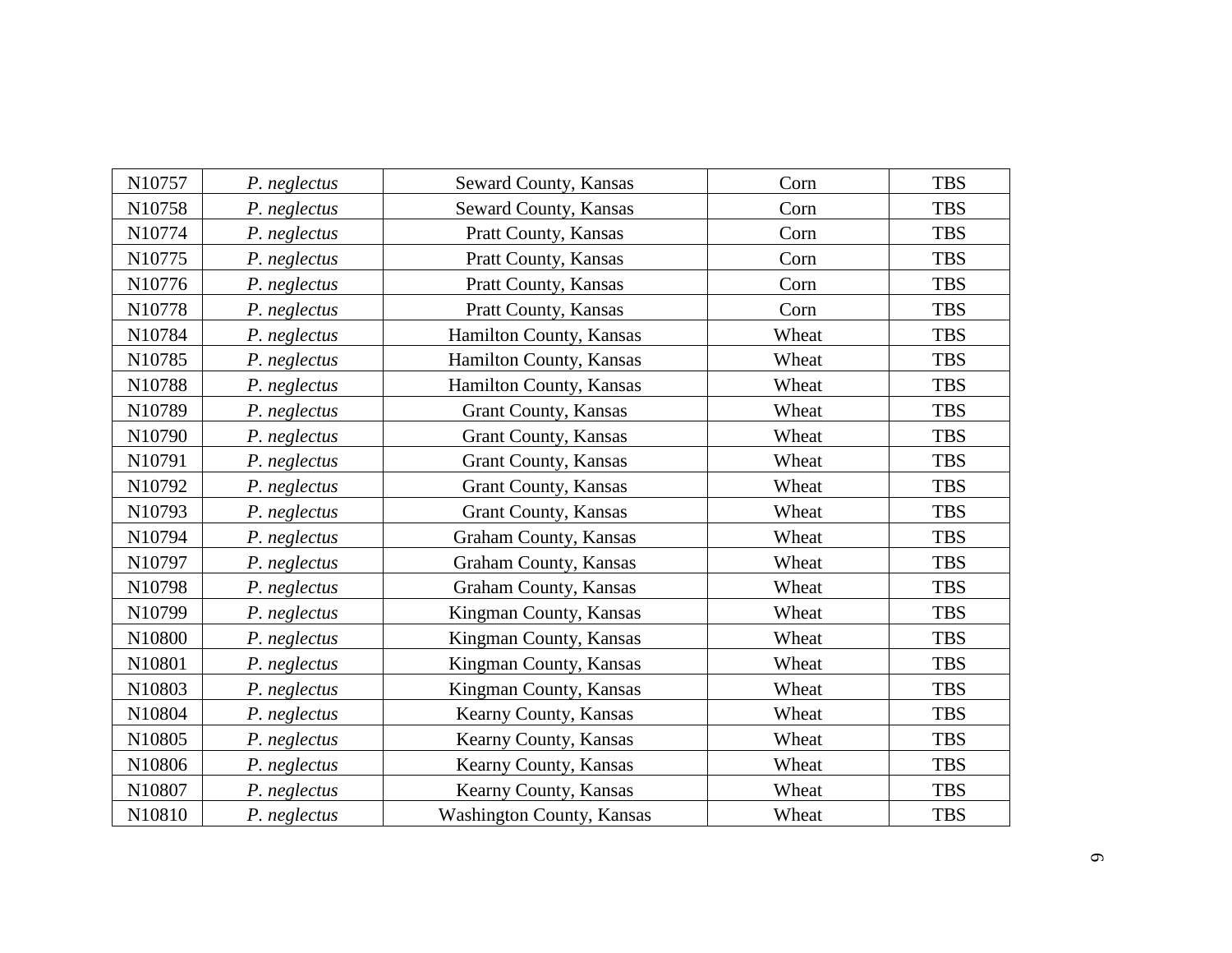| N10812 | P. neglectus | <b>Washington County, Kansas</b> | Wheat           | <b>TBS</b> |
|--------|--------------|----------------------------------|-----------------|------------|
| N10814 | P. neglectus | Trego County, Kansas             | Wheat           | <b>TBS</b> |
| N10815 | P. neglectus | Trego County, Kansas             | Wheat           | <b>TBS</b> |
| N10817 | P. neglectus | Trego County, Kansas             | Wheat           | <b>TBS</b> |
| N10818 | P. neglectus | Trego County, Kansas             | Wheat           | <b>TBS</b> |
| N10819 | P. neglectus | Pratt County, Kansas             | Wheat           | <b>TBS</b> |
| N10820 | P. neglectus | Pratt County, Kansas             | Wheat           | <b>TBS</b> |
| N10821 | P. neglectus | Pratt County, Kansas             | Wheat           | <b>TBS</b> |
| N10823 | P. neglectus | Pratt County, Kansas             | Wheat           | <b>TBS</b> |
| N10824 | P. neglectus | Lincoln County, Kansas           | Wheat           | <b>TBS</b> |
| N10825 | P. neglectus | Lincoln County, Kansas           | Wheat           | <b>TBS</b> |
| N10826 | P. neglectus | Lincoln County, Kansas           | Wheat           | <b>TBS</b> |
| N10827 | P. neglectus | Lincoln County, Kansas           | Wheat           | <b>TBS</b> |
| N10828 | P. neglectus | Lincoln County, Kansas           | Wheat           | <b>TBS</b> |
| N10830 | P. neglectus | Lincoln County, Kansas           | Wheat           | <b>TBS</b> |
| N10832 | P. neglectus | Lincoln County, Kansas           | Wheat           | <b>TBS</b> |
| N10851 | P. neglectus | Goshen County, Wyoming           | <b>Barley</b>   | <b>TBS</b> |
| N10852 | P. neglectus | Goshen County, Wyoming           | <b>Barley</b>   | <b>TBS</b> |
| N160   | P. neglectus | Sheridan County, Nebraska        | Potatoes        | <b>TBS</b> |
| N3702  | P. neglectus | Goshen County, Wyoming           | Dry Beans       | <b>TBS</b> |
| N3713  | P. neglectus | Nebraska                         | Potatoes        | <b>TBS</b> |
| N3848  | P. neglectus | Sumner County, Kansas            | Culture (Wheat) | <b>TBS</b> |
| N3849  | P. neglectus | Sumner County, Kansas            | Culture (Wheat) | <b>TBS</b> |
| N3850  | P. neglectus | <b>Sumner County, Kansas</b>     | Culture (Wheat) | <b>TBS</b> |
| N3851  | P. neglectus | Washington                       | Wheat           | <b>TBS</b> |
| N3852  | P. neglectus | Washington                       | Wheat           | <b>TBS</b> |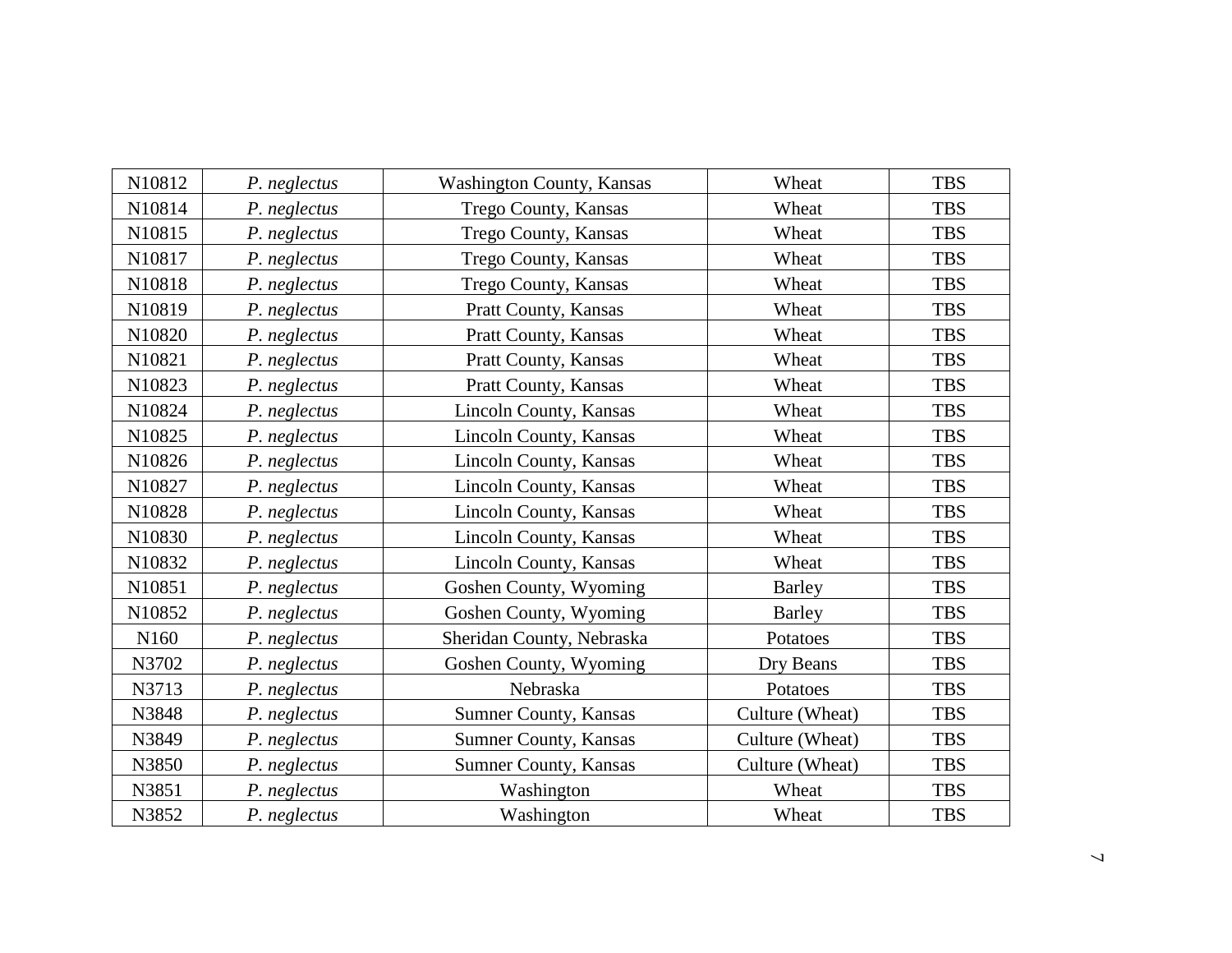| N3853 | P. neglectus | Washington                   | Wheat           | <b>TBS</b> |
|-------|--------------|------------------------------|-----------------|------------|
| N3868 | P. neglectus | Sumner County, Kansas        | Culture (Wheat) | <b>TBS</b> |
| N3869 | P. neglectus | Washington                   | Wheat           | <b>TBS</b> |
| N3898 | P. neglectus | Ellis County, Kansas         | Culture (Wheat) | <b>TBS</b> |
| N3899 | P. neglectus | Ellis County, Kansas         | Culture (Wheat) | <b>TBS</b> |
| N3901 | P. neglectus | Ellis County, Kansas         | Culture (Wheat) | <b>TBS</b> |
| N3903 | P. neglectus | Ellis County, Kansas         | Culture (Wheat) | <b>TBS</b> |
| N4356 | P. neglectus | Pawnee County, Kansas        | Culture (Corn)  | <b>TBS</b> |
| N4358 | P. neglectus | Pawnee County, Kansas        | Culture (Corn)  | <b>TBS</b> |
| N4367 | P. neglectus | Pawnee County, Kansas        | Culture (Corn)  | <b>TBS</b> |
| N4369 | P. neglectus | Pawnee County, Kansas        | Culture (Corn)  | <b>TBS</b> |
| N4370 | P. neglectus | Pawnee County, Kansas        | Culture (Corn)  | <b>TBS</b> |
| N4371 | P. neglectus | Pawnee County, Kansas        | Culture (Corn)  | <b>TBS</b> |
| N6134 | P. neglectus | Rush County, Kansas          | Wheat           | <b>TBS</b> |
| N6146 | P. neglectus | Dickinson County, Kansas     | Wheat           | <b>TBS</b> |
| N6150 | P. neglectus | Dickinson County, Kansas     | Wheat           | <b>TBS</b> |
| N6159 | P. neglectus | Ellis County, Kansas         | Wheat           | <b>TBS</b> |
| N6161 | P. neglectus | Ellis County, Kansas         | Wheat           | <b>TBS</b> |
| N6164 | P. neglectus | Ellis County, Kansas         | Wheat           | <b>TBS</b> |
| N6170 | P. neglectus | Ellis County, Kansas         | Wheat           | <b>TBS</b> |
| N6171 | P. neglectus | Ellis County, Kansas         | Wheat           | <b>TBS</b> |
| N6172 | P. neglectus | Ellis County, Kansas         | Wheat           | <b>TBS</b> |
| N6176 | P. neglectus | <b>Barton County, Kansas</b> | Wheat           | <b>TBS</b> |
| N6177 | P. neglectus | <b>Barton County, Kansas</b> | Wheat           | <b>TBS</b> |
| N6181 | P. neglectus | Russell County, Kansas       | Wheat           | <b>TBS</b> |
| N6184 | P. neglectus | Russell County, Kansas       | Wheat           | <b>TBS</b> |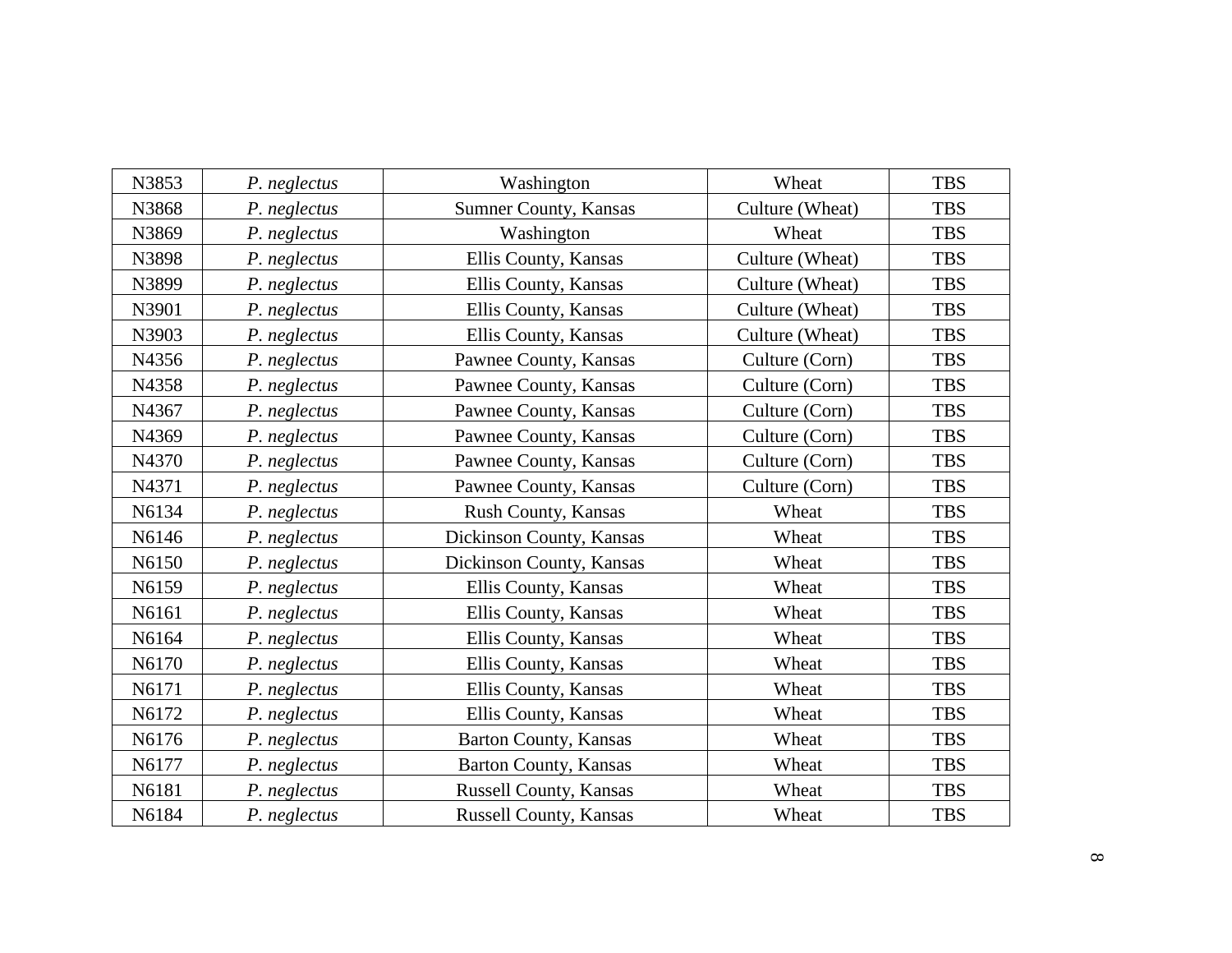| N6202 | P. neglectus | Marion County, Kansas       | Wheat      | <b>TBS</b> |
|-------|--------------|-----------------------------|------------|------------|
| N6209 | P. neglectus | Riley County, Kansas        | Wheat      | <b>TBS</b> |
| N6210 | P. neglectus | Riley County, Kansas        | Wheat      | <b>TBS</b> |
| N6266 | P. neglectus | Kearny County, Kansas       | Alfalfa    | <b>TBS</b> |
| N6267 | P. neglectus | Kearny County, Kansas       | Alfalfa    | <b>TBS</b> |
| N6271 | P. neglectus | Clay County, Nebraska       | Soybean    | <b>TBS</b> |
| N6280 | P. neglectus | Clay County, Nebraska       | Cereal Rye | <b>TBS</b> |
| N6307 | P. neglectus | Hemingford County, Nebraska | Wheat      | <b>TBS</b> |
| N6316 | P. neglectus | Meade County, Nebraska      | Wheat      | <b>TBS</b> |
| N6318 | P. neglectus | Clay County, Nebraska       | Wheat      | <b>TBS</b> |
| N6336 | P. neglectus | Webster County, Nebraska    | Wheat      | <b>TBS</b> |
| N6340 | P. neglectus | Jefferson County, Nebraska  | Wheat      | <b>TBS</b> |
| N6342 | P. neglectus | Jefferson County, Nebraska  | Wheat      | <b>TBS</b> |
| N6343 | P. neglectus | Jefferson County, Nebraska  | Wheat      | <b>TBS</b> |
| N6344 | P. neglectus | Jefferson County, Nebraska  | Wheat      | <b>TBS</b> |
| N6346 | P. neglectus | Jefferson County, Nebraska  | Wheat      | <b>TBS</b> |
| N6347 | P. neglectus | Jefferson County, Nebraska  | Wheat      | <b>TBS</b> |
| N6349 | P. neglectus | Jefferson County, Nebraska  | Wheat      | <b>TBS</b> |
| N6362 | P. neglectus | Pottawatomie County, Kansas | Corn       | <b>TBS</b> |
| N6366 | P. neglectus | Dickinson County, Kansas    | Corn       | <b>TBS</b> |
| N6367 | P. neglectus | Dickinson County, Kansas    | Corn       | <b>TBS</b> |
| N6381 | P. neglectus | Marshall County, Kansas     | Corn       | <b>TBS</b> |
| N6386 | P. neglectus | Kimball County, Nebraska    | Wheat      | <b>TBS</b> |
| N6387 | P. neglectus | Kimball County, Nebraska    | Wheat      | <b>TBS</b> |
| N6388 | P. neglectus | Kimball County, Nebraska    | Wheat      | <b>TBS</b> |
| N6400 | P. neglectus | Kimball County, Nebraska    | Wheat      | <b>TBS</b> |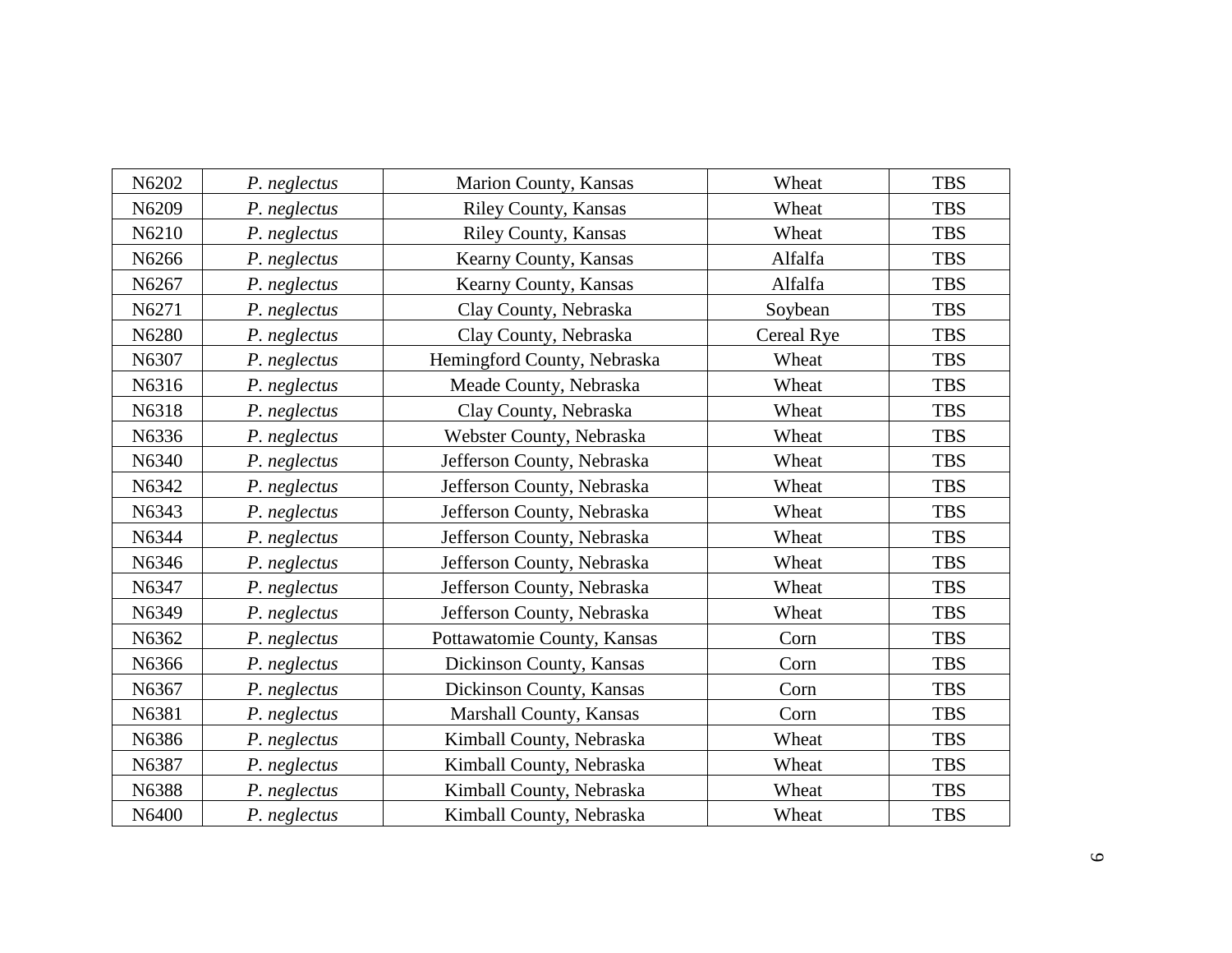| N6401 | P. neglectus | Kimball County, Nebraska            | Wheat      | <b>TBS</b> |
|-------|--------------|-------------------------------------|------------|------------|
| N6409 | P. neglectus | Kimball County, Nebraska            | Wheat      | <b>TBS</b> |
| N6410 | P. neglectus | Kimball County, Nebraska            | Wheat      | <b>TBS</b> |
| N6412 | P. neglectus | Sheridan County, Kansas             | Corn       | <b>TBS</b> |
| N6413 | P. neglectus | Sheridan County, Kansas             | Corn       | <b>TBS</b> |
| N6422 | P. neglectus | Sherman County, Kansas              | Corn       | <b>TBS</b> |
| N6446 | P. neglectus | Thomas County, Kansas               | Corn       | <b>TBS</b> |
| N6454 | P. neglectus | Decatur County, Kansas              | Corn       | <b>TBS</b> |
| N6455 | P. neglectus | Decatur County, Kansas              | Corn       | <b>TBS</b> |
| N6458 | P. neglectus | Cheyenne County, Kansas             | Corn       | <b>TBS</b> |
| N6459 | P. neglectus | Cheyenne County, Kansas             | Corn       | <b>TBS</b> |
| N6462 | P. neglectus | Sherman County, Kansas              | Corn       | <b>TBS</b> |
| N6463 | P. neglectus | Sherman County, Kansas              | Corn       | <b>TBS</b> |
| N6466 | P. neglectus | Sherman County, Kansas              | Corn       | <b>TBS</b> |
| N6470 | P. neglectus | Cheyenne County, Nebraska           | Wheat      | <b>TBS</b> |
| N6471 | P. neglectus | Cheyenne County, Nebraska           | Wheat      | <b>TBS</b> |
| N6475 | P. neglectus | Cheyenne County, Nebraska           | Wheat      | <b>TBS</b> |
| N6484 | P. neglectus | Clay County, Nebraska               | Cereal Rye | <b>TBS</b> |
| N6492 | P. neglectus | Clay County, Nebraska               | Cereal Rye | <b>TBS</b> |
| N6498 | P. neglectus | Clay County, Nebraska               | Corn       | <b>TBS</b> |
| N6512 | P. neglectus | Clay County, Nebraska               | Cereal Rye | <b>TBS</b> |
| N7132 | P. neglectus | Bottineau County, North Dakota      | Wheat      | <b>TBS</b> |
| N7133 | P. neglectus | Bottineau County, North Dakota      | Wheat      | <b>TBS</b> |
| N7138 | P. neglectus | Burleigh County, North Dakota       | Wheat      | <b>TBS</b> |
| N7139 | P. neglectus | Cass County, North Dakota           | Wheat      | <b>TBS</b> |
| N7140 | P. neglectus | Lake of the Woods County, Minnesota | Potatoes   | <b>TBS</b> |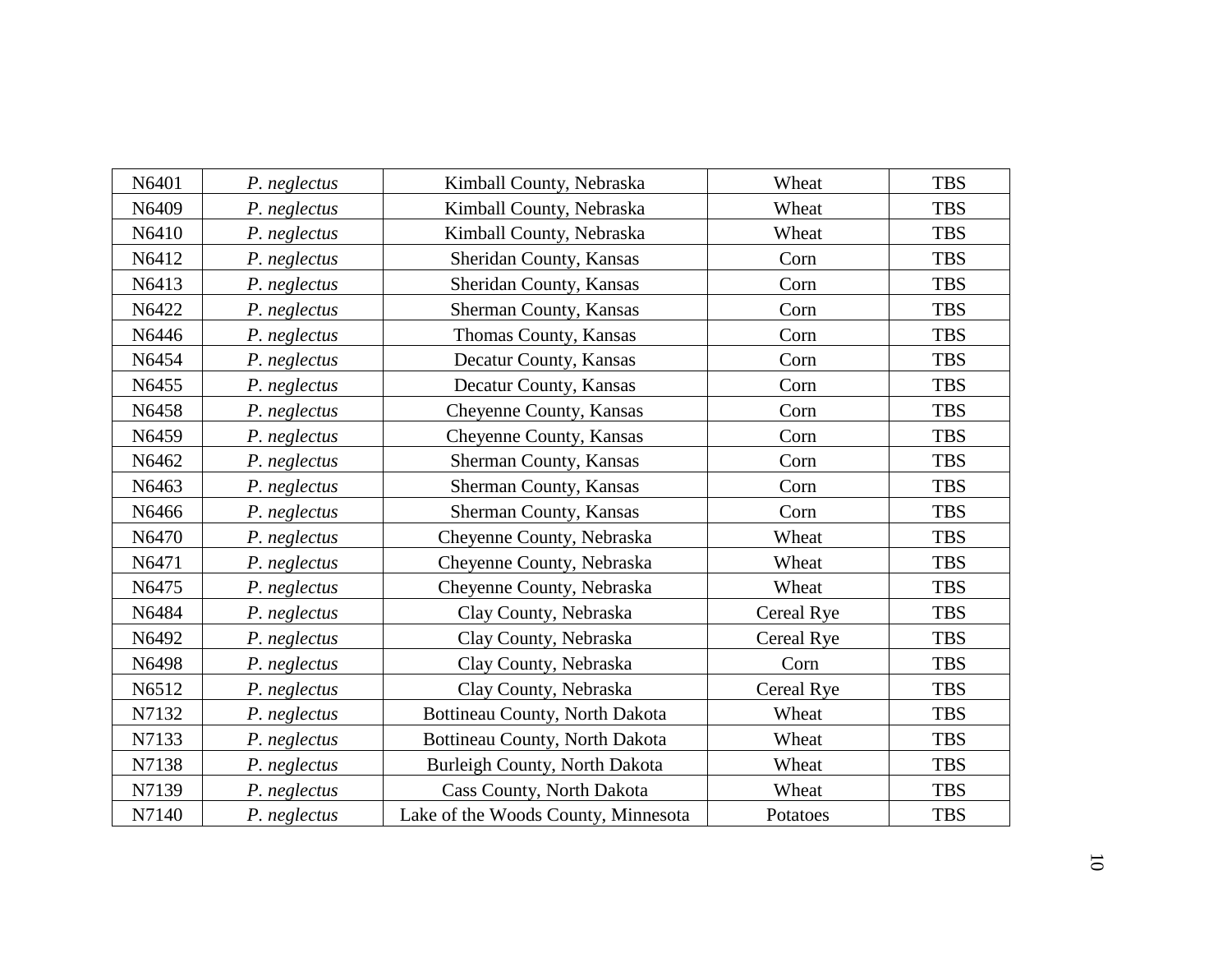| N7141 | P. neglectus | Lake of the Woods County, Minnesota | Potatoes                     | <b>TBS</b> |
|-------|--------------|-------------------------------------|------------------------------|------------|
| N7142 | P. neglectus | Lake of the Woods County, Minnesota | Potatoes                     | <b>TBS</b> |
| N7143 | P. neglectus | Lake of the Woods County, Minnesota | Potatoes                     | <b>TBS</b> |
| N7144 | P. neglectus | Lake of the Woods County, Minnesota | Potatoes                     | <b>TBS</b> |
| N7193 | P. neglectus | Idaho                               | Culture (Potatoes)           | <b>TBS</b> |
| N7194 | P. neglectus | Idaho                               | Culture (Potatoes)           | <b>TBS</b> |
| N7196 | P. neglectus | Idaho                               | Culture (Potatoes)           | <b>TBS</b> |
| N7233 | P. neglectus | Rio Arriba County, New Mexico       | Wine Grapes                  | <b>TBS</b> |
| N7234 | P. neglectus | Rio Arriba County, New Mexico       | Wine Grapes                  | <b>TBS</b> |
| N7235 | P. neglectus | Rio Arriba County, New Mexico       | Wine Grapes                  | <b>TBS</b> |
| N7237 | P. neglectus | Rio Arriba County, New Mexico       | <b>Wine Grapes</b>           | <b>TBS</b> |
| N7239 | P. neglectus | Rio Arriba County, New Mexico       | Wine Grapes                  | <b>TBS</b> |
| N7240 | P. neglectus | Rio Arriba County, New Mexico       | Wine Grapes                  | <b>TBS</b> |
| N7242 | P. neglectus | Rio Arriba County, New Mexico       | Wine Grapes                  | <b>TBS</b> |
| N7314 | P. neglectus | Fort Collins, Colorado              | <b>Buffalo Grass</b>         | <b>TBS</b> |
| N7316 | P. neglectus | Garden County, Nebraska             | <b>Crescent Lake/Prairie</b> | <b>TBS</b> |
| N7317 | P. neglectus | Garden County, Nebraska             | <b>Crescent Lake/Prairie</b> | <b>TBS</b> |
| N7380 | P. neglectus | Lake of the Woods County, Minnesota | Potatoes                     | <b>TBS</b> |
| N7479 | P. neglectus | Weld County, Colorado               | Corn                         | <b>TBS</b> |
| N7480 | P. neglectus | Goshen County, Wyoming              | <b>Barley</b>                | <b>TBS</b> |
| N7482 | P. neglectus | Montana                             | <b>Barley</b>                | <b>TBS</b> |
| N7483 | P. neglectus | Montana                             | <b>Barley</b>                | <b>TBS</b> |
| N7484 | P. neglectus | Weld County, Colorado               | Corn                         | <b>TBS</b> |
| N7487 | P. neglectus | Goshen County, Wyoming              | <b>Barley</b>                | <b>TBS</b> |
| N7488 | P. neglectus | Goshen County, Wyoming              | <b>Barley</b>                | <b>TBS</b> |
| N7489 | P. neglectus | Goshen County, Wyoming              | <b>Barley</b>                | <b>TBS</b> |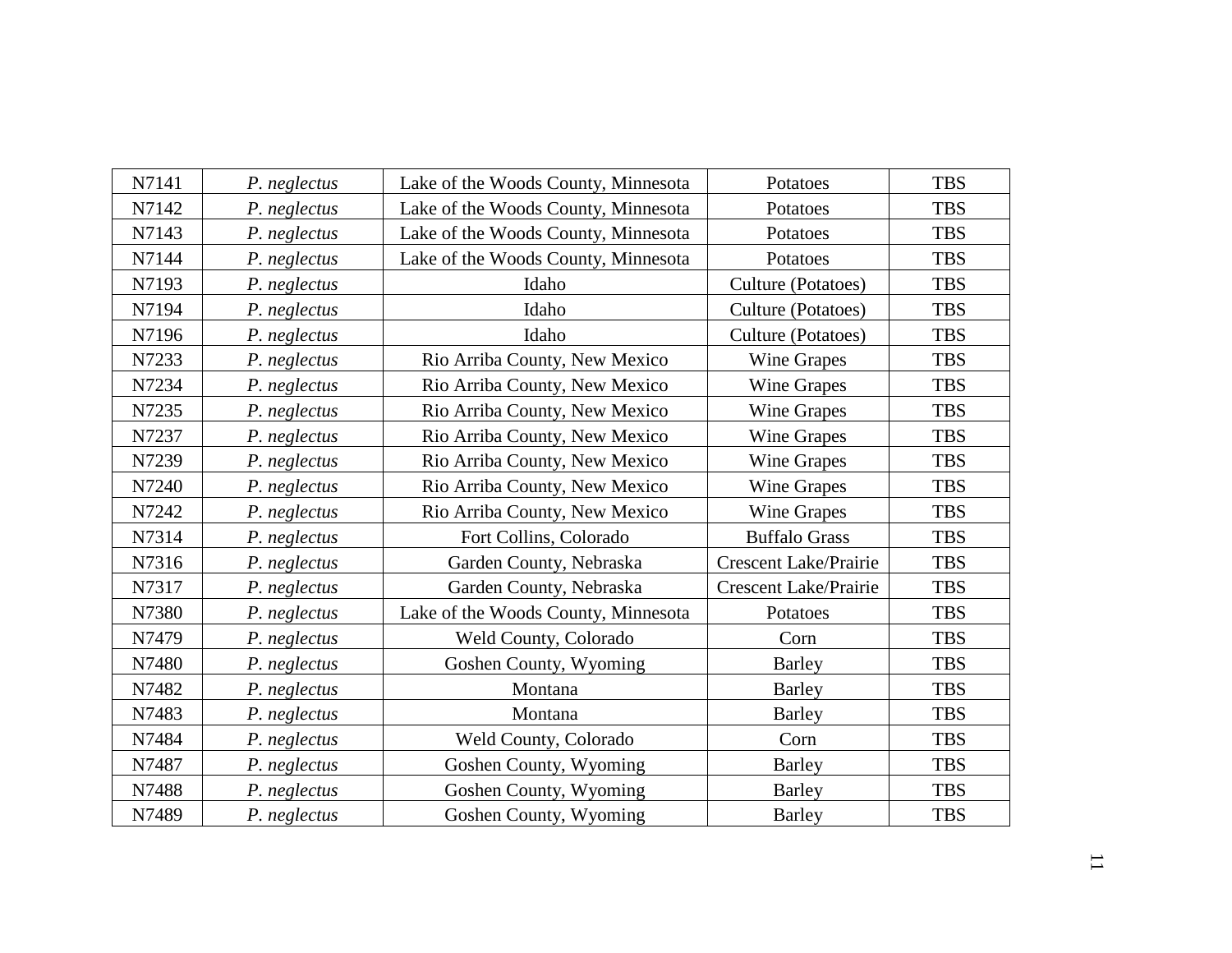| N7491 | P. neglectus | Larimer County, Colorado       | Sugar beet    | <b>TBS</b> |
|-------|--------------|--------------------------------|---------------|------------|
| N7492 | P. neglectus | Montana                        | <b>Barley</b> | <b>TBS</b> |
| N7493 | P. neglectus | Montana                        | <b>Barley</b> | <b>TBS</b> |
| N7494 | P. neglectus | Montana                        | Barley        | <b>TBS</b> |
| N7497 | P. neglectus | Weld County, Colorado          | Corn          | <b>TBS</b> |
| N7498 | P. neglectus | Weld County, Colorado          | Corn          | <b>TBS</b> |
| N7499 | P. neglectus | Goshen County, Wyoming         | <b>Barley</b> | <b>TBS</b> |
| N7500 | P. neglectus | Bottineau County, North Dakota | Wheat         | <b>TBS</b> |
| N7501 | P. neglectus | Bottineau County, North Dakota | Wheat         | <b>TBS</b> |
| N7502 | P. neglectus | Bottineau County, North Dakota | Wheat         | <b>TBS</b> |
| N7503 | P. neglectus | Bottineau County, North Dakota | Wheat         | <b>TBS</b> |
| N7504 | P. neglectus | Bottineau County, North Dakota | Wheat         | <b>TBS</b> |
| N7505 | P. neglectus | Bowman County, North Dakota    | Wheat         | <b>TBS</b> |
| N7506 | P. neglectus | Bowman County, North Dakota    | Wheat         | <b>TBS</b> |
| N7508 | P. neglectus | Bowman County, North Dakota    | Wheat         | <b>TBS</b> |
| N7518 | P. neglectus | Cavilier County, North Dakota  | Wheat         | <b>TBS</b> |
| N7519 | P. neglectus | Cavilier County, North Dakota  | Wheat         | <b>TBS</b> |
| N7520 | P. neglectus | Dunn County, North Dakota      | Wheat         | <b>TBS</b> |
| N7521 | P. neglectus | Dunn County, North Dakota      | Wheat         | <b>TBS</b> |
| N7522 | P. neglectus | Dunn County, North Dakota      | Wheat         | <b>TBS</b> |
| N7523 | P. neglectus | Dunn County, North Dakota      | Wheat         | <b>TBS</b> |
| N7524 | P. neglectus | Dunn County, North Dakota      | Wheat         | <b>TBS</b> |
| N7525 | P. neglectus | Dunn County, North Dakota      | Wheat         | <b>TBS</b> |
| N7526 | P. neglectus | Eddy County, North Dakota      | Wheat         | <b>TBS</b> |
| N7527 | P. neglectus | Eddy County, North Dakota      | Wheat         | <b>TBS</b> |
| N7528 | P. neglectus | Eddy County, North Dakota      | Wheat         | <b>TBS</b> |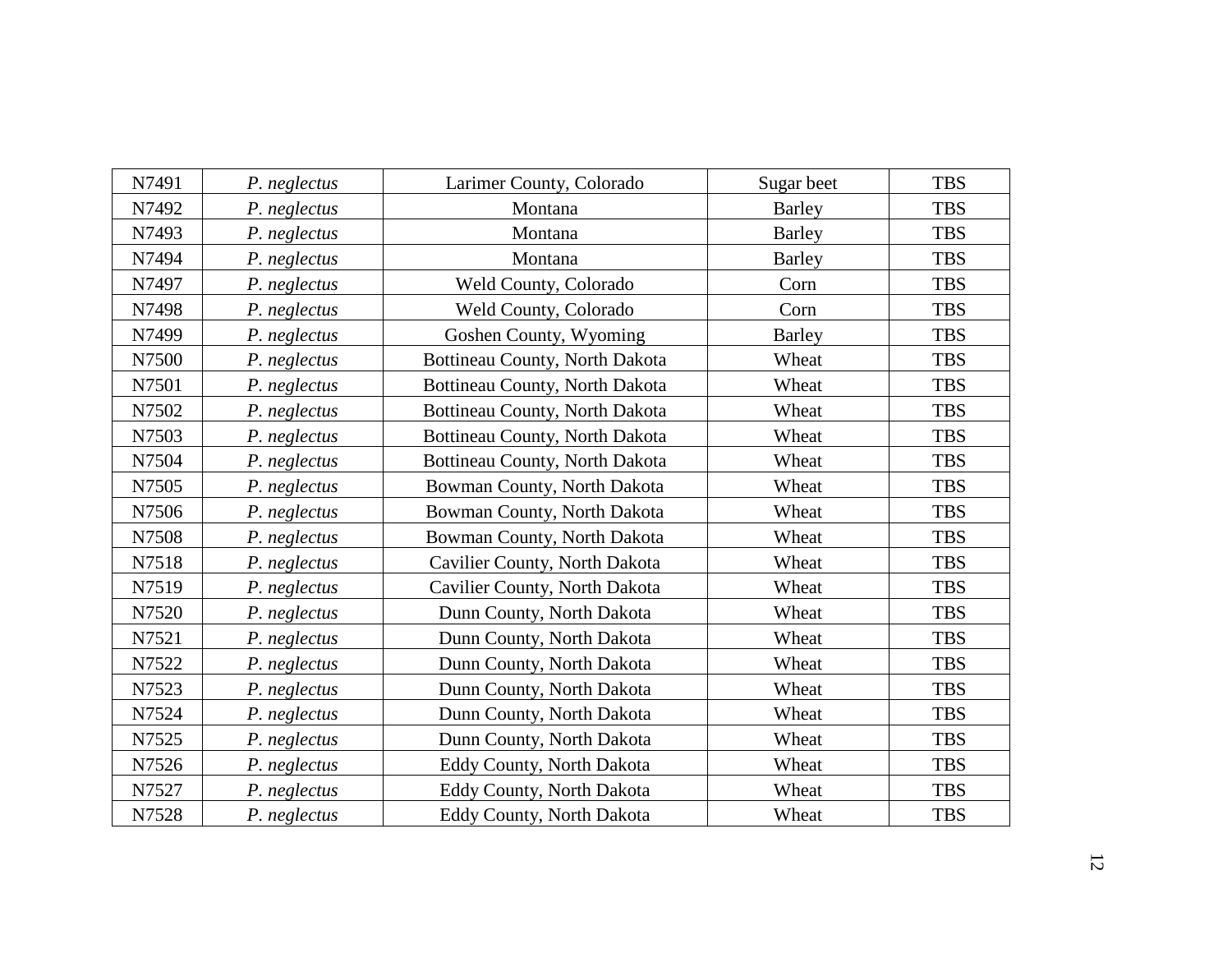| N7529 | P. neglectus | Eddy County, North Dakota           | Wheat    | <b>TBS</b> |
|-------|--------------|-------------------------------------|----------|------------|
| N7530 | P. neglectus | Emmons County, North Dakota         | Wheat    | <b>TBS</b> |
| N7533 | P. neglectus | Emmons County, North Dakota         | Wheat    | <b>TBS</b> |
| N7535 | P. neglectus | Golden Valley County, North Dakota  | Wheat    | <b>TBS</b> |
| N7536 | P. neglectus | Golden Valley County, North Dakota  | Wheat    | <b>TBS</b> |
| N7537 | P. neglectus | Golden Valley County, North Dakota  | Wheat    | <b>TBS</b> |
| N7538 | P. neglectus | Golden Valley County, North Dakota  | Wheat    | <b>TBS</b> |
| N7539 | P. neglectus | Golden Valley County, North Dakota  | Wheat    | <b>TBS</b> |
| N7540 | P. neglectus | Golden Valley County, North Dakota  | Wheat    | <b>TBS</b> |
| N7551 | P. neglectus | Richland County, Montana            | Corn     | <b>TBS</b> |
| N7552 | P. neglectus | Richland County, Montana            | Corn     | <b>TBS</b> |
| N7553 | P. neglectus | Richland County, Montana            | Corn     | <b>TBS</b> |
| N7554 | P. neglectus | Richland County, Montana            | Corn     | <b>TBS</b> |
| N7555 | P. neglectus | Richland County, Montana            | Corn     | <b>TBS</b> |
| N7556 | P. neglectus | Wibaux County, Montana              | Corn     | <b>TBS</b> |
| N7557 | P. neglectus | Wibaux County, Montana              | Corn     | <b>TBS</b> |
| N7558 | P. neglectus | Wibaux County, Montana              | Corn     | <b>TBS</b> |
| N7559 | P. neglectus | Wibaux County, Montana              | Corn     | <b>TBS</b> |
| N7560 | P. neglectus | Wibaux County, Montana              | Corn     | <b>TBS</b> |
| N7571 | P. neglectus | Lake of the Woods County, Minnesota | Potatoes | <b>TBS</b> |
| N7572 | P. neglectus | Lake of the Woods County, Minnesota | Potatoes | <b>TBS</b> |
| N7573 | P. neglectus | Lake of the Woods County, Minnesota | Potatoes | <b>TBS</b> |
| N7574 | P. neglectus | Lake of the Woods County, Minnesota | Potatoes | <b>TBS</b> |
| N7575 | P. neglectus | Lake of the Woods County, Minnesota | Potatoes | <b>TBS</b> |
| N7576 | P. neglectus | Crass County, North Dakota          | Wheat    | <b>TBS</b> |
| N7577 | P. neglectus | Crass County, North Dakota          | Wheat    | <b>TBS</b> |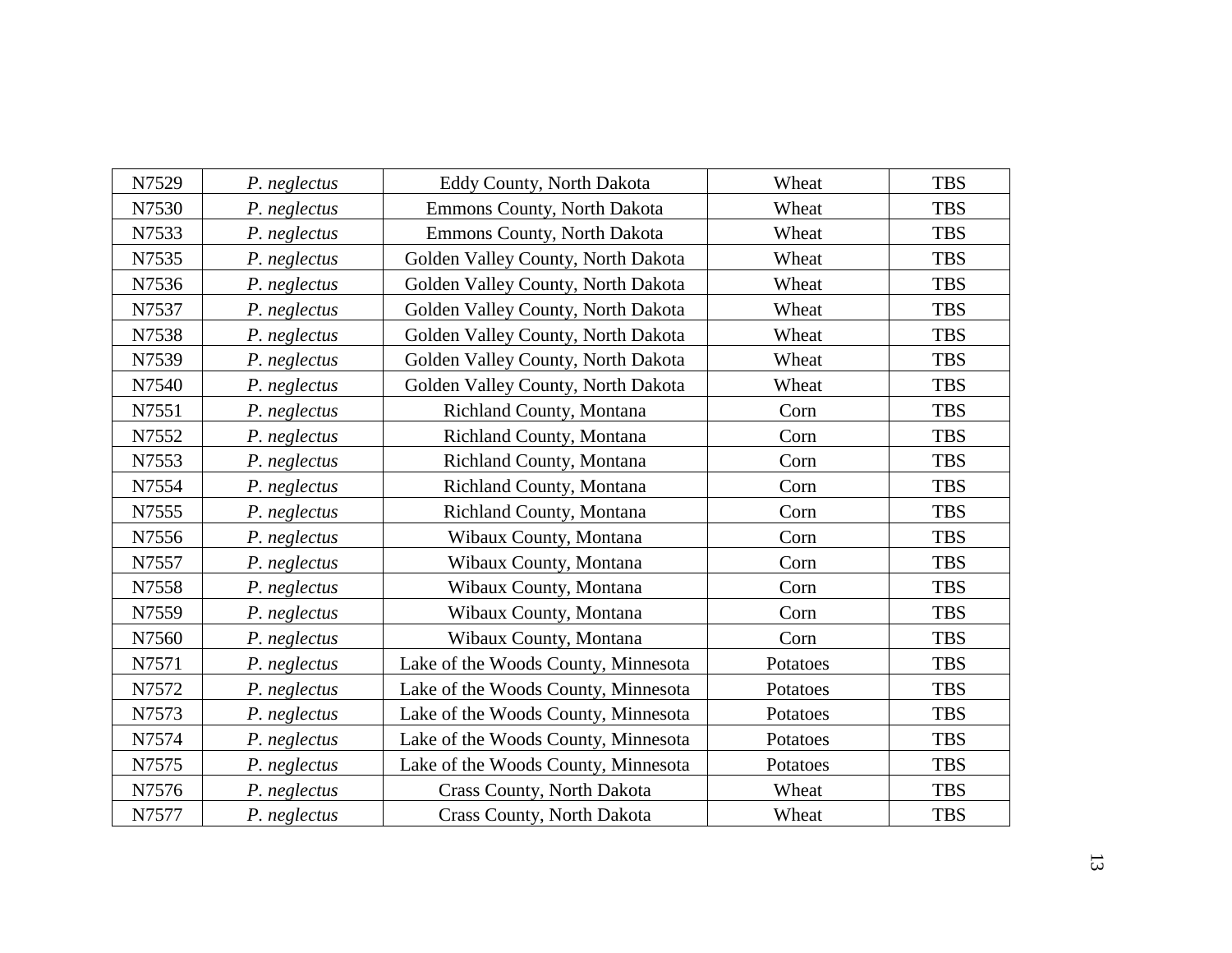| N7578 | P. neglectus | <b>Crass County, North Dakota</b> | Wheat         | <b>TBS</b> |
|-------|--------------|-----------------------------------|---------------|------------|
| N7579 | P. neglectus | <b>Crass County, North Dakota</b> | Wheat         | <b>TBS</b> |
| N7580 | P. neglectus | Crass County, North Dakota        | Wheat         | <b>TBS</b> |
| N7581 | P. neglectus | Grant County, North Dakota        | Wheat         | <b>TBS</b> |
| N7582 | P. neglectus | Grant County, North Dakota        | Wheat         | <b>TBS</b> |
| N7583 | P. neglectus | Grant County, North Dakota        | Wheat         | <b>TBS</b> |
| N7584 | P. neglectus | Grant County, North Dakota        | Wheat         | <b>TBS</b> |
| N7585 | P. neglectus | Griggs County, North Dakota       | Wheat         | <b>TBS</b> |
| N7586 | P. neglectus | Griggs County, North Dakota       | Wheat         | <b>TBS</b> |
| N7587 | P. neglectus | Griggs County, North Dakota       | Wheat         | <b>TBS</b> |
| N7588 | P. neglectus | Griggs County, North Dakota       | Wheat         | <b>TBS</b> |
| N7589 | P. neglectus | Griggs County, North Dakota       | Wheat         | <b>TBS</b> |
| N7590 | P. neglectus | Broadwater County, Montana        | Alfalfa       | <b>TBS</b> |
| N7591 | P. neglectus | Broadwater County, Montana        | Alfalfa       | <b>TBS</b> |
| N7592 | P. neglectus | Broadwater County, Montana        | Alfalfa       | <b>TBS</b> |
| N7593 | P. neglectus | Broadwater County, Montana        | Alfalfa       | <b>TBS</b> |
| N7594 | P. neglectus | Broadwater County, Montana        | Alfalfa       | <b>TBS</b> |
| N7595 | P. neglectus | Wibaux County, Montana            | Alfalfa       | <b>TBS</b> |
| N7596 | P. neglectus | Wibaux County, Montana            | Alfalfa       | <b>TBS</b> |
| N7597 | P. neglectus | Wibaux County, Montana            | Alfalfa       | <b>TBS</b> |
| N7598 | P. neglectus | Wibaux County, Montana            | Alfalfa       | <b>TBS</b> |
| N7599 | P. neglectus | Wibaux County, Montana            | Alfalfa       | <b>TBS</b> |
| N7600 | P. neglectus | Teton County, Montana             | <b>Barley</b> | <b>TBS</b> |
| N7601 | P. neglectus | Teton County, Montana             | <b>Barley</b> | <b>TBS</b> |
| N7602 | P. neglectus | Teton County, Montana             | Barley        | <b>TBS</b> |
| N7603 | P. neglectus | Teton County, Montana             | <b>Barley</b> | <b>TBS</b> |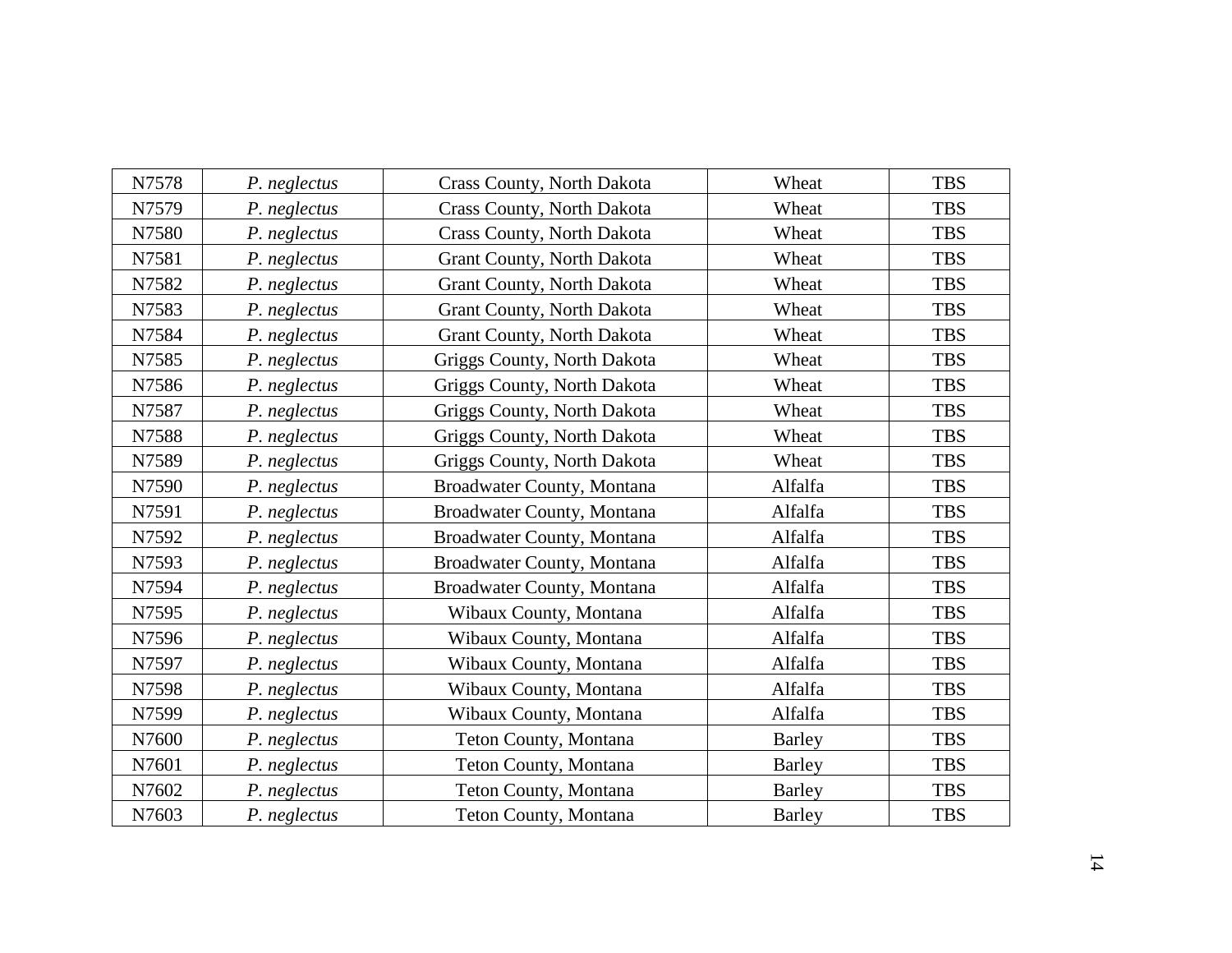| N7604 | P. neglectus | Teton County, Montana       | <b>Barley</b> | <b>TBS</b> |
|-------|--------------|-----------------------------|---------------|------------|
| N7605 | P. neglectus | Teton County, Montana       | <b>Barley</b> | <b>TBS</b> |
| N7606 | P. neglectus | Teton County, Montana       | Barley        | <b>TBS</b> |
| N7607 | P. neglectus | Teton County, Montana       | <b>Barley</b> | <b>TBS</b> |
| N7608 | P. neglectus | Teton County, Montana       | <b>Barley</b> | <b>TBS</b> |
| N7609 | P. neglectus | Teton County, Montana       | Barley        | <b>TBS</b> |
| N7611 | P. neglectus | Yellowstone County, Montana | Alfalfa       | <b>TBS</b> |
| N7612 | P. neglectus | Yellowstone County, Montana | Alfalfa       | <b>TBS</b> |
| N7613 | P. neglectus | Yellowstone County, Montana | Alfalfa       | <b>TBS</b> |
| N7614 | P. neglectus | Yellowstone County, Montana | Alfalfa       | <b>TBS</b> |
| N7615 | P. neglectus | Yellowstone County, Montana | Alfalfa       | <b>TBS</b> |
| N7617 | P. neglectus | Yellowstone County, Montana | Alfalfa       | <b>TBS</b> |
| N7618 | P. neglectus | Broadwater County, Montana  | Corn          | <b>TBS</b> |
| N7619 | P. neglectus | Broadwater County, Montana  | Corn          | <b>TBS</b> |
| N7620 | P. neglectus | Broadwater County, Montana  | Corn          | <b>TBS</b> |
| N7626 | P. neglectus | Niobrara County, Wyoming    | Potatoes      | <b>TBS</b> |
| N7627 | P. neglectus | Niobrara County, Wyoming    | Potatoes      | <b>TBS</b> |
| N7629 | P. neglectus | Niobrara County, Wyoming    | Potatoes      | <b>TBS</b> |
| N7630 | P. neglectus | Niobrara County, Wyoming    | Potatoes      | <b>TBS</b> |
| N7631 | P. neglectus | Niobrara County, Wyoming    | Potatoes      | <b>TBS</b> |
| N7632 | P. neglectus | Niobrara County, Wyoming    | Potatoes      | <b>TBS</b> |
| N7633 | P. neglectus | Niobrara County, Wyoming    | Potatoes      | <b>TBS</b> |
| N7634 | P. neglectus | Niobrara County, Wyoming    | Potatoes      | <b>TBS</b> |
| N7642 | P. neglectus | Niobrara County, Wyoming    | Potatoes      | <b>TBS</b> |
| N7645 | P. neglectus | Niobrara County, Wyoming    | Potatoes      | <b>TBS</b> |
| N7646 | P. neglectus | Niobrara County, Wyoming    | Potatoes      | <b>TBS</b> |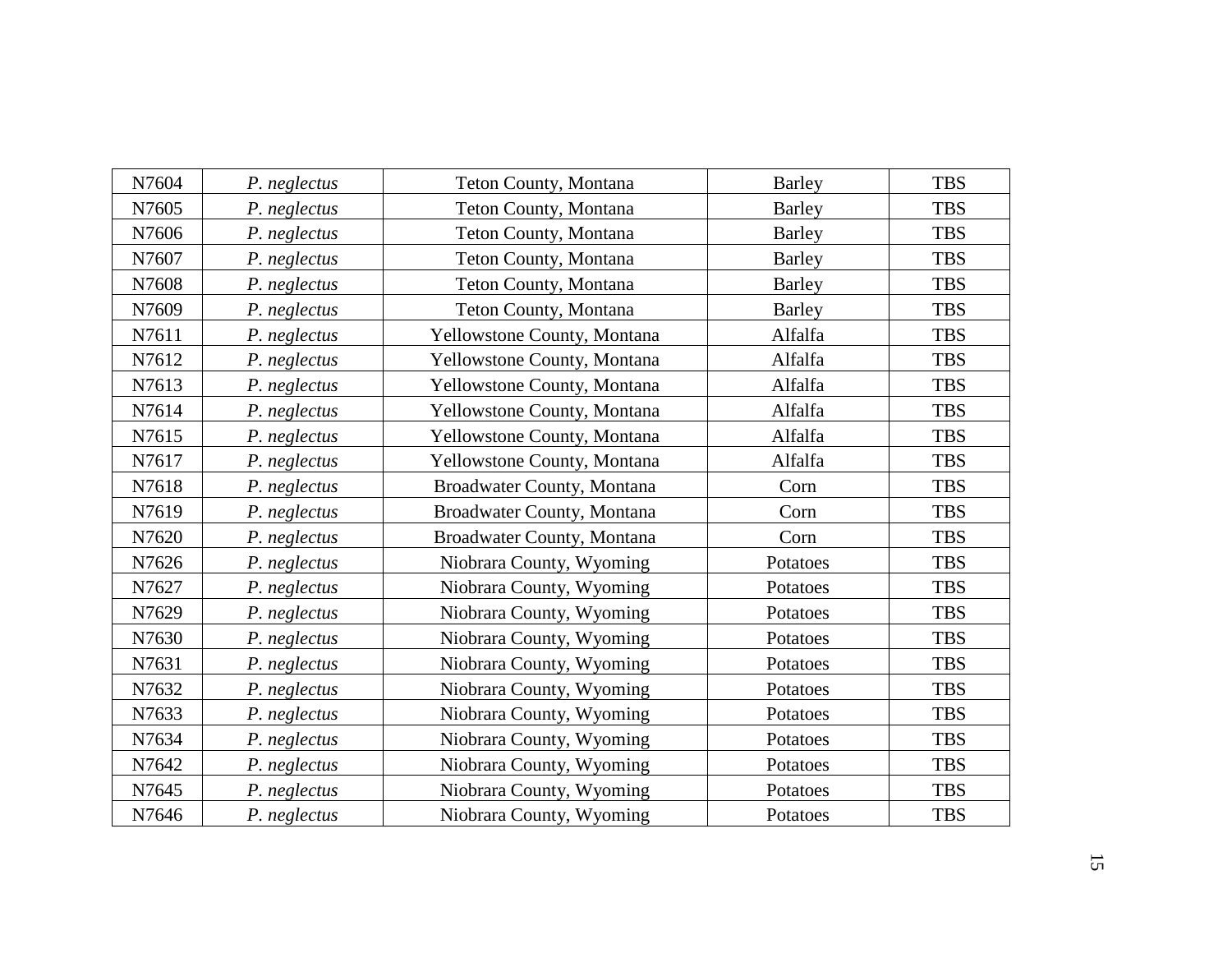| N7648 | P. neglectus | Niobrara County, Wyoming           | Potatoes  | <b>TBS</b> |
|-------|--------------|------------------------------------|-----------|------------|
| N7649 | P. neglectus | Niobrara County, Wyoming           | Potatoes  | <b>TBS</b> |
| N7658 | P. neglectus | Fremont County, Wyoming            | Dry Beans | <b>TBS</b> |
| N7664 | P. neglectus | McIntosh County, North Dakota      | Wheat     | <b>TBS</b> |
| N7665 | P. neglectus | McKenzie County, North Dakota      | Wheat     | <b>TBS</b> |
| N7666 | P. neglectus | Mercer County, North Dakota        | Wheat     | <b>TBS</b> |
| N7667 | P. neglectus | Mercer County, North Dakota        | Wheat     | <b>TBS</b> |
| N7668 | P. neglectus | Mercer County, North Dakota        | Wheat     | <b>TBS</b> |
| N7669 | P. neglectus | Mercer County, North Dakota        | Wheat     | <b>TBS</b> |
| N7670 | P. neglectus | Mercer County, North Dakota        | Wheat     | <b>TBS</b> |
| N7671 | P. neglectus | Morton County, North Dakota        | Wheat     | <b>TBS</b> |
| N7672 | P. neglectus | Morton County, North Dakota        | Wheat     | <b>TBS</b> |
| N7673 | P. neglectus | Morton County, North Dakota        | Wheat     | <b>TBS</b> |
| N7674 | P. neglectus | Morton County, North Dakota        | Wheat     | <b>TBS</b> |
| N7675 | P. neglectus | Morton County, North Dakota        | Wheat     | <b>TBS</b> |
| N7676 | P. neglectus | <b>Oliver County, North Dakota</b> | Wheat     | <b>TBS</b> |
| N7679 | P. neglectus | Pembina County, North Dakota       | Wheat     | <b>TBS</b> |
| N7680 | P. neglectus | Pierce County. North Dakota        | Wheat     | <b>TBS</b> |
| N7681 | P. neglectus | Pierce County. North Dakota        | Wheat     | <b>TBS</b> |
| N7682 | P. neglectus | Pierce County. North Dakota        | Wheat     | <b>TBS</b> |
| N7683 | P. neglectus | Pierce County. North Dakota        | Wheat     | <b>TBS</b> |
| N7684 | P. neglectus | Pierce County. North Dakota        | Wheat     | <b>TBS</b> |
| N7685 | P. neglectus | Slope County, North Dakota         | Wheat     | <b>TBS</b> |
| N7686 | P. neglectus | Slope County, North Dakota         | Wheat     | <b>TBS</b> |
| N7687 | P. neglectus | Slope County, North Dakota         | Wheat     | <b>TBS</b> |
| N7688 | P. neglectus | Slope County, North Dakota         | Wheat     | <b>TBS</b> |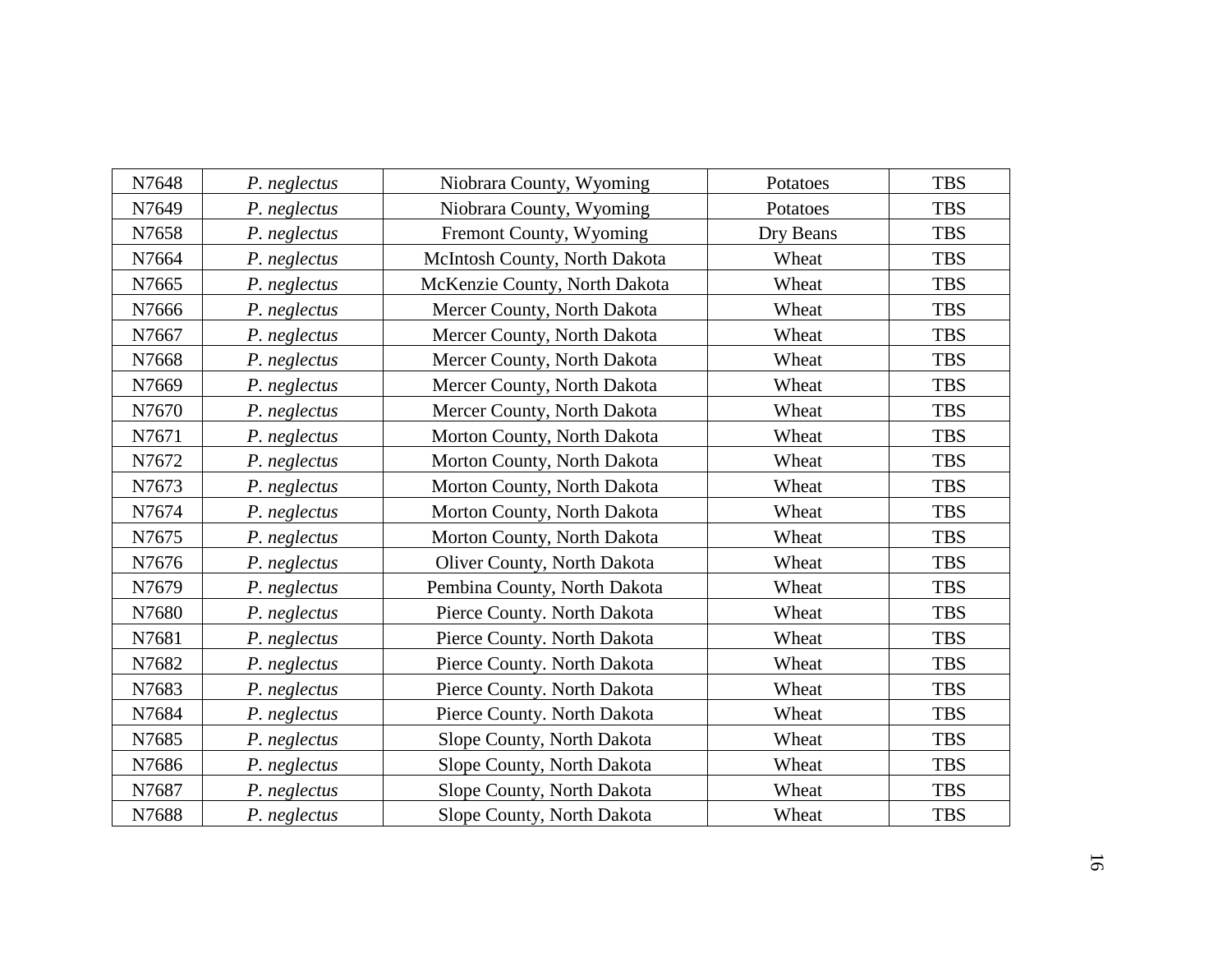| N7690 | P. neglectus | Platte County, Wyoming | Dry Beans | <b>TBS</b> |
|-------|--------------|------------------------|-----------|------------|
| N7692 | P. neglectus | Platte County, Wyoming | Dry Beans | <b>TBS</b> |
| N7693 | P. neglectus | Platte County, Wyoming | Dry Beans | <b>TBS</b> |
| N7695 | P. neglectus | Platte County, Wyoming | Dry Beans | <b>TBS</b> |
| N7696 | P. neglectus | Platte County, Wyoming | Dry Beans | <b>TBS</b> |
| N7699 | P. neglectus | Goshen County, Wyoming | Potatoes  | <b>TBS</b> |
| N7700 | P. neglectus | Goshen County, Wyoming | Potatoes  | <b>TBS</b> |
| N7701 | P. neglectus | Goshen County, Wyoming | Potatoes  | <b>TBS</b> |
| N7702 | P. neglectus | Goshen County, Wyoming | Potatoes  | <b>TBS</b> |
| N7703 | P. neglectus | Goshen County, Wyoming | Potatoes  | <b>TBS</b> |
| N7704 | P. neglectus | Goshen County, Wyoming | Dry Beans | <b>TBS</b> |
| N7705 | P. neglectus | Goshen County, Wyoming | Dry Beans | <b>TBS</b> |
| N7706 | P. neglectus | Goshen County, Wyoming | Dry Beans | <b>TBS</b> |
| N7707 | P. neglectus | Goshen County, Wyoming | Dry Beans | <b>TBS</b> |
| N7708 | P. neglectus | Goshen County, Wyoming | Dry Beans | <b>TBS</b> |
| N7709 | P. neglectus | Goshen County, Wyoming | Dry Beans | <b>TBS</b> |
| N7710 | P. neglectus | Goshen County, Wyoming | Dry Beans | <b>TBS</b> |
| N7711 | P. neglectus | Goshen County, Wyoming | Dry Beans | <b>TBS</b> |
| N7712 | P. neglectus | Goshen County, Wyoming | Dry Beans | <b>TBS</b> |
| N7713 | P. neglectus | Goshen County, Wyoming | Dry Beans | <b>TBS</b> |
| N7715 | P. neglectus | Goshen County, Wyoming | Dry Beans | <b>TBS</b> |
| N7717 | P. neglectus | Goshen County, Wyoming | Dry Beans | <b>TBS</b> |
| N7718 | P. neglectus | Goshen County, Wyoming | Dry Beans | <b>TBS</b> |
| N7720 | P. neglectus | Park County, Wyoming   | Dry Beans | <b>TBS</b> |
| N7721 | P. neglectus | Park County, Wyoming   | Dry Beans | <b>TBS</b> |
| N7722 | P. neglectus | Park County, Wyoming   | Dry Beans | <b>TBS</b> |
|       |              |                        |           |            |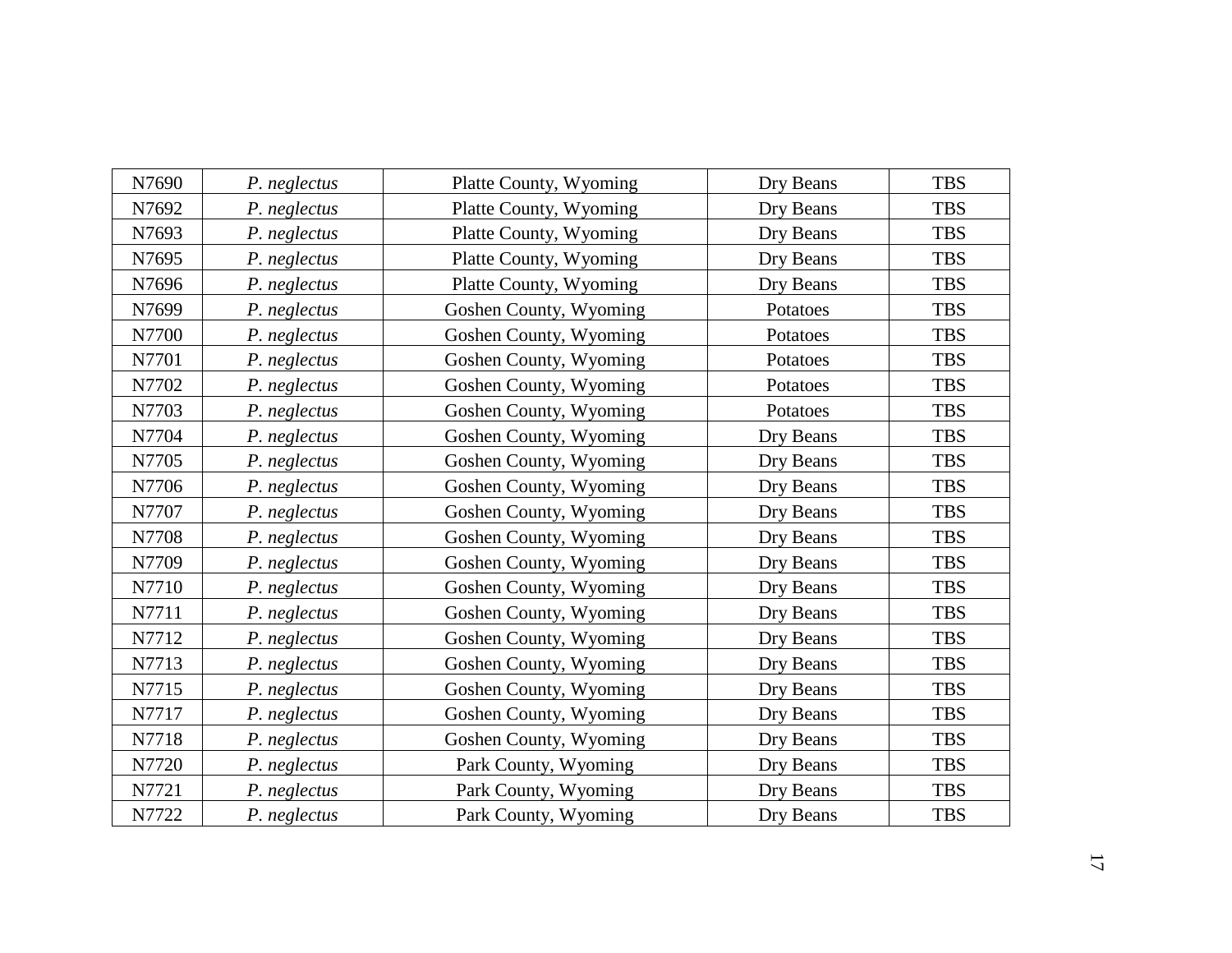| N7723 | P. neglectus | Park County, Wyoming        | Dry Beans | <b>TBS</b> |
|-------|--------------|-----------------------------|-----------|------------|
| N7724 | P. neglectus | Park County, Wyoming        | Dry Beans | <b>TBS</b> |
| N7725 | P. neglectus | Park County, Wyoming        | Dry Beans | <b>TBS</b> |
| N7729 | P. neglectus | Big Horn County, Wyoming    | Dry Beans | <b>TBS</b> |
| N7732 | P. neglectus | Big Horn County, Wyoming    | Dry Beans | <b>TBS</b> |
| N7733 | P. neglectus | Big Horn County, Wyoming    | Dry Beans | <b>TBS</b> |
| N7734 | P. neglectus | Big Horn County, Wyoming    | Dry Beans | <b>TBS</b> |
| N7735 | P. neglectus | Big Horn County, Wyoming    | Dry Beans | <b>TBS</b> |
| N7736 | P. neglectus | Big Horn County, Wyoming    | Dry Beans | <b>TBS</b> |
| N7737 | P. neglectus | Big Horn County, Wyoming    | Dry Beans | <b>TBS</b> |
| N7738 | P. neglectus | Big Horn County, Wyoming    | Dry Beans | <b>TBS</b> |
| N7739 | P. neglectus | Big Horn County, Wyoming    | Dry Beans | <b>TBS</b> |
| N7740 | P. neglectus | Big Horn County, Wyoming    | Dry Beans | <b>TBS</b> |
| N7741 | P. neglectus | Washakie County, Wyoming    | Dry Beans | <b>TBS</b> |
| N7742 | P. neglectus | Washakie County, Wyoming    | Dry Beans | <b>TBS</b> |
| N7743 | P. neglectus | Washakie County, Wyoming    | Dry Beans | <b>TBS</b> |
| N7744 | P. neglectus | Washakie County, Wyoming    | Dry Beans | <b>TBS</b> |
| N7747 | P. neglectus | Washakie County, Wyoming    | Dry Beans | <b>TBS</b> |
| N7748 | P. neglectus | Washakie County, Wyoming    | Dry Beans | <b>TBS</b> |
| N7749 | P. neglectus | Washakie County, Wyoming    | Dry Beans | <b>TBS</b> |
| N7760 | P. neglectus | Fillmore County, Nebraska   | Corn      | <b>TBS</b> |
| N7761 | P. neglectus | Fillmore County, Nebraska   | Corn      | <b>TBS</b> |
| N7762 | P. neglectus | Fillmore County, Nebraska   | Corn      | <b>TBS</b> |
| N7763 | P. neglectus | Fillmore County, Nebraska   | Corn      | <b>TBS</b> |
| N7764 | P. neglectus | Fillmore County, Nebraska   | Corn      | <b>TBS</b> |
| N7789 | P. neglectus | Red Willow County, Nebraska | Corn      | <b>TBS</b> |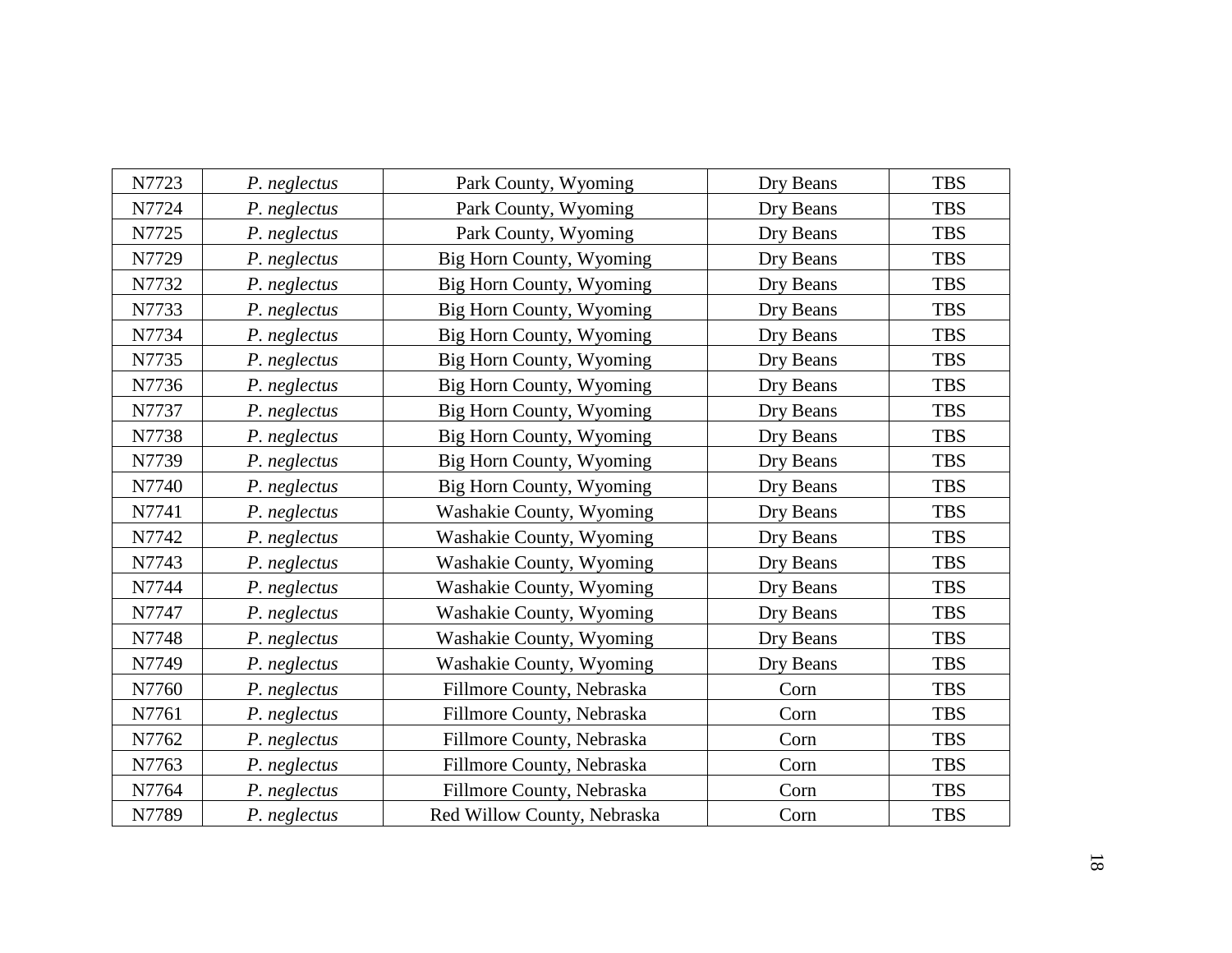| N7791 | P. neglectus | Red Willow County, Nebraska | Corn     | <b>TBS</b> |
|-------|--------------|-----------------------------|----------|------------|
| N7793 | P. neglectus | Red Willow County, Nebraska | Corn     | <b>TBS</b> |
| N7810 | P. neglectus | Kearney County, Nebraska    | Corn     | <b>TBS</b> |
| N7811 | P. neglectus | Kearney County, Nebraska    | Corn     | <b>TBS</b> |
| N7813 | P. neglectus | Kearney County, Nebraska    | Corn     | <b>TBS</b> |
| N7849 | P. neglectus | Morrill County, Nebraska    | Corn     | <b>TBS</b> |
| N7851 | P. neglectus | Morrill County, Nebraska    | Corn     | <b>TBS</b> |
| N7852 | P. neglectus | Morrill County, Nebraska    | Corn     | <b>TBS</b> |
| N7853 | P. neglectus | Morrill County, Nebraska    | Corn     | <b>TBS</b> |
| N7856 | P. neglectus | Morrill County, Nebraska    | Corn     | <b>TBS</b> |
| N7858 | P. neglectus | Red Willow County, Nebraska | Corn     | <b>TBS</b> |
| N7859 | P. neglectus | Red Willow County, Nebraska | Corn     | <b>TBS</b> |
| N7861 | P. neglectus | Red Willow County, Nebraska | Corn     | <b>TBS</b> |
| N7862 | P. neglectus | Red Willow County, Nebraska | Corn     | <b>TBS</b> |
| N7865 | P. neglectus | Red Willow County, Nebraska | Corn     | <b>TBS</b> |
| N7911 | P. neglectus | Box Buttle County, Nebraska | Potatoes | <b>TBS</b> |
| N7912 | P. neglectus | Box Buttle County, Nebraska | Potatoes | <b>TBS</b> |
| N7913 | P. neglectus | Box Buttle County, Nebraska | Potatoes | <b>TBS</b> |
| N7914 | P. neglectus | Box Buttle County, Nebraska | Potatoes | <b>TBS</b> |
| N7916 | P. neglectus | Box Buttle County, Nebraska | Potatoes | <b>TBS</b> |
| N7917 | P. neglectus | Box Buttle County, Nebraska | Potatoes | <b>TBS</b> |
| N7918 | P. neglectus | Box Buttle County, Nebraska | Potatoes | <b>TBS</b> |
| N7919 | P. neglectus | Box Buttle County, Nebraska | Potatoes | <b>TBS</b> |
| N7920 | P. neglectus | Box Buttle County, Nebraska | Potatoes | <b>TBS</b> |
| N7921 | P. neglectus | Box Buttle County, Nebraska | Potatoes | <b>TBS</b> |
| N7933 | P. neglectus | Kearney County, Nebraska    | Corn     | <b>TBS</b> |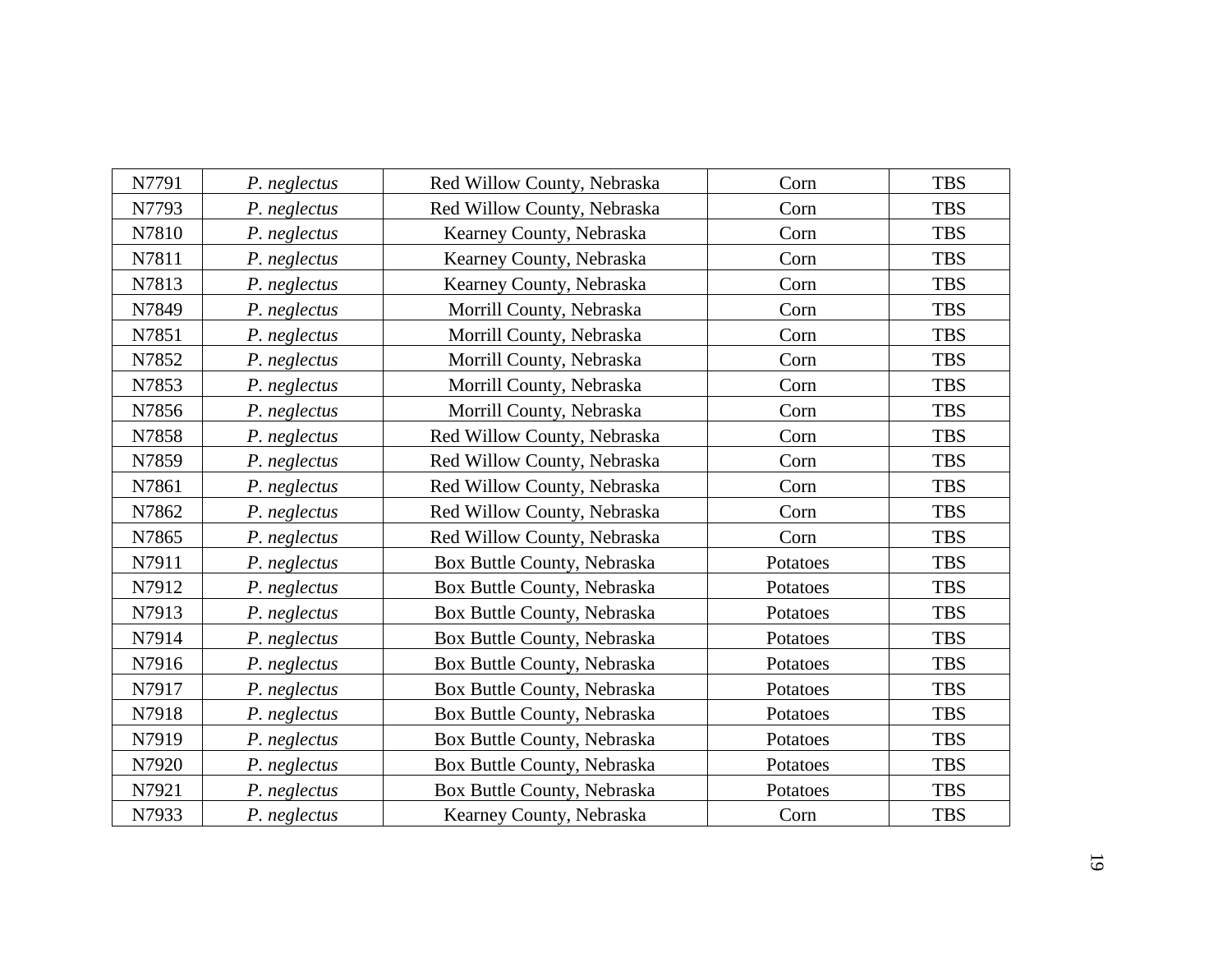| N7939   | P. neglectus | Phelps Couny, Nebraska              | Corn              | <b>TBS</b> |
|---------|--------------|-------------------------------------|-------------------|------------|
| N7943   | P. neglectus | Phelps Couny, Nebraska              | Corn              | <b>TBS</b> |
| N7944   | P. neglectus | Phelps Couny, Nebraska              | Corn              | <b>TBS</b> |
| N7956   | P. neglectus | Phelps Couny, Nebraska              | Corn              | <b>TBS</b> |
| N7957   | P. neglectus | Phelps Couny, Nebraska              | Corn              | <b>TBS</b> |
| N7987   | P. neglectus | Morrill County, Nebraska            | Corn              | <b>TBS</b> |
| N7988   | P. neglectus | Morrill County, Nebraska            | Corn              | <b>TBS</b> |
| N7991   | P. neglectus | Red Willow County, Nebraska         | Corn              | <b>TBS</b> |
| N7992   | P. neglectus | Red Willow County, Nebraska         | Corn              | <b>TBS</b> |
| N7993   | P. neglectus | Red Willow County, Nebraska         | Corn              | <b>TBS</b> |
| N7995   | P. neglectus | Red Willow County, Nebraska         | Corn              | <b>TBS</b> |
| N8185   | P. neglectus | Shawnee County, Kansas              | Culture (Corn)    | <b>TBS</b> |
| N8201   | P. neglectus | Kansas                              | Alfalfa           | <b>TBS</b> |
| N8206   | P. neglectus | Las Animas County, Colorado         | Corn              | <b>TBS</b> |
| N8208   | P. neglectus | Las Animas County, Colorado         | Corn              | <b>TBS</b> |
| N8214   | P. neglectus | Las Animas County, Colorado         | Corn              | <b>TBS</b> |
| N8217   | P. neglectus | Ontario, Canada                     | <b>Beech Tree</b> | <b>TBS</b> |
| N8971   | P. neglectus | Lake of the Woods County, Minnesota | Potatoes          | <b>TBS</b> |
| N8972   | P. neglectus | Lake of the Woods County, Minnesota | Potatoes          | <b>TBS</b> |
| P117026 | P. neglectus | Costilla County, Colorado           | Potatoes          | <b>TBS</b> |
| P117027 | P. neglectus | Costilla County, Colorado           | Potatoes          | <b>TBS</b> |
| P117028 | P. neglectus | Costilla County, Colorado           | Potatoes          | <b>TBS</b> |
| P117029 | P. neglectus | Costilla County, Colorado           | Potatoes          | <b>TBS</b> |
| P117030 | P. neglectus | Costilla County, Colorado           | Potatoes          | <b>TBS</b> |
| P117031 | P. neglectus | Costilla County, Colorado           | Potatoes          | <b>TBS</b> |
| P129028 | P. neglectus | Alberta, Canada                     | Wheat             | <b>TBS</b> |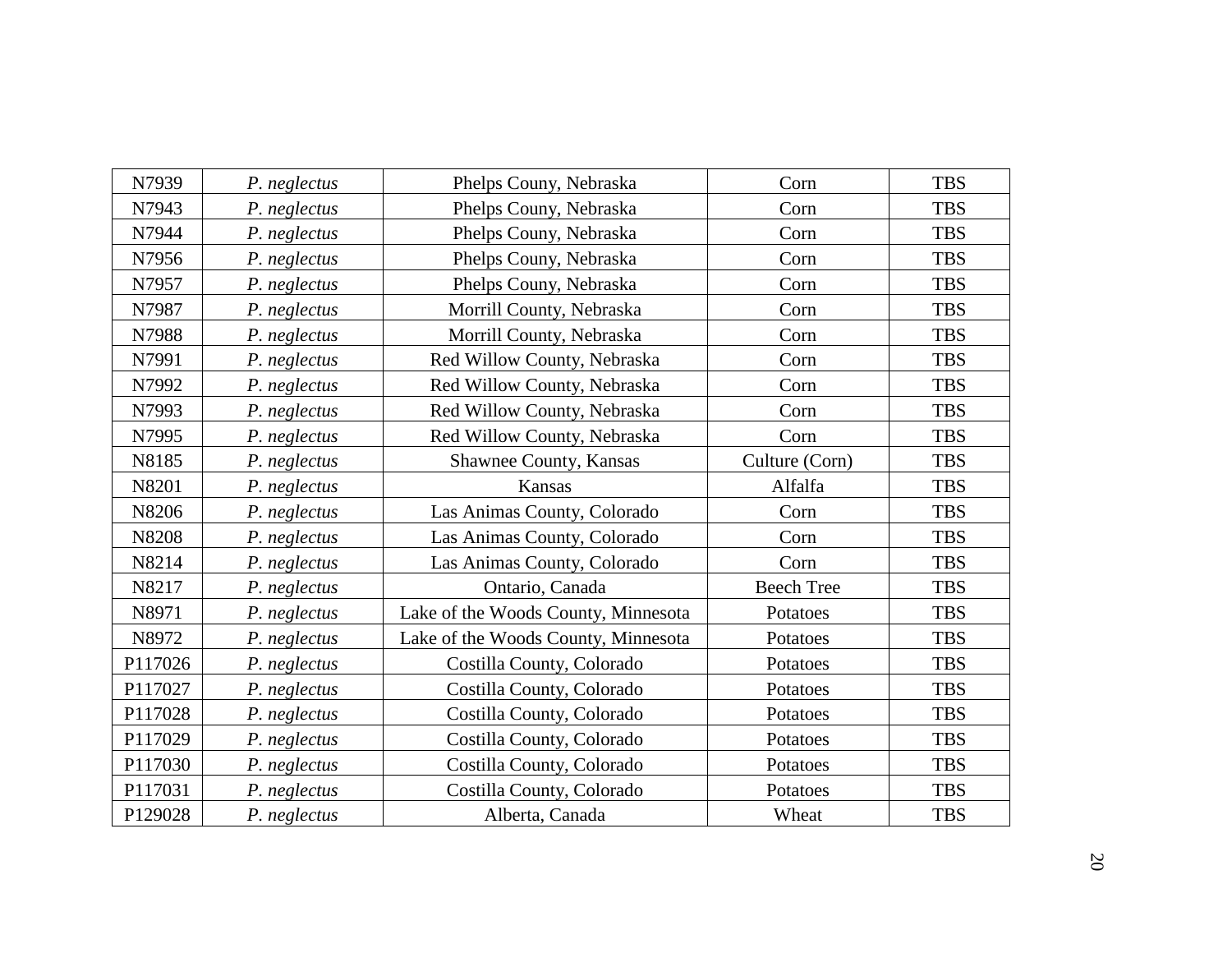| P129029 | P. neglectus | Alberta, Canada           | Wheat              | <b>TBS</b> |
|---------|--------------|---------------------------|--------------------|------------|
| P129030 | P. neglectus | Alberta, Canada           | Wheat              | <b>TBS</b> |
| P186007 | P. neglectus | Benton County, Washington | Potatoes           | <b>TBS</b> |
| P186008 | P. neglectus | Benton County, Washington | Potatoes           | <b>TBS</b> |
| P186010 | P. neglectus | Benton County, Washington | Potatoes           | <b>TBS</b> |
| P202087 | P. neglectus | Montana                   | Potatoes           | <b>TBS</b> |
| P202088 | P. neglectus | Montana                   | Potatoes           | <b>TBS</b> |
| P202089 | P. neglectus | Montana                   | Potatoes           | <b>TBS</b> |
| N3678   | P. penetrans | Minnesota                 | Corn               | <b>TBS</b> |
| N3680   | P. penetrans | Minnesota                 | Corn               | <b>TBS</b> |
| N6260   | P. penetrans | Fairbanks County, Alaska  | Peony              | <b>TBS</b> |
| N6261   | P. penetrans | Fairbanks County, Alaska  | Peony              | <b>TBS</b> |
| N7091   | P. penetrans | Fairbanks County, Alaska  | Peony              | <b>TBS</b> |
| N7126   | P. penetrans | Otoe County, Nebraska     | Apple Orchard      | <b>TBS</b> |
| N7198   | P. penetrans | Idaho                     | Culture (Potatoes) | <b>TBS</b> |
| N7199   | P. penetrans | Idaho                     | Culture (Potatoes) | <b>TBS</b> |
| N7200   | P. penetrans | Idaho                     | Culture (Potatoes) | <b>TBS</b> |
| N7201   | P. penetrans | Idaho                     | Culture (Potatoes) | <b>TBS</b> |
| N7202   | P. penetrans | Idaho                     | Culture (Potatoes) | <b>TBS</b> |
| N7821   | P. penetrans | Phelps County, Nebraska   | Corn               | <b>TBS</b> |
| N7822   | P. penetrans | Phelps County, Nebraska   | Corn               | <b>TBS</b> |
| P147033 | P. penetrans | Portage County, Wisconsin | Potatoes           | <b>TBS</b> |
| P147034 | P. penetrans | Portage County, Wisconsin | Potatoes           | <b>TBS</b> |
| P147035 | P. penetrans | Portage County, Wisconsin | Potatoes           | <b>TBS</b> |
| P148032 | P. penetrans | Portage County, Wisconsin | Potatoes           | <b>TBS</b> |
| N10009  | P. scribneri | Buffalo County, Nebraska  | Corn               | <b>TBS</b> |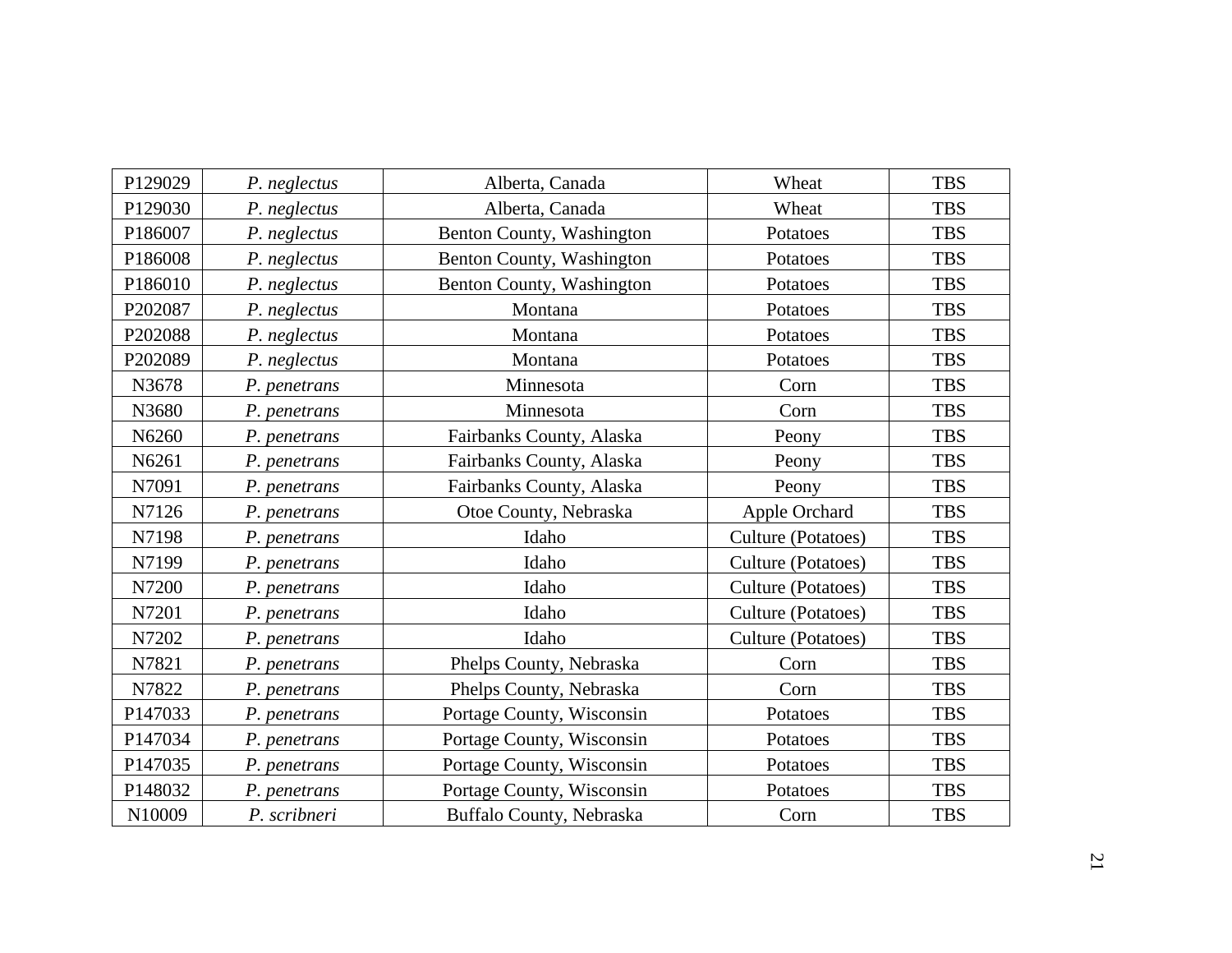| N10012 | P. scribneri | Buffalo County, Nebraska  | Corn | <b>TBS</b> |
|--------|--------------|---------------------------|------|------------|
| N10013 | P. scribneri | Buffalo County, Nebraska  | Corn | <b>TBS</b> |
| N10016 | P. scribneri | Buffalo County, Nebraska  | Corn | <b>TBS</b> |
| N10020 | P. scribneri | Buffalo County, Nebraska  | Corn | <b>TBS</b> |
| N10021 | P. scribneri | Buffalo County, Nebraska  | Corn | <b>TBS</b> |
| N10022 | P. scribneri | Buffalo County, Nebraska  | Corn | <b>TBS</b> |
| N10024 | P. scribneri | Buffalo County, Nebraska  | Corn | <b>TBS</b> |
| N10032 | P. scribneri | Buffalo County, Nebraska  | Corn | <b>TBS</b> |
| N10033 | P. scribneri | Buffalo County, Nebraska  | Corn | <b>TBS</b> |
| N10034 | P. scribneri | Buffalo County, Nebraska  | Corn | <b>TBS</b> |
| N10035 | P. scribneri | Buffalo County, Nebraska  | Corn | <b>TBS</b> |
| N10040 | P. scribneri | Buffalo County, Nebraska  | Corn | <b>TBS</b> |
| N10046 | P. scribneri | Buffalo County, Nebraska  | Corn | <b>TBS</b> |
| N10047 | P. scribneri | Buffalo County, Nebraska  | Corn | <b>TBS</b> |
| N10049 | P. scribneri | Buffalo County, Nebraska  | Corn | <b>TBS</b> |
| N10054 | P. scribneri | Buffalo County, Nebraska  | Corn | <b>TBS</b> |
| N10077 | P. scribneri | Antelope County, Nebraska | Corn | <b>TBS</b> |
| N10078 | P. scribneri | Antelope County, Nebraska | Corn | <b>TBS</b> |
| N10079 | P. scribneri | Antelope County, Nebraska | Corn | <b>TBS</b> |
| N10082 | P. scribneri | Antelope County, Nebraska | Corn | <b>TBS</b> |
| N10084 | P. scribneri | Antelope County, Nebraska | Corn | <b>TBS</b> |
| N10086 | P. scribneri | Antelope County, Nebraska | Corn | <b>TBS</b> |
| N10091 | P. scribneri | Antelope County, Nebraska | Corn | <b>TBS</b> |
| N10092 | P. scribneri | Antelope County, Nebraska | Corn | <b>TBS</b> |
| N10093 | P. scribneri | Antelope County, Nebraska | Corn | <b>TBS</b> |
| N10097 | P. scribneri | Antelope County, Nebraska | Corn | <b>TBS</b> |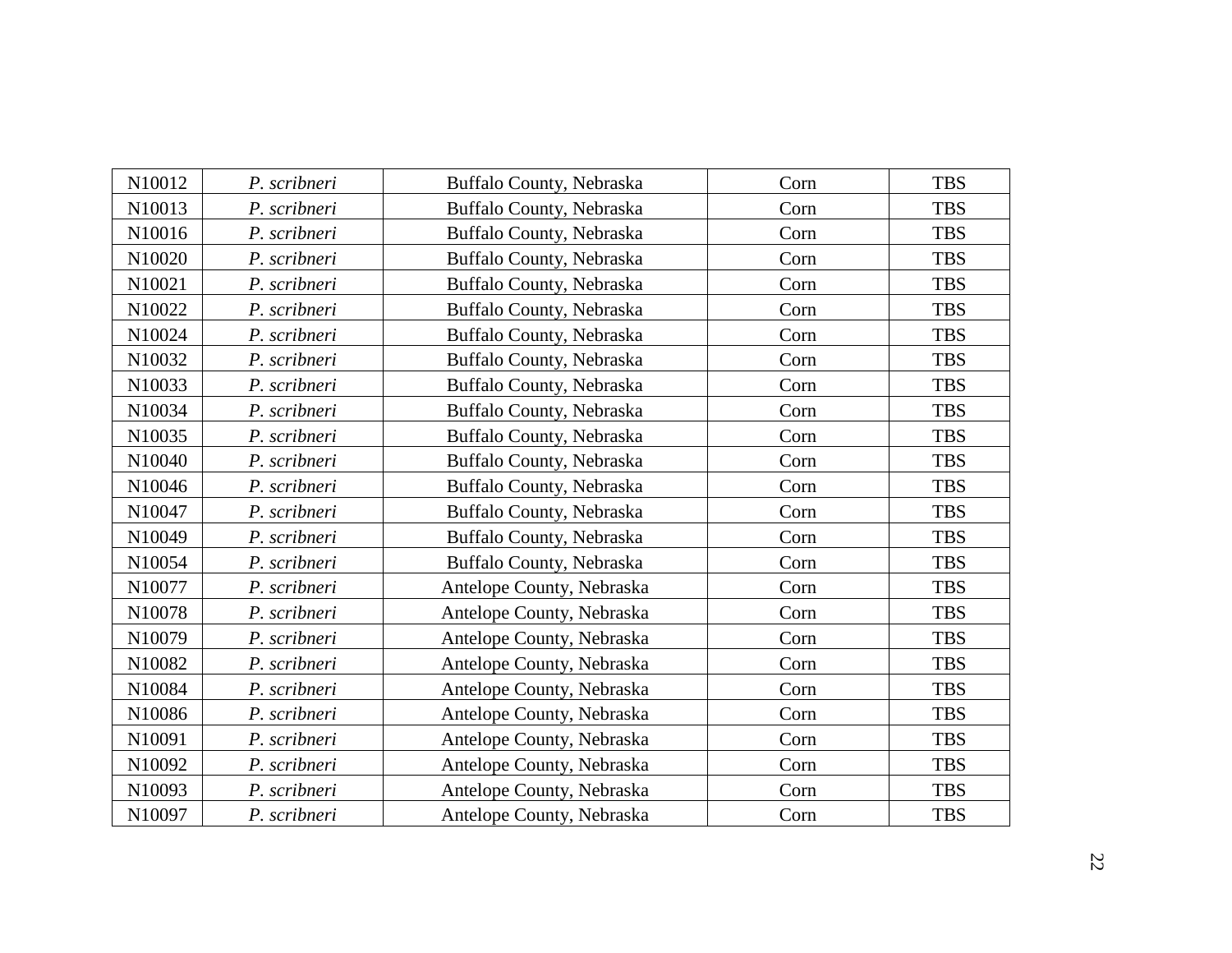| N10120 | P. scribneri | Buffalo County, Nebraska  | Corn | <b>TBS</b> |
|--------|--------------|---------------------------|------|------------|
| N10122 | P. scribneri | Buffalo County, Nebraska  | Corn | <b>TBS</b> |
| N10123 | P. scribneri | Buffalo County, Nebraska  | Corn | <b>TBS</b> |
| N10129 | P. scribneri | Buffalo County, Nebraska  | Corn | <b>TBS</b> |
| N10139 | P. scribneri | Buffalo County, Nebraska  | Corn | <b>TBS</b> |
| N10144 | P. scribneri | Kearney County, Nebraska  | Corn | <b>TBS</b> |
| N10145 | P. scribneri | Kearney County, Nebraska  | Corn | <b>TBS</b> |
| N10146 | P. scribneri | Kearney County, Nebraska  | Corn | <b>TBS</b> |
| N10147 | P. scribneri | Kearney County, Nebraska  | Corn | <b>TBS</b> |
| N10149 | P. scribneri | Kearney County, Nebraska  | Corn | <b>TBS</b> |
| N10150 | P. scribneri | Kearney County, Nebraska  | Corn | <b>TBS</b> |
| N10151 | P. scribneri | Kearney County, Nebraska  | Corn | <b>TBS</b> |
| N10160 | P. scribneri | Kearney County, Nebraska  | Corn | <b>TBS</b> |
| N10170 | P. scribneri | Kearney County, Nebraska  | Corn | <b>TBS</b> |
| N10176 | P. scribneri | Kearney County, Nebraska  | Corn | <b>TBS</b> |
| N10213 | P. scribneri | Keith County, Nebraska    | Corn | <b>TBS</b> |
| N10265 | P. scribneri | Phelps County, Nebraska   | Corn | <b>TBS</b> |
| N10267 | P. scribneri | Phelps County, Nebraska   | Corn | <b>TBS</b> |
| N10268 | P. scribneri | Phelps County, Nebraska   | Corn | <b>TBS</b> |
| N10274 | P. scribneri | Kearney County, Nebraska  | Corn | <b>TBS</b> |
| N10289 | P. scribneri | Franklin County, Nebraska | Corn | <b>TBS</b> |
| N10301 | P. scribneri | Phelps County, Nebraska   | Corn | <b>TBS</b> |
| N10304 | P. scribneri | Phelps County, Nebraska   | Corn | <b>TBS</b> |
| N10306 | P. scribneri | Phelps County, Nebraska   | Corn | <b>TBS</b> |
| N10314 | P. scribneri | Phelps County, Nebraska   | Corn | <b>TBS</b> |
| N10316 | P. scribneri | Phelps County, Nebraska   | Corn | <b>TBS</b> |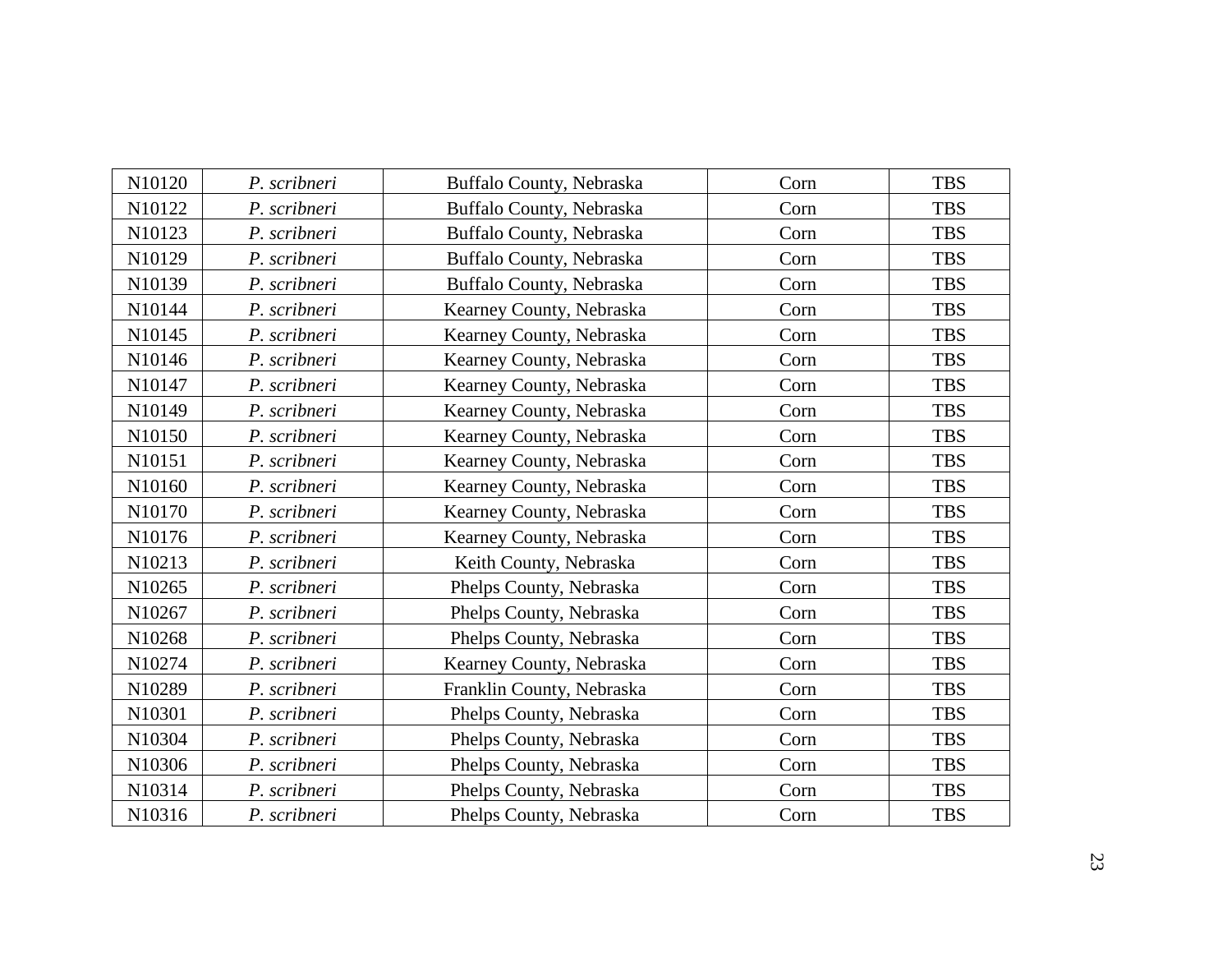| N10325 | P. scribneri | Platte County, Nebraska            | Corn     | <b>TBS</b> |
|--------|--------------|------------------------------------|----------|------------|
| N10326 | P. scribneri | Platte County, Nebraska            | Corn     | <b>TBS</b> |
| N10328 | P. scribneri | Platte County, Nebraska            | Corn     | <b>TBS</b> |
| N10335 | P. scribneri | Kearney County, Nebraska           | Corn     | <b>TBS</b> |
| N10336 | P. scribneri | Kearney County, Nebraska           | Corn     | <b>TBS</b> |
| N10347 | P. scribneri | Kearney County, Nebraska           | Corn     | <b>TBS</b> |
| N10348 | P. scribneri | Kearney County, Nebraska           | Corn     | <b>TBS</b> |
| N10349 | P. scribneri | Kearney County, Nebraska           | Corn     | <b>TBS</b> |
| N10650 | P. scribneri | Anderson County, Kansas            | Corn     | <b>TBS</b> |
| N10652 | P. scribneri | Anderson County, Kansas            | Corn     | <b>TBS</b> |
| N10653 | P. scribneri | Anderson County, Kansas            | Corn     | <b>TBS</b> |
| N10710 | P. scribneri | Wilson County, Kansas              | Corn     | <b>TBS</b> |
| N10724 | P. scribneri | Scott County, Kansas               | Corn     | <b>TBS</b> |
| N10725 | P. scribneri | Scott County, Kansas               | Corn     | <b>TBS</b> |
| N10727 | P. scribneri | Scott County, Kansas               | Corn     | <b>TBS</b> |
| N10759 | P. scribneri | <b>Stafford County, Kansas</b>     | Corn     | <b>TBS</b> |
| N10760 | P. scribneri | <b>Stafford County, Kansas</b>     | Corn     | <b>TBS</b> |
| N10762 | P. scribneri | <b>Stafford County, Kansas</b>     | Corn     | <b>TBS</b> |
| N10843 | P. scribneri | Coffey County, Kansas              | Corn     | <b>TBS</b> |
| N10846 | P. scribneri | Cherokee County, Kansas            | Corn     | <b>TBS</b> |
| N10848 | P. scribneri | Saline County, Illinois (Topotype) | Soybean  | <b>TBS</b> |
| N10849 | P. scribneri | Saline County, Illinois (Topotype) | Soybean  | <b>TBS</b> |
| N10882 | P. scribneri | Lincoln County, Arkansas           | Soybean  | <b>TBS</b> |
| N169   | P. scribneri | Dundy County, Nebraska             | Potatoes | <b>TBS</b> |
| N3687  | P. scribneri | Brazos, Texas                      | Wheat    | <b>TBS</b> |
| N3688  | P. scribneri | Brazos, Texas                      | Wheat    | <b>TBS</b> |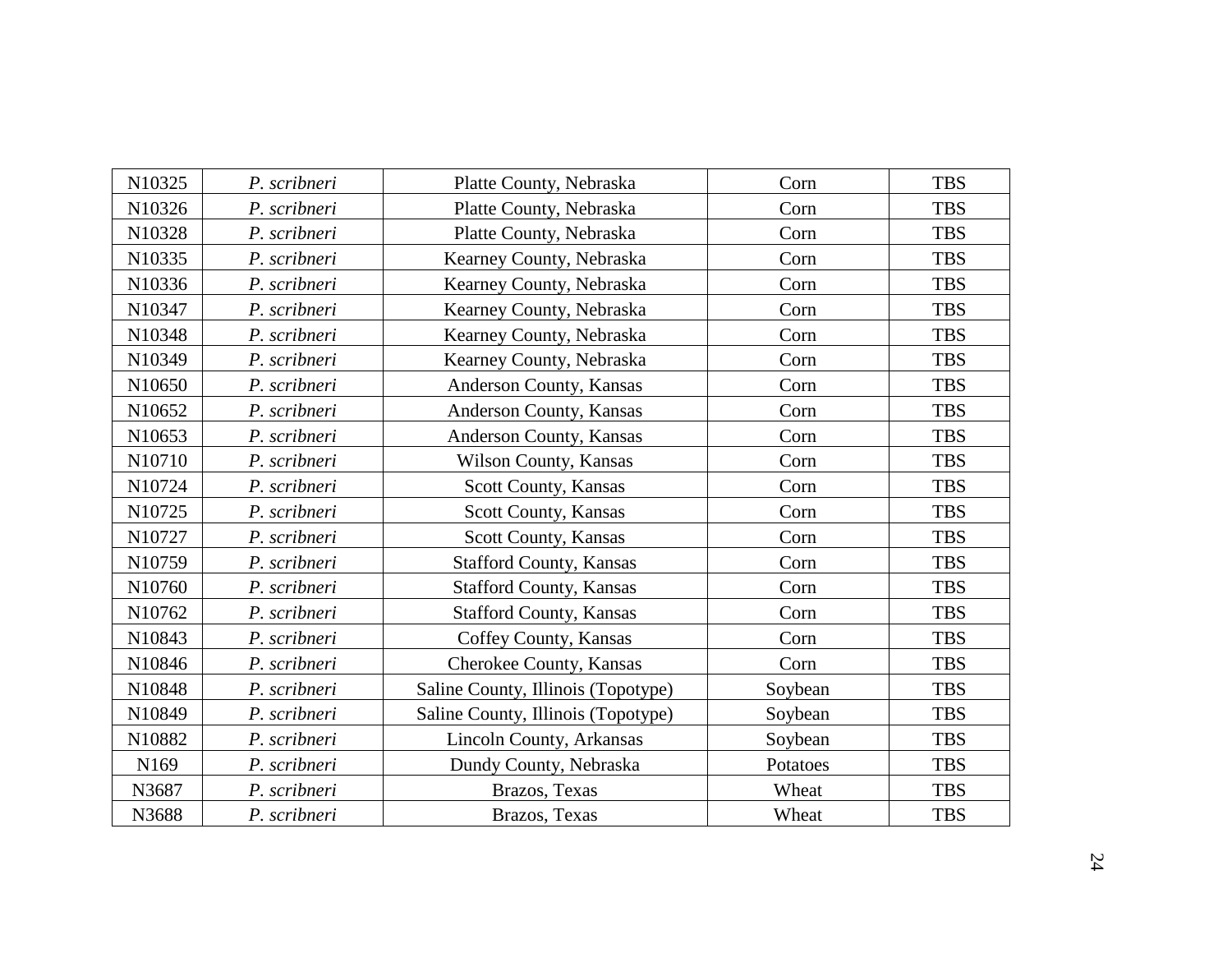| N3701 | P. scribneri | Goshen County, Wyoming      | Dry Beans      | <b>TBS</b> |
|-------|--------------|-----------------------------|----------------|------------|
| N3714 | P. scribneri | Box Buttle County, Nebraska | Potatoes       | <b>TBS</b> |
| N3860 | P. scribneri | Shawnee County, Kansas      | Culture (Corn) | <b>TBS</b> |
| N3862 | P. scribneri | Shawnee County, Kansas      | Culture (Corn) | <b>TBS</b> |
| N3863 | P. scribneri | Shawnee County, Kansas      | Culture (Corn) | <b>TBS</b> |
| N5685 | P. scribneri | Ellis County, Kansas        | Culture (Corn) | <b>TBS</b> |
| N5686 | P. scribneri | Ellis County, Kansas        | Culture (Corn) | <b>TBS</b> |
| N6233 | P. scribneri | Clay County, Nebraska       | Cereal Rye     | <b>TBS</b> |
| N6235 | P. scribneri | Clay County, Nebraska       | Cereal Rye     | <b>TBS</b> |
| N6236 | P. scribneri | Clay County, Nebraska       | Cereal Rye     | <b>TBS</b> |
| N6241 | P. scribneri | Clay County, Nebraska       | Cereal Rye     | <b>TBS</b> |
| N6242 | P. scribneri | Clay County, Nebraska       | Cereal Rye     | <b>TBS</b> |
| N6243 | P. scribneri | Clay County, Nebraska       | Soybean        | <b>TBS</b> |
| N6244 | P. scribneri | Clay County, Nebraska       | Soybean        | <b>TBS</b> |
| N6248 | P. scribneri | Clay County, Nebraska       | Soybean        | <b>TBS</b> |
| N6249 | P. scribneri | Clay County, Nebraska       | Soybean        | <b>TBS</b> |
| N6251 | P. scribneri | Clay County, Nebraska       | Soybean        | <b>TBS</b> |
| N6269 | P. scribneri | Clay County, Nebraska       | Soybean        | <b>TBS</b> |
| N6273 | P. scribneri | Clay County, Nebraska       | Cereal Rye     | <b>TBS</b> |
| N6275 | P. scribneri | Clay County, Nebraska       | Cereal Rye     | <b>TBS</b> |
| N6285 | P. scribneri | Clay County, Nebraska       | Soybean        | <b>TBS</b> |
| N6289 | P. scribneri | Clay County, Nebraska       | Soybean        | <b>TBS</b> |
| N6300 | P. scribneri | Jefferson County, Kansas    | Corn           | <b>TBS</b> |
| N6306 | P. scribneri | Clay County, Nebraska       | Soybean        | <b>TBS</b> |
| N6326 | P. scribneri | Kansas                      | Culture (Corn) | <b>TBS</b> |
| N6361 | P. scribneri | Pottawatomie County, Kansas | Corn           | <b>TBS</b> |
|       |              |                             |                |            |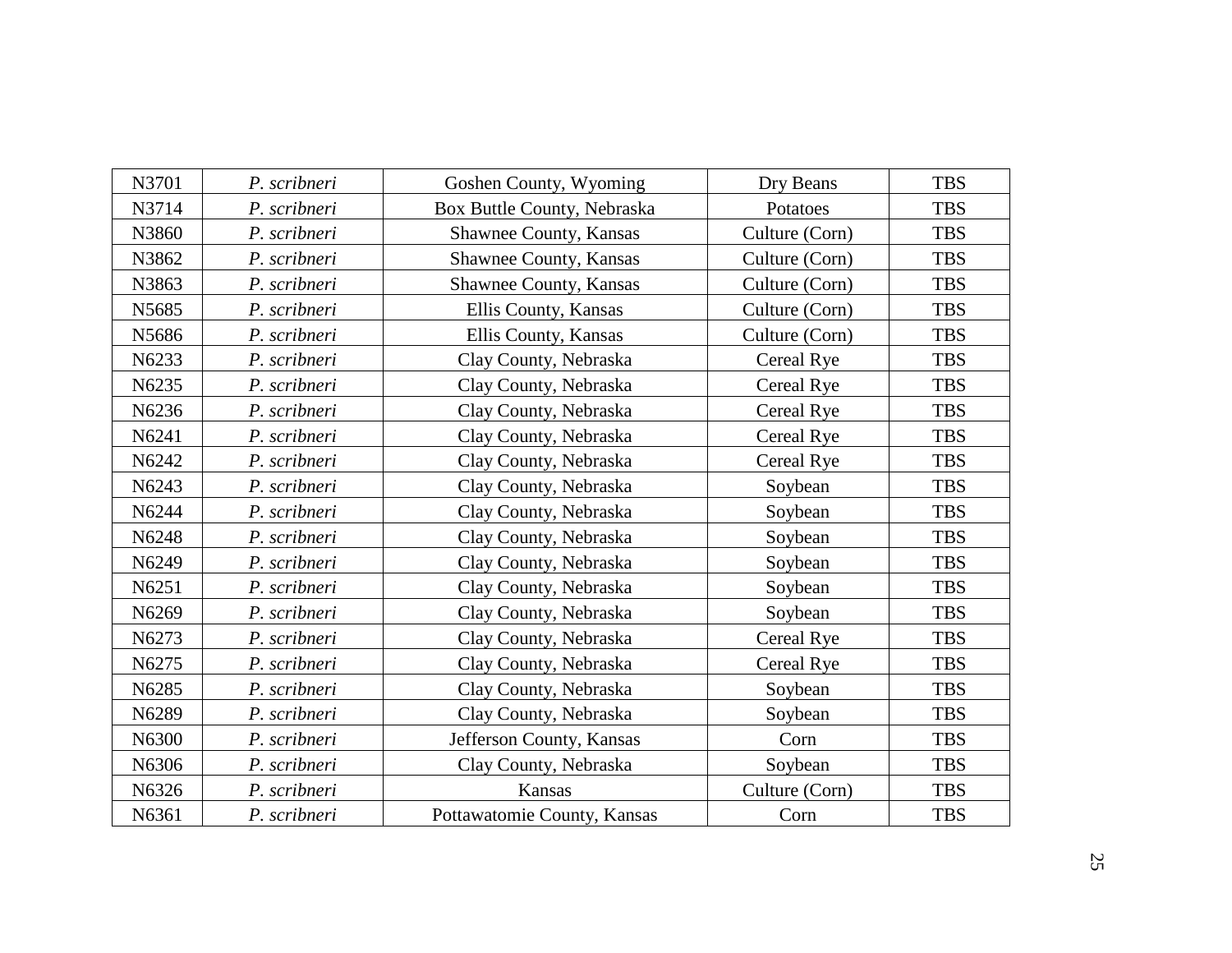| N6374 | P. scribneri | <b>Washington County, Kansas</b>   | Corn       | <b>TBS</b> |
|-------|--------------|------------------------------------|------------|------------|
| N6383 | P. scribneri | Marshall County, Kansas            | Corn       | <b>TBS</b> |
| N6392 | P. scribneri | Republic County, Kansas            | Corn       | <b>TBS</b> |
| N6403 | P. scribneri | Gove County, Kansas                | Corn       | <b>TBS</b> |
| N6418 | P. scribneri | Logan County, Kansas               | Corn       | <b>TBS</b> |
| N6427 | P. scribneri | Norton County, Kansas              | Corn       | <b>TBS</b> |
| N6450 | P. scribneri | Decatur County, Kansas             | Corn       | <b>TBS</b> |
| N6474 | P. scribneri | Cheyenne County, Nebraska          | Wheat      | <b>TBS</b> |
| N6503 | P. scribneri | Clay County, Nebraska              | Corn       | <b>TBS</b> |
| N6510 | P. scribneri | Clay County, Nebraska              | Corn       | <b>TBS</b> |
| N6511 | P. scribneri | Clay County, Nebraska              | Corn       | <b>TBS</b> |
| N6516 | P. scribneri | Clay County, Nebraska              | Cereal Rye | <b>TBS</b> |
| N7476 | P. scribneri | Weld County, Colorado              | Corn       | <b>TBS</b> |
| N7480 | P. scribneri | Weld County, Colorado              | Corn       | <b>TBS</b> |
| N7485 | P. scribneri | Weld County, Colorado              | Corn       | <b>TBS</b> |
| N7490 | P. scribneri | Larimer County, Colorado           | Sugar beet | <b>TBS</b> |
| N7541 | P. scribneri | <b>Beadle County, South Dakota</b> | Corn       | <b>TBS</b> |
| N7542 | P. scribneri | Beadle County, South Dakota        | Corn       | <b>TBS</b> |
| N7543 | P. scribneri | Beadle County, South Dakota        | Corn       | <b>TBS</b> |
| N7545 | P. scribneri | Beadle County, South Dakota        | Corn       | <b>TBS</b> |
| N7550 | P. scribneri | Bon Homme, South Dakota            | Corn       | <b>TBS</b> |
| N7562 | P. scribneri | Prairie County, Montana            | Corn       | <b>TBS</b> |
| N7656 | P. scribneri | Fremont County, Wyoming            | Dry Beans  | <b>TBS</b> |
| N7657 | P. scribneri | Fremont County, Wyoming            | Dry Beans  | <b>TBS</b> |
| N7697 | P. scribneri | Platte County, Wyoming             | Dry Beans  | <b>TBS</b> |
| N7698 | P. scribneri | Platte County, Wyoming             | Dry Beans  | <b>TBS</b> |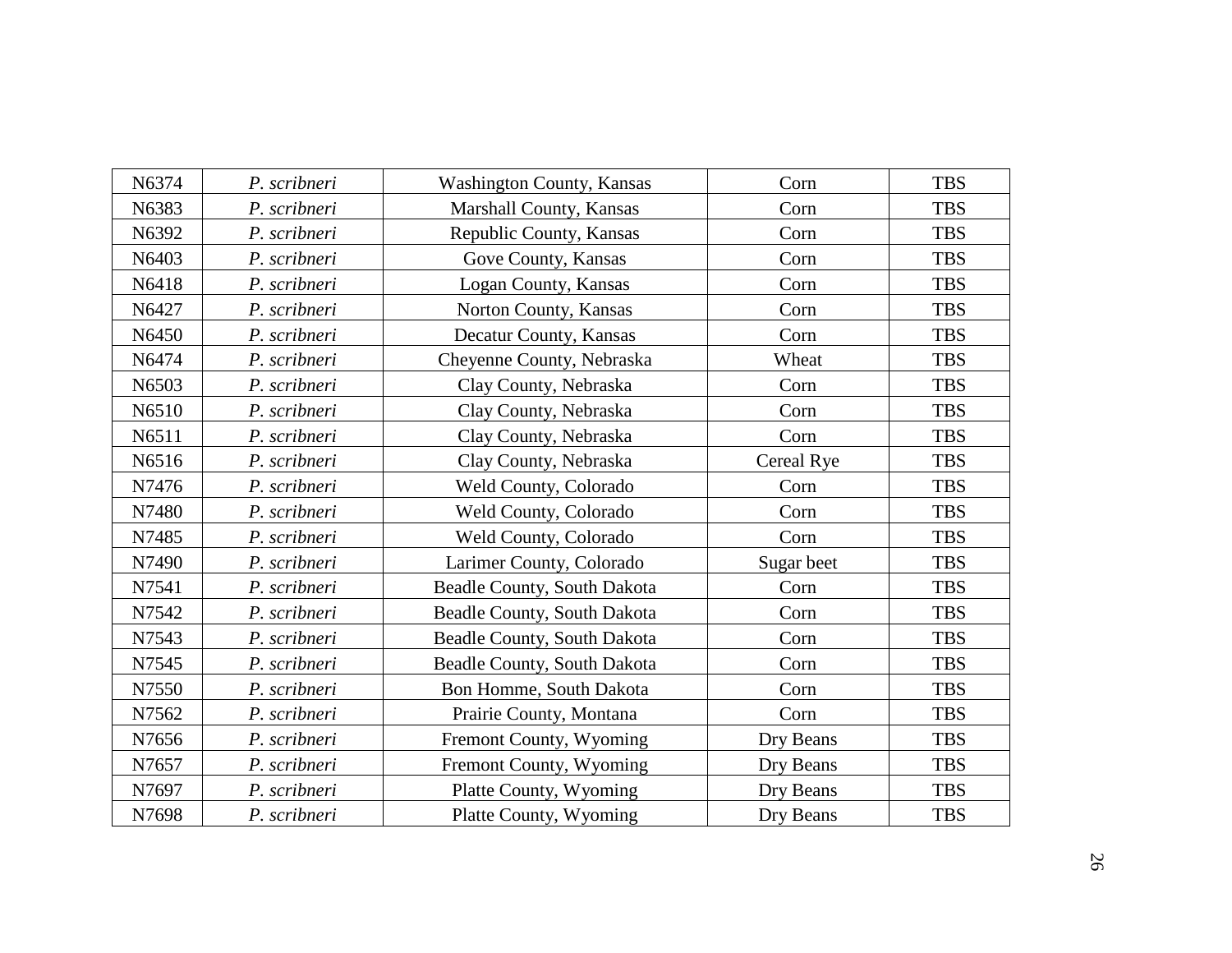| N7716 | P. scribneri | Goshen County, Wyoming      | Dry Beans | <b>TBS</b> |
|-------|--------------|-----------------------------|-----------|------------|
| N7751 | P. scribneri | Holt County, Nebraska       | Corn      | <b>TBS</b> |
| N7752 | P. scribneri | Holt County, Nebraska       | Corn      | <b>TBS</b> |
| N7753 | P. scribneri | Holt County, Nebraska       | Corn      | <b>TBS</b> |
| N7754 | P. scribneri | Holt County, Nebraska       | Corn      | <b>TBS</b> |
| N7755 | P. scribneri | Fillmore County, Nebraska   | Corn      | <b>TBS</b> |
| N7756 | P. scribneri | Fillmore County, Nebraska   | Corn      | <b>TBS</b> |
| N7757 | P. scribneri | Fillmore County, Nebraska   | Corn      | <b>TBS</b> |
| N7758 | P. scribneri | Fillmore County, Nebraska   | Corn      | <b>TBS</b> |
| N7759 | P. scribneri | Fillmore County, Nebraska   | Corn      | <b>TBS</b> |
| N7765 | P. scribneri | Fillmore County, Nebraska   | Corn      | <b>TBS</b> |
| N7768 | P. scribneri | Fillmore County, Nebraska   | Corn      | <b>TBS</b> |
| N7769 | P. scribneri | Fillmore County, Nebraska   | Corn      | <b>TBS</b> |
| N7770 | P. scribneri | Fillmore County, Nebraska   | Corn      | <b>TBS</b> |
| N7774 | P. scribneri | Nuckolls County, Nebraska   | Corn      | <b>TBS</b> |
| N7775 | P. scribneri | Nuckolls County, Nebraska   | Corn      | <b>TBS</b> |
| N7777 | P. scribneri | Nuckolls County, Nebraska   | Corn      | <b>TBS</b> |
| N7778 | P. scribneri | Nuckolls County, Nebraska   | Corn      | <b>TBS</b> |
| N7781 | P. scribneri | Morrill County, Nebraska    | Corn      | <b>TBS</b> |
| N7783 | P. scribneri | Morrill County, Nebraska    | Corn      | <b>TBS</b> |
| N7784 | P. scribneri | Merrick County, Nebraska    | Corn      | <b>TBS</b> |
| N7785 | P. scribneri | Merrick County, Nebraska    | Corn      | <b>TBS</b> |
| N7786 | P. scribneri | Merrick County, Nebraska    | Corn      | <b>TBS</b> |
| N7787 | P. scribneri | Merrick County, Nebraska    | Corn      | <b>TBS</b> |
| N7788 | P. scribneri | Merrick County, Nebraska    | Corn      | <b>TBS</b> |
| N7792 | P. scribneri | Red Willow County, Nebraska | Corn      | <b>TBS</b> |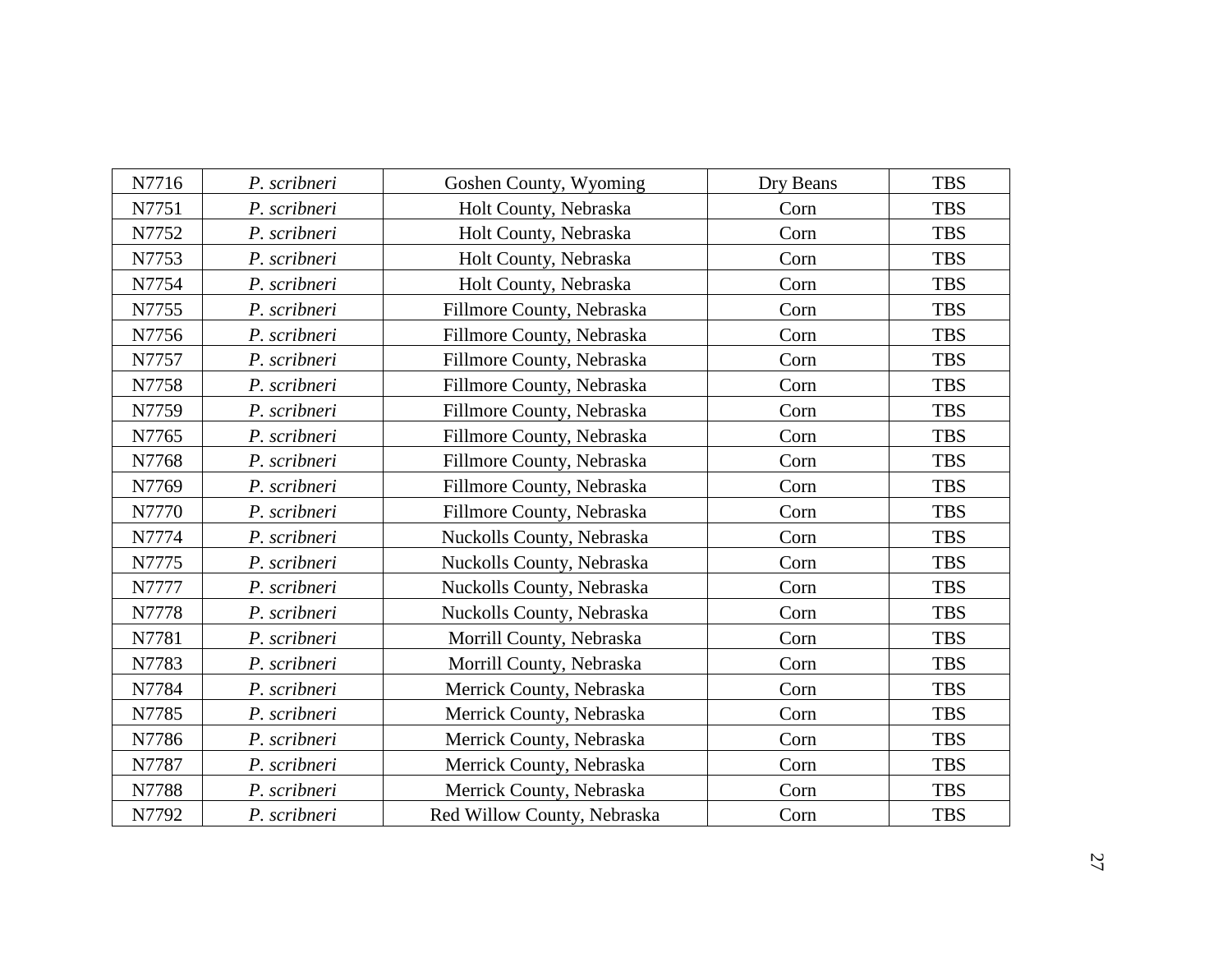| N7794 | P. scribneri | York County, Nebraska      | Corn | <b>TBS</b> |
|-------|--------------|----------------------------|------|------------|
| N7796 | P. scribneri | York County, Nebraska      | Corn | <b>TBS</b> |
| N7797 | P. scribneri | York County, Nebraska      | Corn | <b>TBS</b> |
| N7799 | P. scribneri | Antelope County, Nebraska  | Corn | <b>TBS</b> |
| N7801 | P. scribneri | Antelope County, Nebraska  | Corn | <b>TBS</b> |
| N7802 | P. scribneri | Antelope County, Nebraska  | Corn | <b>TBS</b> |
| N7803 | P. scribneri | Antelope County, Nebraska  | Corn | <b>TBS</b> |
| N7804 | P. scribneri | Lancester County, Nebraska | Corn | <b>TBS</b> |
| N7805 | P. scribneri | Lancester County, Nebraska | Corn | <b>TBS</b> |
| N7806 | P. scribneri | Lancester County, Nebraska | Corn | <b>TBS</b> |
| N7807 | P. scribneri | Lancester County, Nebraska | Corn | <b>TBS</b> |
| N7808 | P. scribneri | Lancester County, Nebraska | Corn | <b>TBS</b> |
| N7809 | P. scribneri | Kearney County, Nebraska   | Corn | <b>TBS</b> |
| N7814 | P. scribneri | Antelope County, Nebraska  | Corn | <b>TBS</b> |
| N7815 | P. scribneri | Antelope County, Nebraska  | Corn | <b>TBS</b> |
| N7816 | P. scribneri | Antelope County, Nebraska  | Corn | <b>TBS</b> |
| N7817 | P. scribneri | Antelope County, Nebraska  | Corn | <b>TBS</b> |
| N7819 | P. scribneri | Phelps County, Nebraska    | Corn | <b>TBS</b> |
| N7820 | P. scribneri | Phelps County, Nebraska    | Corn | <b>TBS</b> |
| N7829 | P. scribneri | Custer County, Nebraska    | Corn | <b>TBS</b> |
| N7830 | P. scribneri | Custer County, Nebraska    | Corn | <b>TBS</b> |
| N7831 | P. scribneri | Custer County, Nebraska    | Corn | <b>TBS</b> |
| N7832 | P. scribneri | Custer County, Nebraska    | Corn | <b>TBS</b> |
| N7833 | P. scribneri | Custer County, Nebraska    | Corn | <b>TBS</b> |
| N7834 | P. scribneri | Custer County, Nebraska    | Corn | <b>TBS</b> |
| N7835 | P. scribneri | Custer County, Nebraska    | Corn | <b>TBS</b> |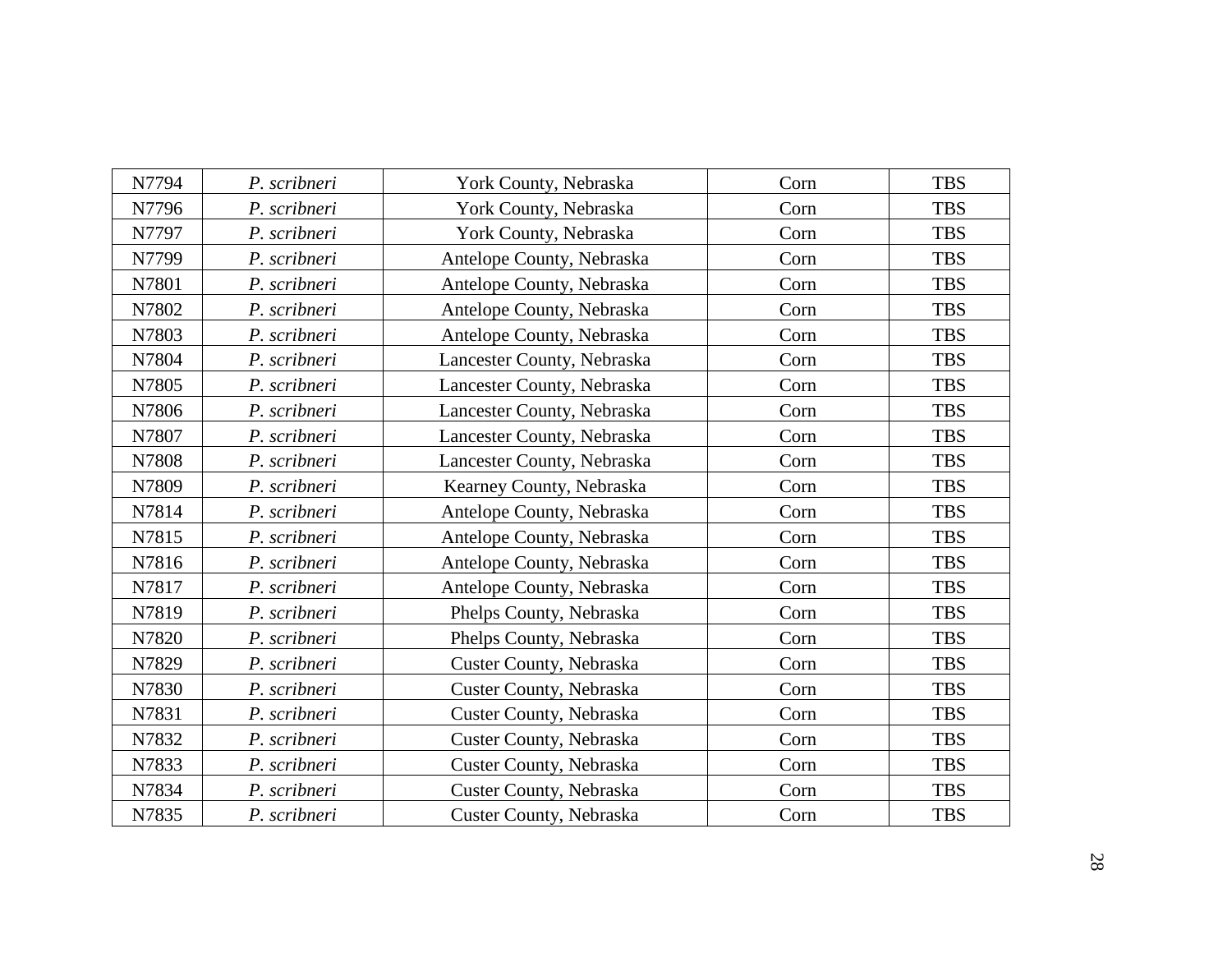| N7836 | P. scribneri | Custer County, Nebraska     | Corn | <b>TBS</b> |
|-------|--------------|-----------------------------|------|------------|
| N7838 | P. scribneri | Custer County, Nebraska     | Corn | <b>TBS</b> |
| N7839 | P. scribneri | Custer County, Nebraska     | Corn | <b>TBS</b> |
| N7840 | P. scribneri | Custer County, Nebraska     | Corn | <b>TBS</b> |
| N7841 | P. scribneri | Custer County, Nebraska     | Corn | <b>TBS</b> |
| N7842 | P. scribneri | Custer County, Nebraska     | Corn | <b>TBS</b> |
| N7843 | P. scribneri | Custer County, Nebraska     | Corn | <b>TBS</b> |
| N7844 | P. scribneri | Custer County, Nebraska     | Corn | <b>TBS</b> |
| N7845 | P. scribneri | Custer County, Nebraska     | Corn | <b>TBS</b> |
| N7846 | P. scribneri | Custer County, Nebraska     | Corn | <b>TBS</b> |
| N7847 | P. scribneri | Custer County, Nebraska     | Corn | <b>TBS</b> |
| N7850 | P. scribneri | Morrill County, Nebraska    | Corn | <b>TBS</b> |
| N7854 | P. scribneri | Morrill County, Nebraska    | Corn | <b>TBS</b> |
| N7855 | P. scribneri | Morrill County, Nebraska    | Corn | <b>TBS</b> |
| N7860 | P. scribneri | Red Willow County, Nebraska | Corn | <b>TBS</b> |
| N7863 | P. scribneri | Red Willow County, Nebraska | Corn | <b>TBS</b> |
| N7867 | P. scribneri | Antelope County, Nebraska   | Corn | <b>TBS</b> |
| N7868 | P. scribneri | Antelope County, Nebraska   | Corn | <b>TBS</b> |
| N7869 | P. scribneri | Antelope County, Nebraska   | Corn | <b>TBS</b> |
| N7870 | P. scribneri | Antelope County, Nebraska   | Corn | <b>TBS</b> |
| N7871 | P. scribneri | Antelope County, Nebraska   | Corn | <b>TBS</b> |
| N7872 | P. scribneri | Antelope County, Nebraska   | Corn | <b>TBS</b> |
| N7873 | P. scribneri | Antelope County, Nebraska   | Corn | <b>TBS</b> |
| N7874 | P. scribneri | Antelope County, Nebraska   | Corn | <b>TBS</b> |
| N7876 | P. scribneri | Antelope County, Nebraska   | Corn | <b>TBS</b> |
| N7877 | P. scribneri | Kearney County, Nebraska    | Corn | <b>TBS</b> |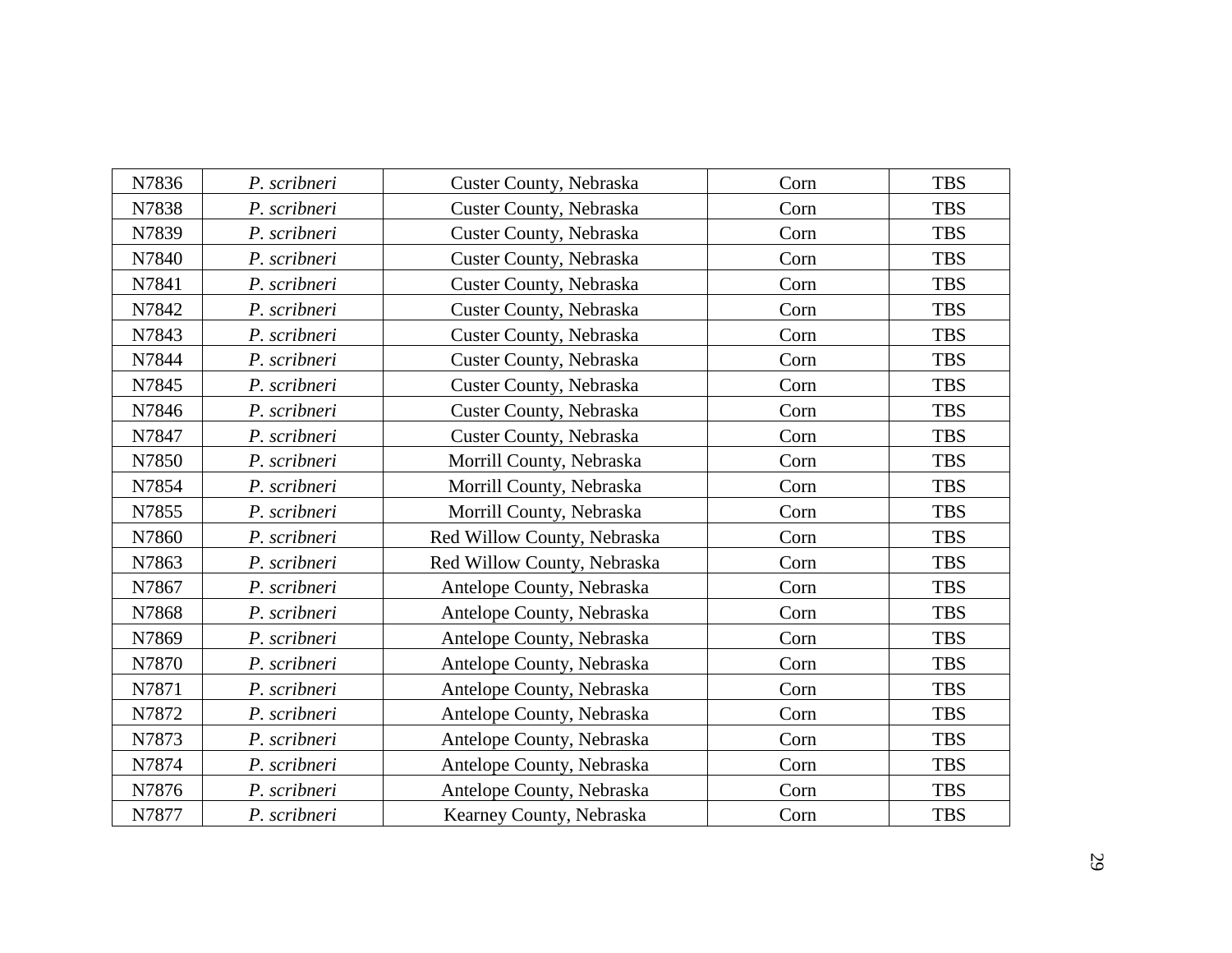| N7878 | P. scribneri | Kearney County, Nebraska    | Corn     | <b>TBS</b> |
|-------|--------------|-----------------------------|----------|------------|
| N7879 | P. scribneri | Kearney County, Nebraska    | Corn     | <b>TBS</b> |
| N7880 | P. scribneri | Kearney County, Nebraska    | Corn     | <b>TBS</b> |
| N7881 | P. scribneri | Kearney County, Nebraska    | Corn     | <b>TBS</b> |
| N7882 | P. scribneri | Phelps County, Nebraska     | Corn     | <b>TBS</b> |
| N7883 | P. scribneri | Phelps County, Nebraska     | Corn     | <b>TBS</b> |
| N7884 | P. scribneri | Phelps County, Nebraska     | Corn     | <b>TBS</b> |
| N7885 | P. scribneri | Phelps County, Nebraska     | Corn     | <b>TBS</b> |
| N7886 | P. scribneri | Phelps County, Nebraska     | Corn     | <b>TBS</b> |
| N7887 | P. scribneri | Kearney County, Nebraska    | Corn     | <b>TBS</b> |
| N7888 | P. scribneri | Kearney County, Nebraska    | Corn     | <b>TBS</b> |
| N7889 | P. scribneri | Kearney County, Nebraska    | Corn     | <b>TBS</b> |
| N7890 | P. scribneri | Kearney County, Nebraska    | Corn     | <b>TBS</b> |
| N7893 | P. scribneri | Kearney County, Nebraska    | Corn     | <b>TBS</b> |
| N7895 | P. scribneri | Kearney County, Nebraska    | Corn     | <b>TBS</b> |
| N7899 | P. scribneri | Kearney County, Nebraska    | Corn     | <b>TBS</b> |
| N7906 | P. scribneri | Lincoln County, Nebraska    | Potatoes | <b>TBS</b> |
| N7915 | P. scribneri | Box Buttle County, Nebraska | Potatoes | <b>TBS</b> |
| N7923 | P. scribneri | Kearney County, Nebraska    | Corn     | <b>TBS</b> |
| N7924 | P. scribneri | Kearney County, Nebraska    | Corn     | <b>TBS</b> |
| N7925 | P. scribneri | Kearney County, Nebraska    | Corn     | <b>TBS</b> |
| N7926 | P. scribneri | Kearney County, Nebraska    | Corn     | <b>TBS</b> |
| N7927 | P. scribneri | Kearney County, Nebraska    | Corn     | <b>TBS</b> |
| N7928 | P. scribneri | Kearney County, Nebraska    | Corn     | <b>TBS</b> |
| N7929 | P. scribneri | Kearney County, Nebraska    | Corn     | <b>TBS</b> |
| N7930 | P. scribneri | Kearney County, Nebraska    | Corn     | <b>TBS</b> |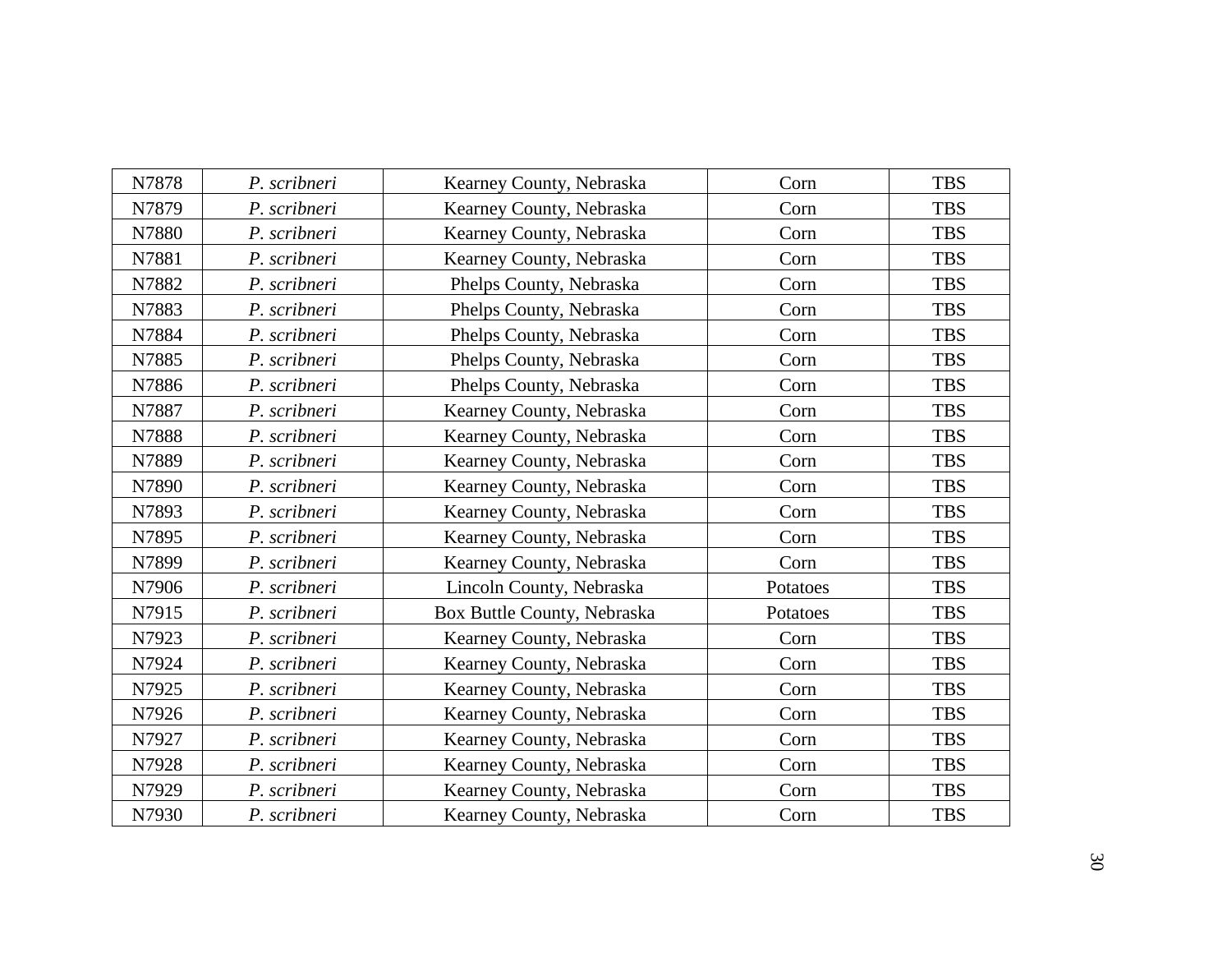| N7931 | P. scribneri | Kearney County, Nebraska    | Corn | <b>TBS</b> |
|-------|--------------|-----------------------------|------|------------|
| N7932 | P. scribneri | Kearney County, Nebraska    | Corn | <b>TBS</b> |
| N7934 | P. scribneri | Kearney County, Nebraska    | Corn | <b>TBS</b> |
| N7935 | P. scribneri | Kearney County, Nebraska    | Corn | <b>TBS</b> |
| N7936 | P. scribneri | Kearney County, Nebraska    | Corn | <b>TBS</b> |
| N7937 | P. scribneri | Kearney County, Nebraska    | Corn | <b>TBS</b> |
| N7940 | P. scribneri | Phelps County, Nebraska     | Corn | <b>TBS</b> |
| N7941 | P. scribneri | Phelps County, Nebraska     | Corn | <b>TBS</b> |
| N7950 | P. scribneri | Kearney County, Nebraska    | Corn | <b>TBS</b> |
| N7954 | P. scribneri | Phelps Couny, Nebraska      | Corn | <b>TBS</b> |
| N7961 | P. scribneri | Phelps Couny, Nebraska      | Corn | <b>TBS</b> |
| N7962 | P. scribneri | Phelps Couny, Nebraska      | Corn | <b>TBS</b> |
| N7963 | P. scribneri | Kearney County, Nebraska    | Corn | <b>TBS</b> |
| N7964 | P. scribneri | Kearney County, Nebraska    | Corn | <b>TBS</b> |
| N7969 | P. scribneri | Antelope County, Nebraska   | Corn | <b>TBS</b> |
| N7973 | P. scribneri | Antelope County, Nebraska   | Corn | <b>TBS</b> |
| N7974 | P. scribneri | Antelope County, Nebraska   | Corn | <b>TBS</b> |
| N7977 | P. scribneri | Antelope County, Nebraska   | Corn | <b>TBS</b> |
| N7978 | P. scribneri | Antelope County, Nebraska   | Corn | <b>TBS</b> |
| N7979 | P. scribneri | Antelope County, Nebraska   | Corn | <b>TBS</b> |
| N7980 | P. scribneri | Antelope County, Nebraska   | Corn | <b>TBS</b> |
| N7981 | P. scribneri | Antelope County, Nebraska   | Corn | <b>TBS</b> |
| N7994 | P. scribneri | Red Willow County, Nebraska | Corn | <b>TBS</b> |
| N7997 | P. scribneri | Hall County, Nebraska       | Corn | <b>TBS</b> |
| N8001 | P. scribneri | Hall County, Nebraska       | Corn | <b>TBS</b> |
| N8006 | P. scribneri | Keith County, Nebraska      | Corn | <b>TBS</b> |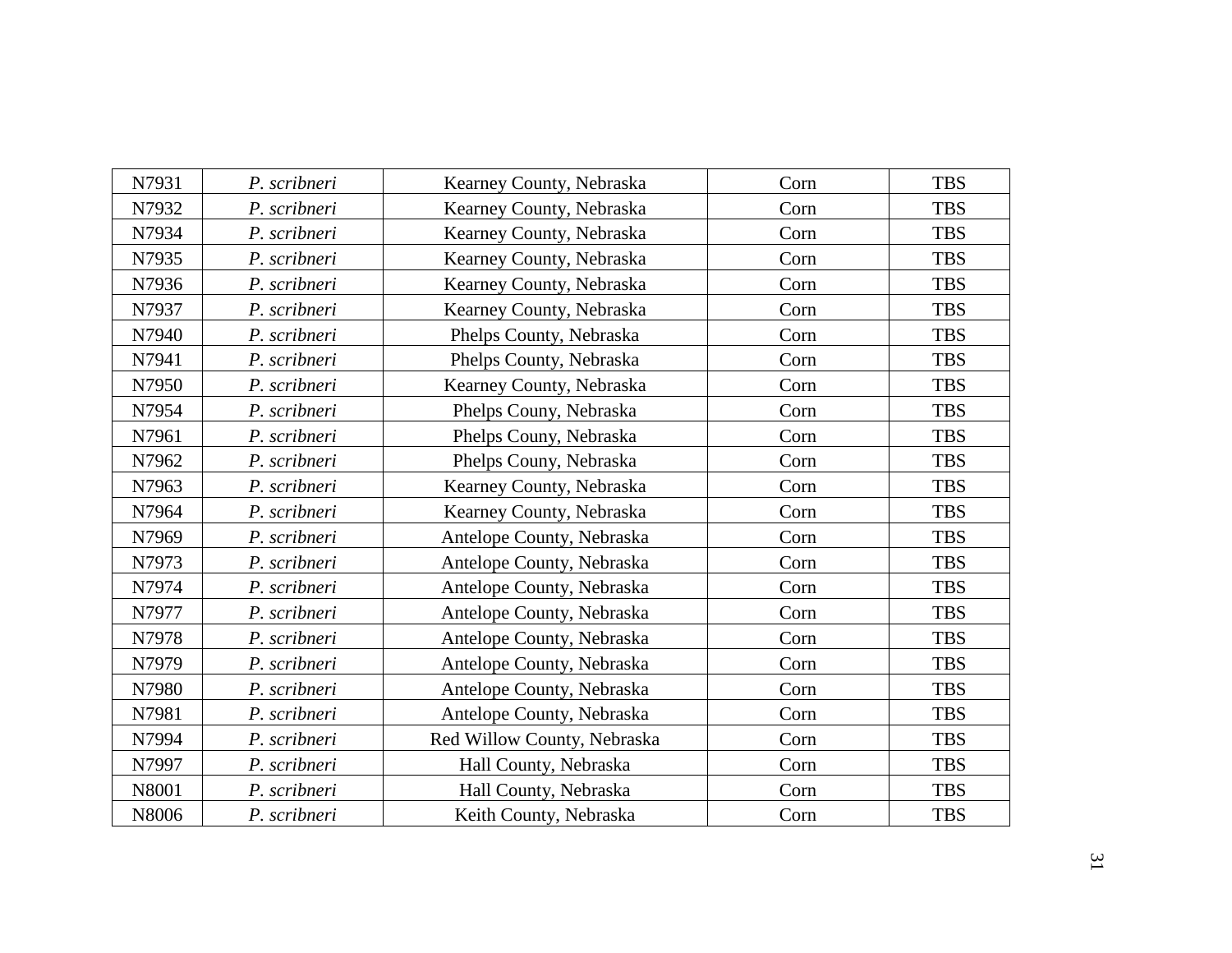| N8939 | P. scribneri | Arkansas                 | Soybean         | <b>TBS</b> |
|-------|--------------|--------------------------|-----------------|------------|
| N9989 | P. scribneri | Boyd County, Nebraska    | Corn            | <b>TBS</b> |
| N9991 | P. scribneri | Boyd County, Nebraska    | Corn            | <b>TBS</b> |
| N9992 | P. scribneri | Boyd County, Nebraska    | Corn            | <b>TBS</b> |
| N9994 | P. scribneri | Kearney County, Nebraska | Corn            | <b>TBS</b> |
| N9995 | P. scribneri | Kearney County, Nebraska | Corn            | <b>TBS</b> |
| N9996 | P. scribneri | Kearney County, Nebraska | Corn            | <b>TBS</b> |
| N9997 | P. scribneri | Kearney County, Nebraska | Corn            | <b>TBS</b> |
| N9998 | P. scribneri | Kearney County, Nebraska | Corn            | <b>TBS</b> |
| N9999 | P. scribneri | Kearney County, Nebraska | Corn            | <b>TBS</b> |
| N3786 | P. thornei   | Yolo County, California  | Grapevines      | <b>TBS</b> |
| N3789 | P. thornei   | Yolo County, California  | Grapevines      | <b>TBS</b> |
| N3790 | P. thornei   | Yolo County, California  | Grapevines      | <b>TBS</b> |
| N3791 | P. thornei   | Yolo County, California  | Grapevines      | <b>TBS</b> |
| N3864 | P. thornei   | Shawnee County, Kansas   | Culture (Wheat) | <b>TBS</b> |
| N3865 | P. thornei   | Shawnee County, Kansas   | Culture (Wheat) | <b>TBS</b> |
| N3866 | P. thornei   | Shawnee County, Kansas   | Culture (Wheat) | <b>TBS</b> |
| N3867 | P. thornei   | Shawnee County, Kansas   | Culture (Wheat) | <b>TBS</b> |
| N5679 | P. thornei   | Payne County, Oklahoma   | Corn            | <b>TBS</b> |
| N5680 | P. thornei   | Payne County, Oklahoma   | Corn            | <b>TBS</b> |
| N6144 | P. thornei   | Dickinson County, Kansas | Corn            | <b>TBS</b> |
| N6147 | P. thornei   | Dickinson County, Kansas | Corn            | <b>TBS</b> |
| N6148 | P. thornei   | Dickinson County, Kansas | Corn            | <b>TBS</b> |
| N6149 | P. thornei   | Dickinson County, Kansas | Corn            | <b>TBS</b> |
| N6152 | P. thornei   | Sedgwick County, Kansas  | Corn            | <b>TBS</b> |
| N6153 | P. thornei   | Sedgwick County, Kansas  | Corn            | <b>TBS</b> |
|       |              |                          |                 |            |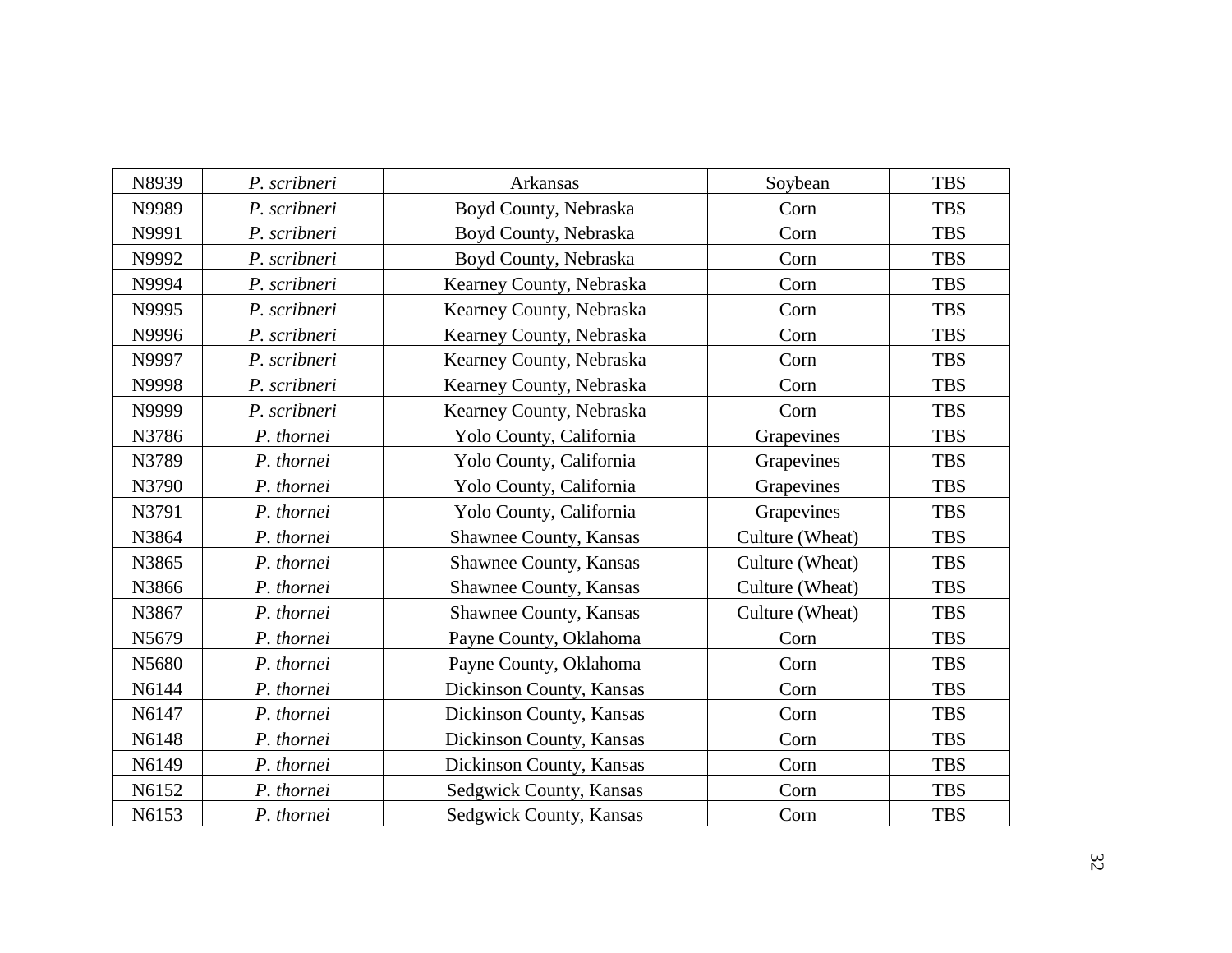| N6156<br>P. thornei<br>Sedgwick County, Kansas<br>Corn          | <b>TBS</b> |
|-----------------------------------------------------------------|------------|
|                                                                 |            |
| N6173<br>P. thornei<br>Barton County, Kansas<br>Corn            | <b>TBS</b> |
| N6239<br>P. thornei<br>Clay County, Nebraska<br>Cereal Rye      | <b>TBS</b> |
| N7445<br>P. thornei<br>Larimer County, Colorado<br>Alfalfa-Oats | <b>TBS</b> |
| N7446<br>Larimer County, Colorado<br>Alfalfa-Oats<br>P. thornei | <b>TBS</b> |
| Alfalfa-Oats<br>N7447<br>P. thornei<br>Larimer County, Colorado | <b>TBS</b> |
| N7566<br>P. thornei<br>Treasure County, Montana<br>Corn         | <b>TBS</b> |
| N7567<br>P. thornei<br>Treasure County, Montana<br>Corn         | <b>TBS</b> |
| N7568<br>P. thornei<br>Treasure County, Montana<br>Corn         | <b>TBS</b> |
| Treasure County, Montana<br>N7569<br>P. thornei<br>Corn         | <b>TBS</b> |
| N7570<br>Treasure County, Montana<br>P. thornei<br>Corn         | <b>TBS</b> |
| Yellowstone County, Montana<br>N7610<br>P. thornei<br>Alfalfa   | <b>TBS</b> |
| N7616<br>P. thornei<br>Yellowstone County, Montana<br>Alfalfa   | <b>TBS</b> |
| N7113<br>California<br>Culture (Grape)<br>P. vulnus             | <b>TBS</b> |
| California<br>N7114<br>P. vulnus<br>Culture (Grape)             | <b>TBS</b> |
| N8003<br>Keith County, Nebraska<br>Corn<br>P. zeae              | <b>TBS</b> |
| N8933<br>Culture (Corn)<br>$P.$ zeae<br>Arkansas                | <b>TBS</b> |
| N8934<br>Culture (Corn)<br>Arkansas<br>P. zeae                  | <b>TBS</b> |
| Culture (Corn)<br>N8935<br>Arkansas<br>P. zeae                  | <b>TBS</b> |
| N8936<br>Arkansas<br>Culture (Corn)<br>P. zeae                  | <b>TBS</b> |
| Culture (Corn)<br>N8937<br>Arkansas<br>P. zeae                  | <b>TBS</b> |
| N8940<br>Arkansas<br>Culture (Corn)<br>P. zeae                  | <b>TBS</b> |
| N6350<br>Pratylenchus sp. 1<br>Atchison County, Kansas<br>Corn  | <b>TBS</b> |
| Atchison County, Kansas<br>N6351<br>Pratylenchus sp. 1<br>Corn  | <b>TBS</b> |
| Atchison County, Kansas<br>N6354<br>Pratylenchus sp. 1<br>Corn  | <b>TBS</b> |
| Atchison County, Kansas<br>N6378<br>Pratylenchus sp. 1<br>Corn  | <b>TBS</b> |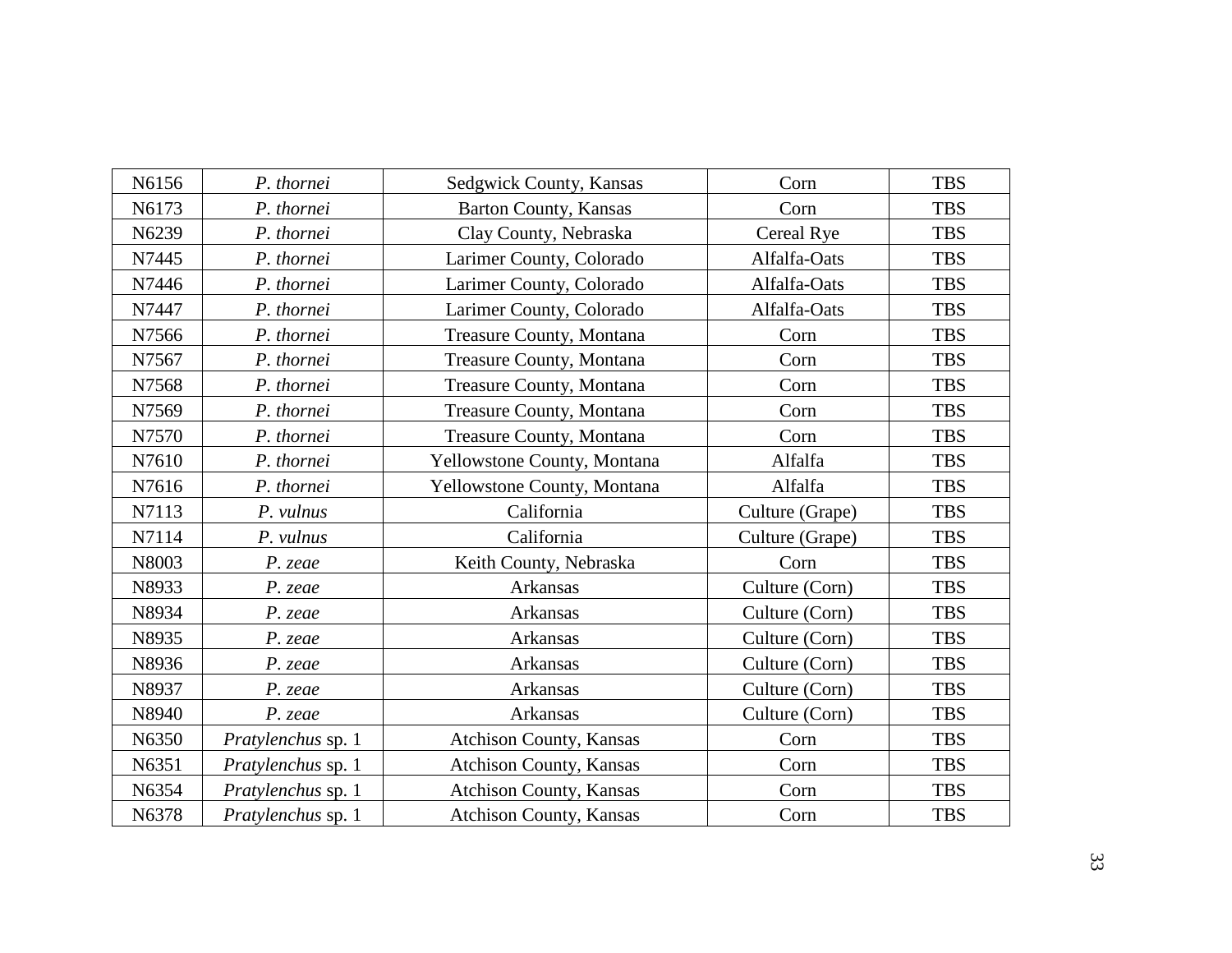| N6379  | Pratylenchus sp. 1 | <b>Atchison County, Kansas</b> | Corn           | <b>TBS</b> |
|--------|--------------------|--------------------------------|----------------|------------|
| N10037 | Pratylenchus sp. 2 | Buffalo County, Nebraska       | Corn           | <b>TBS</b> |
| N10039 | Pratylenchus sp. 2 | Buffalo County, Nebraska       | Corn           | <b>TBS</b> |
| N10053 | Pratylenchus sp. 2 | Buffalo County, Nebraska       | Corn           | <b>TBS</b> |
| N3873  | Pratylenchus sp. 2 | Sumner County, Kansas          | Culture (Corn) | <b>TBS</b> |
| N3880  | Pratylenchus sp. 2 | Sumner County, Kansas          | Culture (Corn) | <b>TBS</b> |
| N8136  | Pratylenchus sp. 2 | Shawnee County, Kansas         | Culture (Corn) | <b>TBS</b> |
| N8137  | Pratylenchus sp. 2 | Shawnee County, Kansas         | Culture (Corn) | <b>TBS</b> |
| N8139  | Pratylenchus sp. 2 | Shawnee County, Kansas         | Culture (Corn) | <b>TBS</b> |
| N8145  | Pratylenchus sp. 2 | Shawnee County, Kansas         | Culture (Corn) | <b>TBS</b> |
| N8146  | Pratylenchus sp. 2 | Shawnee County, Kansas         | Culture (Corn) | <b>TBS</b> |
| N8148  | Pratylenchus sp. 2 | Shawnee County, Kansas         | Culture (Corn) | <b>TBS</b> |
| N8154  | Pratylenchus sp. 2 | Shawnee County, Kansas         | Culture (Corn) | <b>TBS</b> |
| N8156  | Pratylenchus sp. 2 | Shawnee County, Kansas         | Culture (Corn) | <b>TBS</b> |
| N8170  | Pratylenchus sp. 2 | Shawnee County, Kansas         | Culture (Corn) | <b>TBS</b> |
| N3908  | Pratylenchus sp. 3 | Jefferson County, Nebraska     | Corn           | <b>TBS</b> |
| N7983  | Pratylenchus sp. 3 | Jefferson County, Nebraska     | Corn           | <b>TBS</b> |
| N7984  | Pratylenchus sp. 3 | Jefferson County, Nebraska     | Corn           | <b>TBS</b> |
| N6402  | Pratylenchus sp. 4 | Gove County, Kansas            | Corn           | <b>TBS</b> |
| N10764 | Pratylenchus sp. 5 | Sumner County, Kansas          | Corn           | <b>TBS</b> |
| N10767 | Pratylenchus sp. 5 | Sumner County, Kansas          | Corn           | <b>TBS</b> |
| N10768 | Pratylenchus sp. 5 | Sumner County, Kansas          | Corn           | <b>TBS</b> |
| N10877 | Pratylenchus sp. 5 | Jackson County, Arkansas       | Soybean        | <b>TBS</b> |
| N10900 | Pratylenchus sp. 5 | Sumner County, Kansas          | Corn           | <b>TBS</b> |
| N10902 | Pratylenchus sp. 5 | Sumner County, Kansas          | Corn           | <b>TBS</b> |
| N6245  | Pratylenchus sp. 6 | Clay County, Nebraska          | Soybean        | <b>TBS</b> |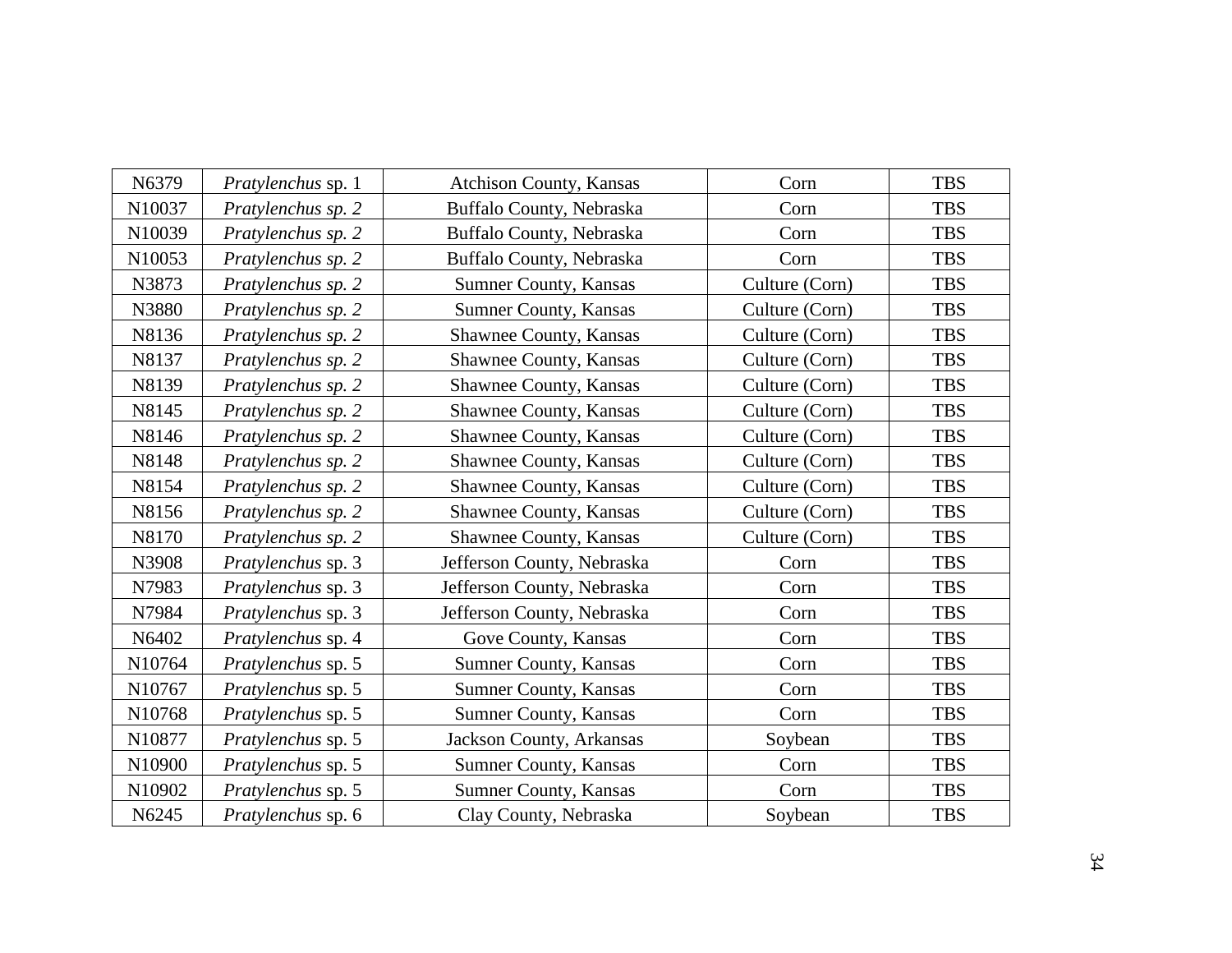| N6247  | Pratylenchus sp. 6 | Clay County, Nebraska             | Soybean | <b>TBS</b> |
|--------|--------------------|-----------------------------------|---------|------------|
| N6263  | Pratylenchus sp. 6 | Clay County, Nebraska             | Soybean | <b>TBS</b> |
| N7773  | Pratylenchus sp. 6 | Fillmore County, Nebraska         | Corn    | <b>TBS</b> |
| N7864  | Pratylenchus sp. 6 | Red Willow County, Nebraska       | Corn    | <b>TBS</b> |
| N10770 | Pratylenchus sp. 7 | Neosho County, Kansas             | Corn    | <b>TBS</b> |
| N10772 | Pratylenchus sp. 7 | Neosho County, Kansas             | Corn    | <b>TBS</b> |
| N10893 | Pratylenchus sp. 7 | Neosho County, Kansas             | Corn    | <b>TBS</b> |
| N10895 | Pratylenchus sp. 7 | Neosho County, Kansas             | Corn    | <b>TBS</b> |
| N10685 | Pratylenchus sp. 8 | Seward County, Kansas             | Corn    | <b>TBS</b> |
| N10688 | Pratylenchus sp. 8 | Seward County, Kansas             | Corn    | <b>TBS</b> |
| N10834 | Pratylenchus sp. 9 | Arkansas                          | Soybean | <b>TBS</b> |
| N10836 | Pratylenchus sp. 9 | Arkansas                          | Soybean | <b>TBS</b> |
| N10837 | Pratylenchus sp. 9 | Arkansas                          | Soybean | <b>TBS</b> |
| N10838 | Pratylenchus sp. 9 | Arkansas                          | Soybean | <b>TBS</b> |
| N10839 | Pratylenchus sp. 9 | Arkansas                          | Soybean | <b>TBS</b> |
| N10840 | Pratylenchus sp. 9 | Arkansas                          | Soybean | <b>TBS</b> |
| N10841 | Pratylenchus sp. 9 | Arkansas                          | Soybean | <b>TBS</b> |
| N10863 | Pratylenchus sp. 9 | Cleveland County, Arkansas        | Corn    | <b>TBS</b> |
| N10864 | Pratylenchus sp. 9 | Cleveland County, Arkansas        | Corn    | <b>TBS</b> |
| N10865 | Pratylenchus sp. 9 | <b>Cleveland County, Arkansas</b> | Corn    | <b>TBS</b> |
| N10875 | Pratylenchus sp. 9 | Cross County, Arkansas            | Corn    | <b>TBS</b> |
| N10876 | Pratylenchus sp. 9 | Cross County, Arkansas            | Corn    | <b>TBS</b> |
| N10884 | Pratylenchus sp. 9 | Crittenden County, Arkansas       | Soybean | <b>TBS</b> |
| N8929  | Pratylenchus sp. 9 | Arkansas                          | Culture | <b>TBS</b> |
| N8930  | Pratylenchus sp. 9 | Arkansas                          | Culture | <b>TBS</b> |
| N8931  | Pratylenchus sp. 9 | Arkansas                          | Culture | <b>TBS</b> |